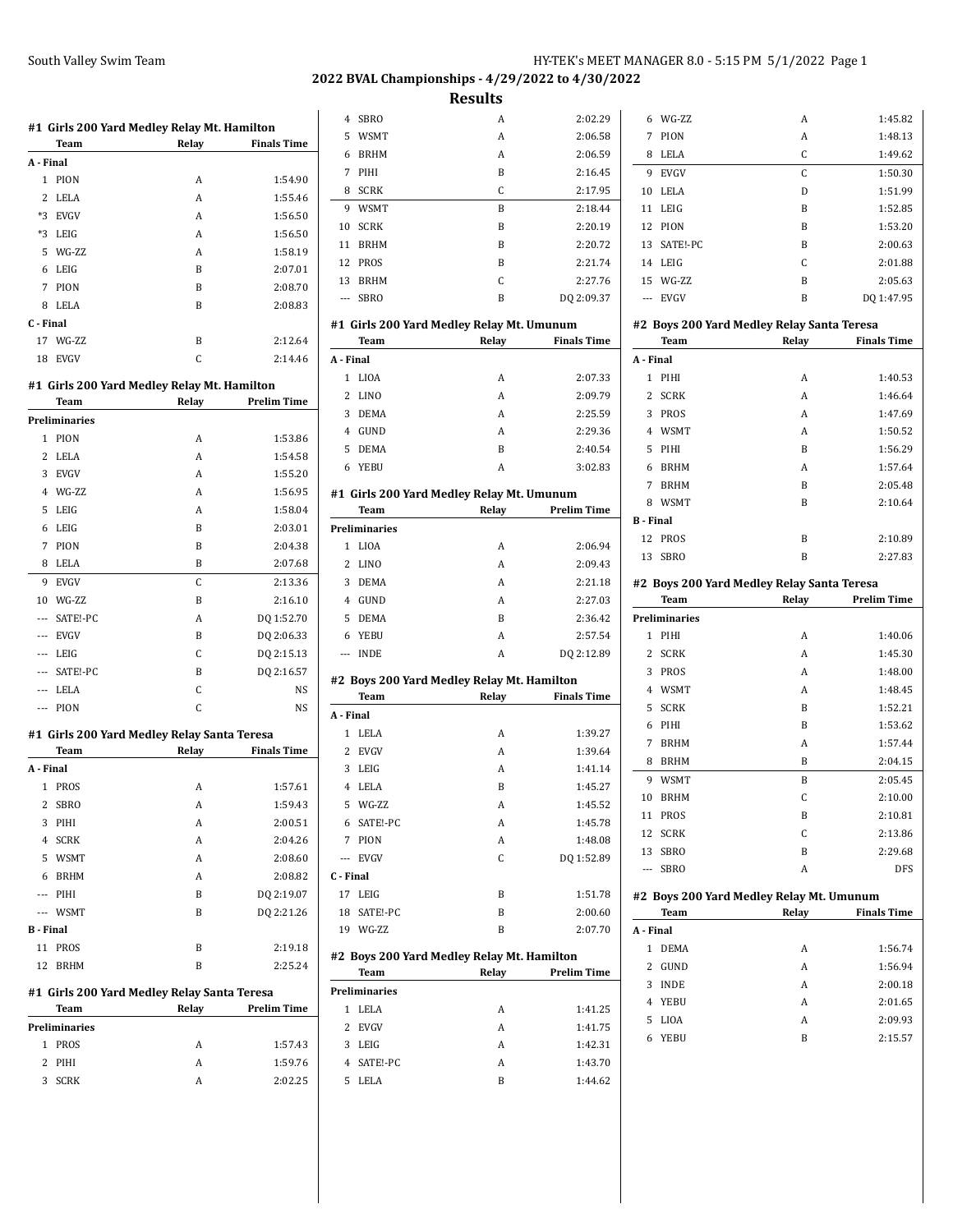# **2022 BVAL Championships - 4/29/2022 to 4/30/2022**

#### **Results**

|                  | Team<br><b>Preliminaries</b>        |     | Relay       | <b>Prelim Time</b> |
|------------------|-------------------------------------|-----|-------------|--------------------|
| 1                | <b>DEMA</b>                         |     | A           | 1:57.72            |
| 2                | GUND                                |     | A           | 1:57.99            |
| 3                | INDE                                |     | A           | 1:59.27            |
| 4                | YEBU                                |     | A           | 2:03.98            |
| 5                | LIOA                                |     | A           | 2:09.79            |
| 6                | YEBU                                |     | B           | 2:12.25            |
| 7                | YEBU                                |     | C           | 2:16.58            |
|                  | --- INDE                            |     | B           | DQ 2:11.27         |
|                  | #3 Girls 200 Yard Free Mt. Hamilton |     |             |                    |
|                  | Name                                | Age | Team        | <b>Finals Time</b> |
| A - Final        |                                     |     |             |                    |
| 1                | Valenta, McKenna                    |     | SATE!-PC    | 1:54.08            |
| 2                | Schomberg, Ellie                    |     | WG-ZZ       | 1:56.54            |
| 3                | Lipscomb, Emily                     |     | LEIG        | 2:00.26            |
|                  | 4 Carvajal, Marissa                 |     | PION        | 2:05.75            |
| 5                | Just Milender, Ariella              |     | PION        | 2:06.95            |
| 6                | Kilpatrick, Tasaria                 |     | LELA        | 2:08.27            |
| 7                | Raimondi, Mia                       |     | LELA        | 2:09.44            |
| 8                | Michels, Elisa                      |     | LELA        | 2:11.26            |
| <b>B</b> - Final |                                     |     |             |                    |
| 9                | Engebretson, Elsa                   |     | WG-ZZ       | 2:11.70            |
| 10               | Abel, Quinlyn                       |     | LEIG        | 2:13.57            |
| 11               | Hayatgheyb, Roksana                 |     | LELA        | 2:14.62            |
| 12               | Appler, Grace                       |     | SATE!-PC    | 2:21.88            |
| 13               | Partsch, Jennah                     |     | SATE!-PC    | 2:22.43            |
| 14               | Davie, Emily                        |     | LEIG        | 2:26.10            |
| 15               | Sicat, Mia                          |     | WG-ZZ       | 2:29.23            |
| 16               | Duong, Maegan                       | 18  | <b>EVGV</b> | 2:33.06            |
|                  | #3 Girls 200 Yard Free Mt. Hamilton |     |             |                    |
|                  | Name                                | Age | Team        | <b>Prelim Time</b> |
|                  | Preliminaries                       |     |             |                    |
| 1                | Valenta, McKenna                    |     | SATE!-PC    | 1:56.38            |
| 2                | Schomberg, Ellie                    |     | WG-ZZ       | 1:56.72            |
| 3                | Carvajal, Marissa                   |     | PION        | 2:00.94            |
| 4                | Lipscomb, Emily                     |     | LEIG        | 2:01.68            |
|                  | Kilpatrick, Tasaria                 |     | LELA        | 2:06.68            |
| 5                |                                     |     |             |                    |
| 6                | Raimondi, Mia                       |     | LELA        | 2:07.95            |
| 7                | Just Milender, Ariella              |     | PION        | 2:08.79            |
| 8                | Michels, Elisa                      |     | LELA        | 2:10.16            |
| 9                | Abel, Quinlyn                       |     | LEIG        | 2:13.40            |
| 10               | Engebretson, Elsa                   |     | WG-ZZ       | 2:14.95            |
| 11               | Hayatgheyb, Roksana                 |     | LELA        | 2:15.79            |
| 12               | Appler, Grace                       |     | SATE!-PC    | 2:23.36            |
| 13               | Davie, Emily                        |     | LEIG        | 2:24.70            |
| 14               | Partsch, Jennah                     |     | SATE!-PC    | 2:25.13            |
| 15               | Sicat, Mia                          |     | WG-ZZ       | 2:29.29            |
| 16               | Duong, Maegan                       | 18  | EVGV        | 2:30.48            |
| 17               | Liong, Astrid                       |     | SATE!-PC    | 2:30.83            |
| 18               | Khedim, Malika                      |     | LEIG        | 2:37.44            |

|                |                                      | Results |             |                    |
|----------------|--------------------------------------|---------|-------------|--------------------|
|                | #3 Girls 200 Yard Free Santa Teresa  |         |             |                    |
|                | Name                                 | Age     | Team        | <b>Finals Time</b> |
| A - Final      |                                      |         |             |                    |
|                | 1 Correa, Erika                      |         | WSMT        | 1:59.18            |
|                | 2 Guillerm, Camille                  |         | WSMT        | 2:03.79            |
|                | *3 Kurotori, Annika                  |         | PROS        | 2:04.34            |
| *3             | Nguyen, Kaylyn                       |         | SBRO        | 2:04.34            |
| 5              | Matsuoka, Keelin                     |         | <b>SCRK</b> | 2:07.33            |
| 6              | Scott, Emily                         |         | SBRO        | 2:10.19            |
| $\overline{7}$ | Stout, Caitlin                       |         | SBRO        | 2:20.58            |
| 8              | Takaki, Carissa                      |         | BRHM        | 2:20.59            |
| B - Final      |                                      |         |             |                    |
| 9              | Pham, Kimberly                       | 18      | PIHI        | 2:21.94            |
| 10             | Ryan, Maile                          |         | <b>SBRO</b> | 2:22.98            |
|                | 11 Kazem, Malia                      |         | WSMT        | 2:25.74            |
| 12             | Dumee, Anoushka                      |         | BRHM        | 2:28.52            |
|                |                                      |         |             |                    |
| 13             | Kowalski, Savanna                    |         | <b>SCRK</b> | 2:32.39            |
|                | 14 Rydquist, Audra                   |         | BRHM        | 2:35.29            |
| 15             | Chappers, Sofia                      |         | <b>WSMT</b> | 2:35.92            |
|                | --- Lai, Emma                        |         | <b>SCRK</b> | <b>NS</b>          |
|                | #3  Girls 200 Yard Free Santa Teresa |         |             |                    |
|                | Name                                 | Age     | Team        | <b>Prelim Time</b> |
|                | <b>Preliminaries</b>                 |         |             |                    |
|                | 1 Correa, Erika                      |         | <b>WSMT</b> | 1:58.17            |
| $\overline{2}$ | Kurotori, Annika                     |         | PROS        | 2:05.30            |
| 3              | Nguyen, Kaylyn                       |         | SBRO        | 2:07.12            |
| 4              | Matsuoka, Keelin                     |         | <b>SCRK</b> | 2:07.69            |
| 5              | Guillerm, Camille                    |         | WSMT        | 2:08.44            |
| 6              | Scott, Emily                         |         | SBRO        | 2:12.35            |
| 7              | Takaki, Carissa                      |         | BRHM        | 2:19.81            |
| 8              | Stout, Caitlin                       |         | <b>SBRO</b> | 2:21.62            |
| 9              | Ryan, Maile                          |         | <b>SBRO</b> | 2:24.20            |
|                |                                      |         |             |                    |
| 10             | Pham, Kimberly                       | 18      | PIHI        | 2:25.16            |
|                | 11 Kazem, Malia                      |         | WSMT        | 2:25.82            |
|                | 12 Lai. Emma                         |         | <b>SCRK</b> | 2:29.02            |
| 13             | Franchuk, Victoria                   |         | <b>BRHM</b> | 2:31.29            |
| 14             | Dumee, Anoushka                      |         | <b>BRHM</b> | 2:31.61            |
|                | 15 Chappers, Sofia                   |         | WSMT        | 2:33.42            |
| 16             | Rydquist, Audra                      |         | BRHM        | 2:36.36            |
| 17             | Kowalski, Savanna                    |         | SCRK        | 2:37.92            |
| 18             | Kanda, Lisa                          |         | BRHM        | 2:38.83            |
| 19             | Chase, Etta                          |         | <b>WSMT</b> | 2:39.81            |
| 20             | Ciprian, Faith                       |         | BRHM        | 2:40.19            |
| 21             | Nguyen, Deanna                       |         | <b>SCRK</b> | 2:45.82            |
| 22             | Morales, Kaleigh                     | 15      | PIHI        | 2:46.63            |
| 23             | Bommaji, Varsha                      |         | SCRK        | 2:50.83            |
| 24             | Fernandez, Jia                       | 15      | PIHI        | 3:10.46            |
|                |                                      |         |             |                    |
|                | #3 Girls 200 Yard Free Mt. Umunum    |         |             |                    |
|                | Name                                 | Age     | Team        | <b>Finals Time</b> |
| A - Final      |                                      |         |             |                    |
| $\mathbf{1}$   | Call, Ella                           |         | LIOA        | 2:00.77            |
| 2              | Ragone, Jenessa                      |         | DEMA        | 2:19.20            |
| 3              | Ho, Nugene                           |         | INDE        | 2:29.69            |
| 4              | Pearson, Grace                       |         | LIOA        | 2:44.39            |

| 5                | Fought, Sydney                     | DEMA        | 2:45.88            |
|------------------|------------------------------------|-------------|--------------------|
| 6                | Garcia, Alex                       | YEBU        | 2:47.63            |
| $7^{\circ}$      | Motta, Emily                       | GUND        | 2:50.27            |
| 8                | Bernardino, Alina                  | GUND        | 2:51.97            |
| <b>B</b> - Final |                                    |             |                    |
| 9                | Perez, Valeria                     | YEBU        | 3:16.06            |
|                  | #3 Girls 200 Yard Free Mt. Umunum  |             |                    |
|                  | Name<br>Age                        | Team        | <b>Prelim Time</b> |
|                  | Preliminaries                      |             |                    |
|                  | 1 Call. Ella                       | LIOA        | 2:02.90            |
| 2                | Ragone, Jenessa                    | <b>DEMA</b> | 2:18.30            |
| 3                | Ho, Nugene                         | <b>INDE</b> | 2:26.03            |
| 4                | Dahlke, Lily                       | LIOA        | 2:34.34            |
| 5                | Garcia, Alex                       | YEBU        | 2:44.45            |
| 6                | Fought, Sydney                     | <b>DEMA</b> | 2:45.72            |
| 7                | Pearson, Grace                     | LIOA        | 2:48.56            |
| 8                | Motta, Emily                       | GUND        | 2:50.98            |
| 9.               | Bernardino, Alina                  | GUND        | 2:53.17            |
| 10               | Andaca, Breanna                    | INDE        | 3:04.64            |
| 11               | Perez, Valeria                     | YEBU        | 3:20.40            |
|                  | #4 Boys 200 Yard Free Mt. Hamilton |             |                    |
|                  | Name<br>Age                        | Team        | <b>Finals Time</b> |
| A - Final        |                                    |             |                    |
|                  | 1 Allison, Rhys                    | PION        | 1:48.99            |
|                  | 2 Alvarez, Aidan                   | LEIG        | 1:50.59            |
| 3                | Taylor, Zachary                    | SATE!-PC    | 1:51.06            |
| $^{4}$           | Ciciarelli, Maxwell                | LELA        | 1:51.91            |
| 5                | Pikaar, Matthijs                   | LELA        | 1:54.40            |
| 6                | Phipps, Ben                        | SATE!-PC    | 1:56.34            |
| 7                | Raimondi, Lucas                    | LELA        | 1:56.50            |
| 8                | Ciciarelli, Calvin                 | LELA        | 1:57.05            |
| <b>B</b> - Final |                                    |             |                    |
| 9                | Lyles, Hudson                      | WG-ZZ       | 2:00.75            |
|                  | 10 Shaffer, Dylan                  | LEIG        | 2:01.08            |
| 11               | Brodrick, Jake                     | PION        | 2:03.64            |
| 12               | Resende, Felipe<br>17              |             |                    |
|                  |                                    | EVGV        | 2:03.91            |
| 13               | Khmel, Raman                       | SATE!-PC    | 2:05.14            |
| 14               | Wiseth, Loghan                     | PION        | 2:06.76            |
| 15               | Mcauley, Devin                     | LEIG        | 2:08.09            |
| 16               | Zimbauer, Owen                     | PION        | 2:14.60            |
|                  | #4 Boys 200 Yard Free Mt. Hamilton |             |                    |
|                  | Name<br>Age                        | Team        | Prelim Time        |
|                  | <b>Preliminaries</b>               |             |                    |
| 1                | Allison, Rhys                      | PION        | 1:49.35            |
| 2                | Taylor, Zachary                    | SATE!-PC    | 1:51.52            |
| 3                | Ciciarelli, Maxwell                | LELA        | 1:52.52            |
| $\overline{4}$   | Alvarez, Aidan                     | LEIG        | 1:52.66            |
| 5                | Raimondi, Lucas                    | <b>LELA</b> | 1:55.86            |
| 6                | Ciciarelli, Calvin                 | LELA        | 1:55.97            |
| 7                | Phipps, Ben                        | SATE!-PC    | 1:56.93            |
| 8                | Pikaar, Matthijs                   | LELA        | 1:57.04            |
| 9                | Lyles, Hudson                      | WG-ZZ       | 2:01.22            |
| 10               | Resende, Felipe<br>17              | EVGV        | 2:02.33            |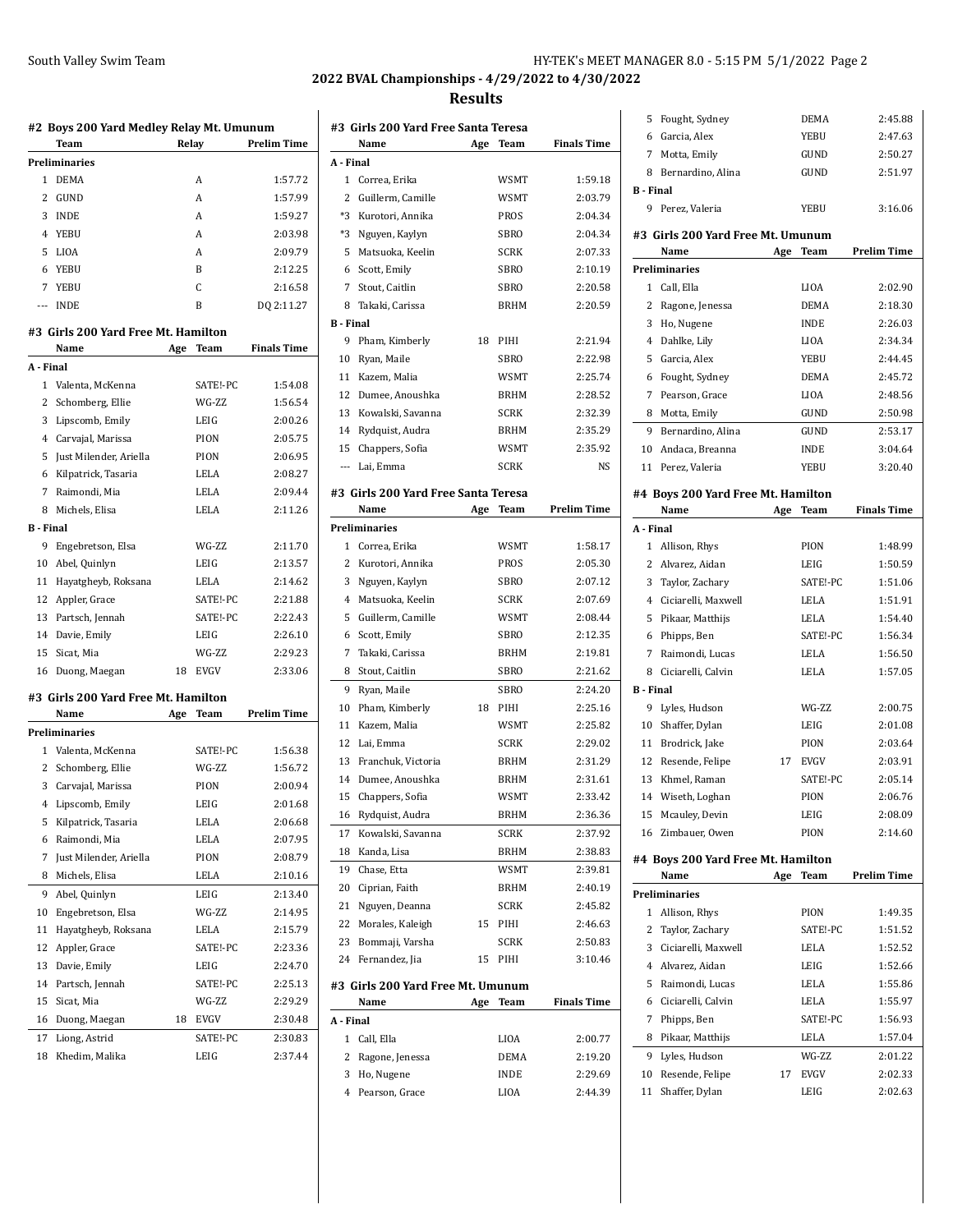### South Valley Swim Team

# **2022 BVAL Championships - 4/29/2022 to 4/30/2022**

#### **Results**

# **Preliminaries ... (#4 Boys 200 Yard Free Mt. Hamilton)**

|                  | Preliminaries  (#4 Boys 200 Yard Free Mt. Hamilton) |     |             |                    |
|------------------|-----------------------------------------------------|-----|-------------|--------------------|
| 12               | Brodrick, Jake                                      |     | PION        | 2:04.39            |
| 13               | Khmel, Raman                                        |     | SATE!-PC    | 2:07.12            |
|                  | 14 Wiseth, Loghan                                   |     | PION        | 2:07.99            |
| 15               | Zimbauer, Owen                                      |     | PION        | 2:11.76            |
| 16               | Gwin, Sean                                          |     | PION        | 2:13.90            |
| 17               | Mcauley, Devin                                      |     | LEIG        | 2:15.41            |
| 18               | Hoffman, Sam                                        |     | WG-ZZ       | 2:21.31            |
| 19               | Hernandez, Izek                                     |     | SATE!-PC    | 2:22.47            |
| 20               | Steffes, Ben                                        |     | WG-ZZ       | 2:33.90            |
|                  | --- Wu, William                                     |     | EVGV        | <b>DFS</b>         |
|                  |                                                     |     |             |                    |
|                  | #4 Boys 200 Yard Free Santa Teresa                  |     |             |                    |
|                  | Name                                                | Age | Team        | <b>Finals Time</b> |
| A - Final        |                                                     |     |             |                    |
| $\mathbf{1}$     | Kanda, Kunal                                        |     | SCRK        | 1:47.40            |
| 2                | Zimine, Ivan                                        |     | WSMT        | 1:59.20            |
| 3                | Dao, Jaythan                                        |     | BRHM        | 2:03.72            |
| 4                | Huber, Aidan                                        |     | WSMT        | 2:09.65            |
| 5                | Nguyen, Kevin                                       | 18  | PIHI        | 2:13.04            |
|                  | 6 Gomes, Jon                                        |     | WSMT        | 2:14.96            |
| $7\overline{ }$  | Gerrity, Justin                                     |     | SBRO        | 2:17.61            |
| 8                | Wyness, Cooper                                      |     | SBRO        | 2:22.54            |
| <b>B</b> - Final |                                                     |     |             |                    |
| 9                | Rangel, David                                       |     | SBRO        | 2:21.21            |
|                  | *10 Dai, Andrew                                     |     | WSMT        | 2:24.44            |
|                  | *10 Silver, Dawson                                  |     | BRHM        | 2:24.44            |
|                  | 12 Le, Ryan                                         | 14  | PIHI        | 2:24.76            |
|                  | 13 Phan, Alex                                       |     | <b>BRHM</b> | 2:26.43            |
|                  | 14 Olson, Alexander                                 |     | SBRO        | 2:29.10            |
| 15               | Lager, Ethan                                        |     | <b>BRHM</b> | 2:37.90            |
| $---$            | Chowlur, Dhruva                                     |     | SCRK        | NS                 |
|                  | #4  Boys 200 Yard Free Santa Teresa                 |     |             |                    |
|                  | Name                                                | Age | Team        | <b>Prelim Time</b> |
|                  | Preliminaries                                       |     |             |                    |
|                  | 1 Kanda, Kunal                                      |     | SCRK        | 1:47.88            |
|                  | 2 Zimine, Ivan                                      |     | WSMT        | 1:59.77            |
| 3                | Huber, Aidan                                        |     | WSMT        | 2:06.72            |
| 4                | Dao, Jaythan                                        |     | <b>BRHM</b> | 2:07.39            |
| 5                | Hsieh, Maxwell                                      | 17  | PIHI        | 2:07.47            |
| 6                | Nguyen, Kevin                                       | 18  | PIHI        | 2:08.81            |
| 7                | Gomes, Jon                                          |     | WSMT        | 2:14.49            |
| 8                | Gerrity, Justin                                     |     | SBRO        | 2:17.11            |
|                  |                                                     |     |             |                    |
| 9                | Wyness, Cooper                                      |     | SBRO        | 2:20.22            |
| 10               | Phan, Alex                                          |     | BRHM        | 2:21.63            |
| 11               | Le, Ryan                                            | 14  | PIHI        | 2:23.17            |
| 12               | Rangel, David                                       |     | SBRO        | 2:24.16            |
| 13               | Dai, Andrew                                         |     | WSMT        | 2:25.03            |
| 14               | Olson, Alexander                                    |     | SBRO        | 2:27.80            |
| 15               | Silver, Dawson                                      |     | BRHM        | 2:28.13            |
| 16               | Lager, Ethan                                        |     | BRHM        | 2:35.51            |
| 17               | Chowlur, Dhruva                                     |     | SCRK        | 2:45.89            |

|                                | Name                              | Age | Team          | <b>Finals Time</b>    |
|--------------------------------|-----------------------------------|-----|---------------|-----------------------|
| A - Final                      |                                   |     |               |                       |
| 1                              | Pham, Brian                       |     | LIOA          | 1:55.46               |
| 2                              | Tchoi, Preston                    |     | GUND          | 1:56.17               |
| 3                              | Kitzerow, Monty                   |     | YEBU          | 2:12.19               |
| 4                              | Ong, Patrick                      |     | <b>INDE</b>   | 2:14.56               |
| 5                              | Cheng, Jason                      |     | <b>INDE</b>   | 2:15.03               |
| 6                              | Carrico, Noah                     |     | <b>LINO</b>   | 2:15.45               |
| 7                              | Oliver, Henry                     |     | <b>DEMA</b>   | 2:16.75               |
| 8                              | Miguel, Edwin                     |     | <b>LIOA</b>   | 2:32.07               |
| <b>B</b> - Final               |                                   |     |               |                       |
| 9                              | Tran, Owen                        |     | YEBU          | 2:25.04               |
| 10                             | Tran, Evan                        |     | YEBU          | 2:28.39               |
| 11                             | Mendoza, Omar                     |     | YEBU          | 2:28.89               |
| 12                             | Nguyen, Christopher               |     | INDE          | 2:52.79               |
| 13                             | Patel, Sheel                      |     | <b>INDE</b>   | 2:57.64               |
|                                | 14 Murdock, Scott                 |     | DEMA          | 3:10.31               |
|                                | #4 Boys 200 Yard Free Mt. Umunum  |     |               |                       |
|                                | Name                              | Age | Team          | <b>Prelim Time</b>    |
|                                | Preliminaries                     |     |               |                       |
| 1                              | Pham, Brian                       |     | <b>LIOA</b>   | 1:56.59               |
| 2                              | Tchoi, Preston                    |     | GUND          | 1:58.07               |
| 3                              | Ong, Patrick                      |     | <b>INDE</b>   | 2:12.15               |
| 4                              | Carrico, Noah                     |     | LINO          | 2:13.61               |
| 5                              | Oliver, Henry                     |     | DEMA          | 2:16.49               |
| 6                              | Kitzerow, Monty                   |     | YEBU          | 2:16.97               |
| 7                              | Miguel, Edwin                     |     | LIOA          | 2:18.03               |
| 8                              | Cheng, Jason                      |     | <b>INDE</b>   | 2:18.41               |
| 9                              | Mendoza, Omar                     |     | <b>YEBU</b>   | 2:24.09               |
| 10                             | Tran, Owen                        |     | YEBU          | 2:26.08               |
| 11                             | Tran, Evan                        |     | YEBU          | 2:30.32               |
| 12                             | Nguyen, Christopher               |     | <b>INDE</b>   | 2:56.79               |
| 13                             | Patel, Sheel                      |     | <b>INDE</b>   | 3:01.92               |
|                                | 14 Murdock, Scott                 |     | <b>DEMA</b>   | 3:12.80               |
|                                | #5 Girls 200 Yard IM Mt. Hamilton |     |               |                       |
|                                | Name                              | Age | Team          | <b>Finals Time</b>    |
| A - Final                      |                                   |     |               |                       |
| 1                              | Nguyen, Mia                       |     | LELA          | 2:13.04               |
| 2                              | Bump, Aileen                      |     | LELA          | 2:13.75               |
| 3                              | Nguyen, Gabrielle                 |     | SATE!-PC      | 2:14.43               |
| 4                              | Little, Emma                      |     | LEIG          | 2:22.98               |
| 5                              | Sullivan, Erin                    |     | PION          | 2:25.25               |
| 6                              | Pham, Kayla                       |     | SATE!-PC      | 2:25.50               |
| $\overline{7}$                 | Gu, Iris                          |     | LELA          | 2:25.82               |
| ---                            | Farhang, Anya                     |     | PION          | DQ 2:24.90            |
| <b>B</b> - Final               |                                   |     |               |                       |
| 9                              | Chang, Alexis                     |     | <b>EVGV</b>   | 2:29.30               |
|                                | Llabres, Sofia                    |     | WG-ZZ         | 2:33.65               |
|                                |                                   |     |               |                       |
| 10                             |                                   |     |               |                       |
| 11<br>$\overline{\phantom{a}}$ | Lee, Joyce<br>Roper, Caroline     |     | LEIG<br>WG-ZZ | 3:02.85<br>DQ 2:34.54 |

|                | #5 Girls 200 Yard IM Mt. Hamilton<br>Name | Age | Team        | <b>Prelim Time</b> |
|----------------|-------------------------------------------|-----|-------------|--------------------|
|                | <b>Preliminaries</b>                      |     |             |                    |
| 1              | Nguyen, Gabrielle                         |     | SATE!-PC    | 2:13.66            |
| 2              | Nguyen, Mia                               |     | <b>LELA</b> | 2:13.77            |
| 3              | Bump, Aileen                              |     | <b>LELA</b> | 2:14.93            |
| 4              | Farhang, Anya                             |     | PION        | 2:21.18            |
| 5              | Little, Emma                              |     | LEIG        | 2:21.92            |
| 6              | Pham, Kayla                               |     | SATE!-PC    | 2:24.74            |
| 7              | Sullivan, Erin                            |     | PION        | 2:25.45            |
| 8              | Gu, Iris                                  |     | LELA        | 2:27.44            |
| 9              | Chang, Alexis                             |     | <b>EVGV</b> | 2:28.70            |
| 10             |                                           |     | LEIG        | 2:34.34            |
|                | Michaelsen, Julia                         |     | WG-ZZ       |                    |
| 11             | Roper, Caroline                           |     | WG-ZZ       | 2:35.85            |
| 12             | Llabres, Sofia                            |     |             | 2:38.52            |
| 13             | Lee, Joyce                                |     | LEIG        | 2:59.06            |
| ---            | Nguyen, Aivy                              |     | <b>EVGV</b> | NS                 |
|                | #5 Girls 200 Yard IM Santa Teresa         |     |             |                    |
|                | Name                                      | Age | Team        | <b>Finals Time</b> |
| A - Final      |                                           |     |             |                    |
| 1              | Hoge, Rachel                              |     | SBRO        | 2:17.98            |
| 2              | Levin, Stacia                             |     | PROS        | 2:23.42            |
| 3              | Nguyen, Ashley                            |     | <b>SBRO</b> | 2:29.30            |
| 4              | Nguyen, Phivan                            |     | <b>SCRK</b> | 2:33.75            |
| 5              | Bucci, Marisol                            |     | WSMT        | 2:39.25            |
| 6              | Chiang, Iris                              |     | <b>SBRO</b> | 2:47.53            |
| 7              | Joshi, Shanta                             |     | <b>SCRK</b> | 3:04.01            |
| $---$          | Truong, Maylinh                           |     | <b>SCRK</b> | NS                 |
| C - Final      |                                           |     |             |                    |
| 17             | Agrawal, Shirina                          |     | WSMT        | 2:58.81            |
| 18             | Puebla, Isabel                            |     | <b>BRHM</b> | 3:06.17            |
| 19             | Nguyen, Carys                             | 15  | PIHI        | 3:23.66            |
| $---$          | Lai, Gianna                               |     | <b>SCRK</b> | NS                 |
|                |                                           |     |             |                    |
|                | #5  Girls 200 Yard IM Santa Teresa        |     |             |                    |
|                | Name                                      | Age | Team        | Prelim Time        |
|                | Preliminaries                             |     |             |                    |
|                | 1 Hoge, Rachel                            |     | <b>SBRO</b> | 2:21.36            |
|                | 2 Levin, Stacia                           |     | <b>PROS</b> | 2:22.48            |
| 3              | Nguyen, Ashley                            |     | SBRO        | 2:29.86            |
| $\overline{4}$ | Bucci, Marisol                            |     | WSMT        | 2:34.39            |
| 5              | Nguyen, Phivan                            |     | SCRK        | 2:34.86            |
| 6              | Chiang, Iris                              |     | SBRO        | 2:48.50            |
| 7              | Truong, Maylinh                           |     | SCRK        | 2:55.39            |
| 8              | Joshi, Shanta                             |     | SCRK        | 2:57.42            |
| 9              | Agrawal, Shirina                          |     | WSMT        | 2:59.31            |
| 10             | Lai, Gianna                               |     | SCRK        | 3:00.80            |
| 11             | Puebla, Isabel                            |     | BRHM        | 3:07.51            |
| 12             | Nguyen, Carys                             | 15  | PIHI        | 3:11.17            |
| 13             | Trinh, Mia                                |     | <b>SCRK</b> | 3:25.26            |
|                | Nguyen, Carrie                            | 16  | PIHI        | DQ 3:09.67         |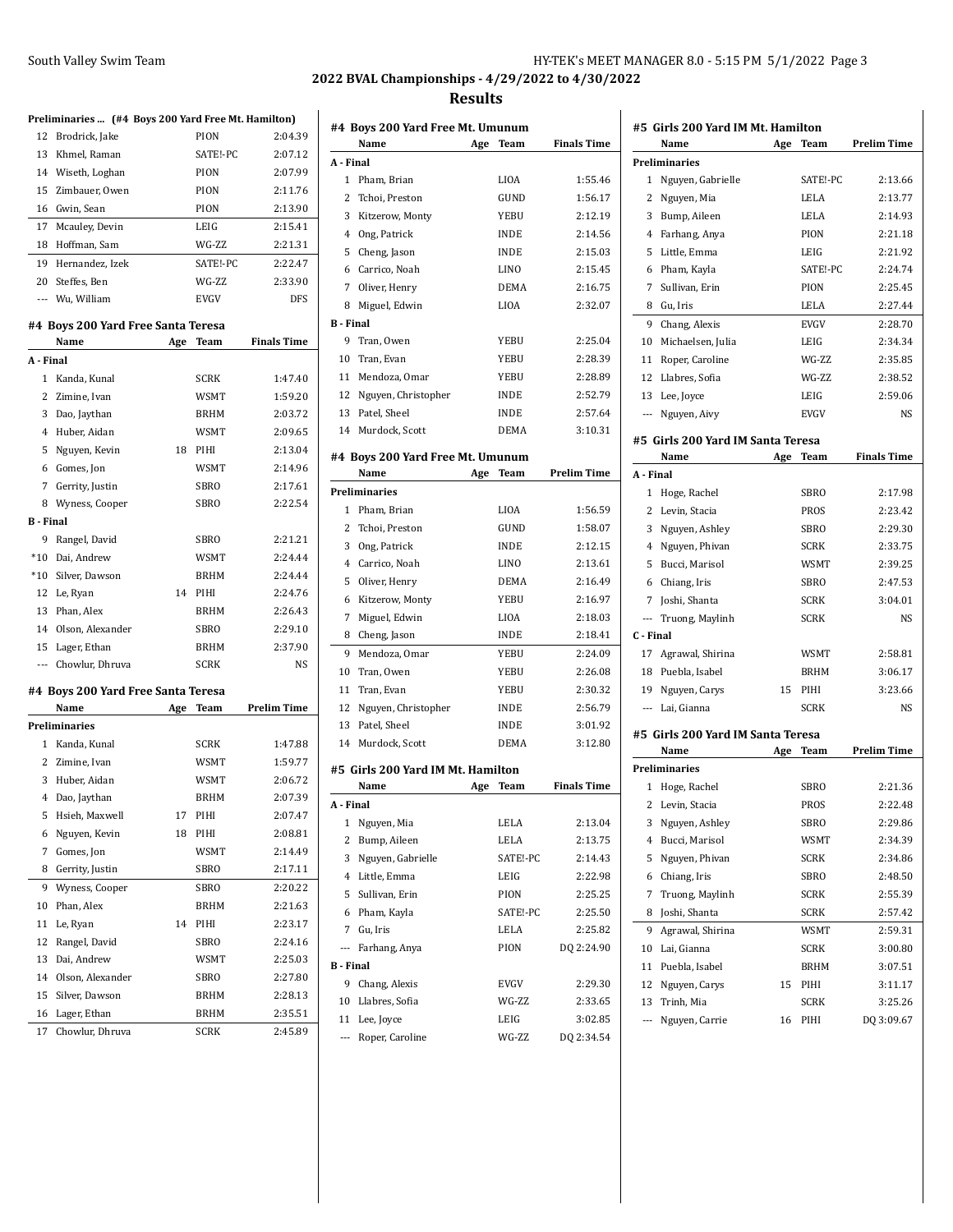**Results**

|                     | #5  Girls 200 Yard IM Mt. Umunum |     |                        |                    |
|---------------------|----------------------------------|-----|------------------------|--------------------|
|                     | Name                             | Age | Team                   | <b>Finals Time</b> |
| A - Final           |                                  |     |                        |                    |
| 1                   | Boeun, Sophie                    | 15  | LINO                   | 2:17.38            |
| 2                   | Leong, Kaysie                    |     | LIOA                   | 2:20.41            |
|                     | 3 Ly, Cassie                     |     | <b>INDE</b>            | 2:34.06            |
|                     | 4 Benitez, Gabby                 |     | LIOA                   | 2:34.28            |
|                     | 5 Gama, Nazly                    |     | DEMA                   | 2:36.78            |
| 6                   | Toor, Jass                       |     | LIOA                   | 2:49.70            |
|                     | 7 Zhang, Yanjun                  |     | YEBU                   | 2:51.17            |
|                     | 8 Yen, Katherine                 |     | <b>INDE</b>            | 3:01.20            |
| <b>B</b> - Final    |                                  |     |                        |                    |
|                     | 12 Mai, Collette                 |     | YEBU                   | 3:29.54            |
|                     | #5  Girls 200 Yard IM Mt. Umunum |     |                        |                    |
|                     | Name                             | Age | Team                   | <b>Prelim Time</b> |
|                     | Preliminaries                    |     |                        |                    |
| 1                   | Boeun, Sophie                    | 15  | <b>LINO</b>            | 2:17.28            |
| 2                   | Leong, Kaysie                    |     | <b>LIOA</b>            | 2:18.09            |
| 3                   | Benitez, Gabby                   |     | <b>LIOA</b>            | 2:34.30            |
|                     | 4 Ly, Cassie                     |     | <b>INDE</b>            | 2:34.33            |
| 5                   | Gama, Nazly                      |     | DEMA                   | 2:35.11            |
| 6                   | Zhang, Yanjun                    |     | YEBU                   | 2:45.84            |
| 7                   | Toor, Jass                       |     | LIOA                   | 2:52.44            |
| 8                   | Yen, Katherine                   |     | <b>INDE</b>            | 2:54.61            |
| 9                   | Mai, Collette                    |     | YEBU                   | 3:32.46            |
|                     |                                  |     |                        |                    |
|                     |                                  |     |                        |                    |
|                     | #6 Boys 200 Yard IM Mt. Hamilton |     |                        |                    |
|                     | Name                             | Age | Team                   | <b>Finals Time</b> |
| A - Final           |                                  |     |                        |                    |
| 1                   | Sosnowski, Benjamin              |     | LELA                   | 1:56.41            |
| 2                   | Gulvady, Jay                     |     | LELA                   | 2:02.33            |
| 3                   | Yang, Minjune                    |     | LELA                   | 2:09.40            |
| 4                   | Ho, Adrian                       |     | LELA                   | 2:12.50            |
| 5                   | Avadhani, Udbhav                 |     | LEIG                   | 2:12.65            |
| 6                   | Nguyen, Brandon                  |     | 17 EVGV<br><b>EVGV</b> | 2:18.86<br>2:20.83 |
|                     | 7 Le, Jacob                      | 17  |                        |                    |
| 8<br>B - Final      | Ingalla, Kyle                    |     | WG-ZZ                  | 2:22.94            |
|                     |                                  |     |                        |                    |
|                     | 9 McCelleis, Miles               |     | PION                   | 2:24.46            |
| 10<br>11            | Bradley, Declan                  |     | WG-ZZ                  | 2:24.56<br>2:30.76 |
| 12                  | Yoo, Danwoo                      |     | SATE!-PC<br>SATE!-PC   | 2:34.02            |
|                     | Kim, James                       |     | SATE!-PC               |                    |
| 13<br>14            | Park, Vince                      |     | SATE!-PC               | 2:36.01<br>2:38.07 |
|                     | Mauldwin, James                  |     |                        |                    |
| 15<br>16            | Turner, Kieran                   |     | WG-ZZ                  | 2:43.71            |
|                     | Hosler, Logan                    |     | WG-ZZ                  | 2:44.83            |
|                     | #6 Boys 200 Yard IM Mt. Hamilton |     |                        |                    |
|                     | Name                             | Age | Team                   | <b>Prelim Time</b> |
|                     | Preliminaries                    |     |                        |                    |
| 1                   | Sosnowski, Benjamin              |     | LELA                   | 1:59.35            |
| 2                   | Gulvady, Jay                     |     | LELA                   | 2:03.89            |
| 3                   | Yang, Minjune                    |     | LELA                   | 2:10.49            |
| $\overline{4}$<br>5 | Ho, Adrian<br>Avadhani, Udbhav   |     | LELA<br>LEIG           | 2:12.04<br>2:14.91 |

| 6  | Nguyen, Brandon  | 17 | <b>EVGV</b> | 2:18.41    |
|----|------------------|----|-------------|------------|
| 7  | Le, Jacob        | 17 | <b>EVGV</b> | 2:22.02    |
| 8  | Ingalla, Kyle    |    | WG-7.7.     | 2:23.48    |
| 9  | Carl, Ostin      |    | LELA        | 2:24.22    |
| 10 | McCelleis, Miles |    | PION        | 2:25.23    |
| 11 | Sepe, Lucas      |    | LELA        | 2:26.65    |
| 12 | Yoo, Danwoo      |    | SATE!-PC    | 2:29.49    |
| 13 | Park, Vince      |    | SATE!-PC    | 2:29.80    |
| 14 | Bradley, Declan  |    | WG-7.7.     | 2.30.77    |
| 15 | Kim, James       |    | SATE!-PC    | 2:31.25    |
| 16 | Larsson, William |    | LEIG        | 2:31.40    |
| 17 | Mauldwin, James  |    | SATE!-PC    | 2.35.77    |
| 18 | Hosler, Logan    |    | WG-ZZ       | 2:41.76    |
| 19 | Turner, Kieran   |    | WG-7.7.     | 2:44.61    |
|    | Schepman, Parker |    | LEIG        | DQ 2:31.76 |
|    |                  |    |             |            |

#### **#6 Boys 200 Yard IM Santa Teresa**

|           | Name              | Age | Team        | <b>Finals Time</b> |
|-----------|-------------------|-----|-------------|--------------------|
| A - Final |                   |     |             |                    |
|           | 1 Tran, Steven    | 18  | PIHI        | 1:54.04            |
|           | 2 Hopkins, Gunner |     | <b>WSMT</b> | 2:00.75            |
| 3         | Smith, Carson     |     | <b>PROS</b> | 2:12.34            |
| 4         | Langley, Brian    |     | <b>SCRK</b> | 2:18.23            |
| 5.        | Castro, Lucas     |     | <b>SBRO</b> | 2:18.59            |
|           | 6 Yeo, Sherton    | 15  | PIHI        | 2:23.04            |
| 7         | Bensoussan, Amit  |     | <b>WSMT</b> | 2:28.70            |
| 8         | Malin, Kai        |     | <b>BRHM</b> | 2:29.01            |
| B - Final |                   |     |             |                    |
|           | 14 Vo, Neilson    | 14  | PIHI        | 2:44.24            |

### **#6 Boys 200 Yard IM Santa Teresa**

|       | Name                  | Age | Team        | <b>Prelim Time</b> |
|-------|-----------------------|-----|-------------|--------------------|
|       | Preliminaries         |     |             |                    |
|       | 1 Tran, Steven        | 18  | PIHI        | 1:53.00            |
| 2     | Hopkins, Gunner       |     | <b>WSMT</b> | 1:59.81            |
| 3     | Smith, Carson         |     | <b>PROS</b> | 2:11.63            |
| 4     | Castro, Lucas         |     | <b>SBRO</b> | 2:19.13            |
| 5     | Yeo, Sherton          | 15  | PIHI        | 2:20.49            |
| 6     | Langley, Brian        |     | <b>SCRK</b> | 2:23.02            |
| 7     | Malin, Kai            |     | <b>BRHM</b> | 2:27.01            |
| 8     | Bensoussan, Amit      |     | <b>WSMT</b> | 2:27.29            |
| 9     | Vo, Neilson           | 14  | PIHI        | 2:43.02            |
|       | McAllister, Alexander |     | <b>BRHM</b> | DQ 2:33.35         |
| $---$ | Bulusu, Shrish        |     | <b>SBRO</b> | DQ 2:50.29         |
| $---$ | Mathur, Aarav         |     | WSMT        | <b>NS</b>          |
|       | Chaube, Amartya       |     | <b>SBRO</b> | <b>NS</b>          |
|       |                       |     |             |                    |

### **#6 Boys 200 Yard IM Mt. Umunum**

|           | Name              | Age | Team        | <b>Finals Time</b> |
|-----------|-------------------|-----|-------------|--------------------|
| A - Final |                   |     |             |                    |
|           | Pham, Bryan       |     | <b>DEMA</b> | 2:24.77            |
|           | 2 Scheere, Ashton |     | <b>DEMA</b> | 2:28.77            |
| 3         | Tran, Anderson    |     | YEBU        | 2:38.52            |
|           | 4 Tran-Le, Daniel |     | YEBU        | 2:41.32            |
|           | 5 Tran, Tyler     |     | <b>INDE</b> | 2:43.95            |
|           | Ranin, Aiden      |     | YEBU        | 2:56.38            |

|                          | #6 Boys 200 Yard IM Mt. Umunum             |     |                     |                    |
|--------------------------|--------------------------------------------|-----|---------------------|--------------------|
|                          | Name                                       | Age | Team                | <b>Prelim Time</b> |
|                          | <b>Preliminaries</b>                       |     |                     |                    |
| 1                        | Pham, Bryan                                |     | DEMA                | 2:22.79            |
| 2                        | Scheere, Ashton                            |     | DEMA                | 2:27.89            |
| 3                        | Tran, Anderson                             |     | YEBU                | 2:41.03            |
| 4                        | Tran-Le, Daniel                            |     | <b>YEBU</b>         | 2:44.45            |
| 5                        | Tran, Tyler                                |     | <b>INDE</b>         | 2:45.90            |
| 6                        | Ranin, Aiden                               |     | <b>YEBU</b>         | 2:57.64            |
| $\overline{\phantom{a}}$ | Vasquez, Adrian                            |     | YEBU                | DQ 3:00.02         |
|                          | #7 Girls 50 Yard Free Mt. Hamilton<br>Name | Age | Team                | <b>Finals Time</b> |
| A - Final                |                                            |     |                     |                    |
| 1                        | Toy, Danielle                              |     | PION                | 24.69              |
| 2                        | Tran, Yvonne                               | 16  | <b>EVGV</b>         | 25.17              |
| 3                        | Flynn, Jenna                               |     | LELA                | 25.52              |
|                          | 4 Lipscomb, Claire                         |     | LEIG                | 25.62              |
| 5                        | Hyodo, Lisa                                |     | LEIG                | 25.96              |
| 6                        | Kaminski, Annika                           |     | WG-ZZ               | 26.19              |
| 7                        | Devlin, Avery                              |     | LEIG                | 26.81              |
| 8                        | Just Milender, Hannah                      |     | PION                | 27.12              |
| <b>B</b> Final           |                                            |     |                     |                    |
| 9                        | McCarroll, Natalie                         |     |                     | 26.57              |
|                          |                                            |     | LEIG                |                    |
|                          | 10 Raffin, Taty                            |     | WG-ZZ               | 26.95              |
|                          | 11 Burns, Evelyn                           |     | LELA                | 27.11              |
|                          | 12 Frey, Olivia                            |     | LELA                | 27.31              |
| 13                       | Peres, Katherine                           |     | PION                | 27.37              |
| 14                       | Stull, Zoe                                 |     | SATE!-PC            | 27.47              |
| 15                       | Calhoun, Caitlin                           |     | WG-ZZ               | 27.50              |
|                          | 16 Haddad, Ashley                          |     | PION                | 27.99              |
|                          | #7 Girls 50 Yard Free Mt. Hamilton         |     |                     | <b>Prelim Time</b> |
|                          | Name<br>Preliminaries                      | Age | Team                |                    |
|                          |                                            |     | PION                |                    |
| 1                        | Toy, Danielle                              |     |                     | 24.70              |
| 2                        | Tran, Yvonne                               | 16  | <b>EVGV</b><br>LELA | 25.17              |
| 3                        | Flynn, Jenna                               |     |                     | 25.63              |
|                          | 4 Kaminski, Annika                         |     | WG-ZZ               | 25.90              |
| 5                        | Lipscomb, Claire                           |     | LEIG                | 26.08              |
| 6                        | Hyodo, Lisa                                |     | LEIG                | 26.47              |
| 7                        | Just Milender, Hannah                      |     | PION                | 26.62              |
| 8                        | Devlin, Avery                              |     | LEIG                | 26.77              |
| 9                        | Raffin, Taty                               |     | WG-ZZ               | 26.78              |
| 10                       | McCarroll, Natalie                         |     | LEIG                | 26.85              |
| 11                       | Burns, Evelyn                              |     | LELA                | 26.86              |
| 12                       | Calhoun, Caitlin                           |     | WG-ZZ               | 27.00              |
| 13                       | Frey, Olivia                               |     | LELA                | 27.31              |
| 14                       | Peres, Katherine                           |     | PION                | 27.59              |
| $*15$                    | Becks, Alyssa                              |     | LEIG                | 27.64              |
| *15                      | Haddad, Ashley                             |     | PION                | 27.64              |
| 17                       | Stull, Zoe                                 |     | SATE!-PC            | 27.89              |
| 18                       | Wildt, Elizabeth                           |     | LELA                | 27.94              |
| 19                       | Le, YenThi                                 |     | LEIG                | 28.26              |

 Doushgounian, Ruby SATE!-PC 28.40 21 Borges, Madison PION 28.46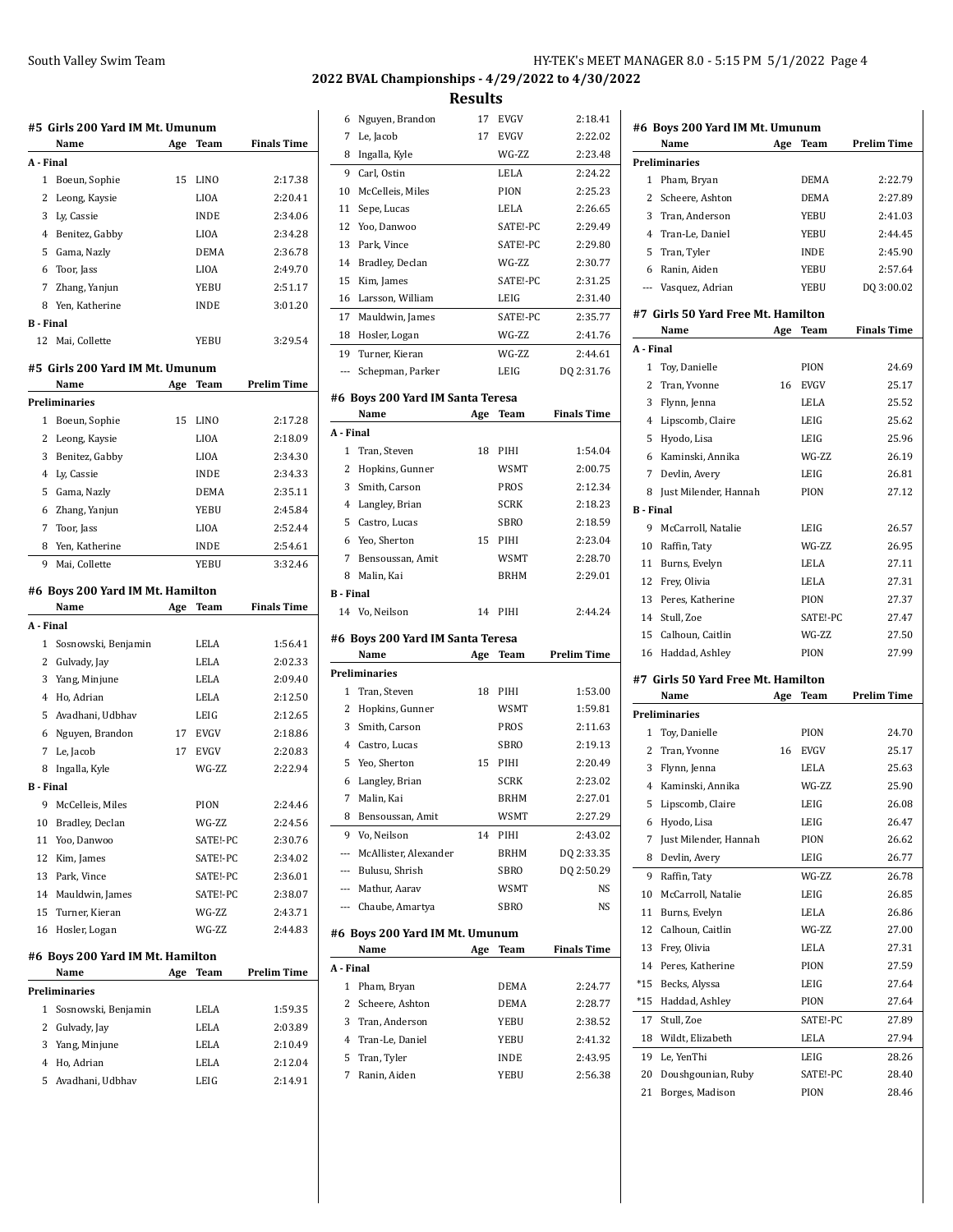|                  | Preliminaries  (#7 Girls 50 Yard Free Mt. Hamilton) |     |                     |                    |
|------------------|-----------------------------------------------------|-----|---------------------|--------------------|
| $*22$            | Engebretson, Elsa                                   |     | WG-ZZ               | 28.52              |
| *22              | Livingston, Briana                                  |     | LELA                | 28.52              |
| 24               | Glim, Carmen                                        |     | LEIG                | 28.56              |
| $*25$            | Tovar, Emily                                        |     | LEIG                | 29.74              |
| $*25$            | Zuanich, Savannah                                   |     | SATE!-PC            | 29.74              |
| 27               | Nguyen, Linh                                        | 17  | <b>EVGV</b>         | 29.96              |
| 28               | Lawson, Abigail                                     |     | SATE!-PC            | 30.07              |
| 29               | Rodriguez, Jaylin                                   |     | <b>EVGV</b>         | 30.12              |
| 30               |                                                     |     | PION                | 30.13              |
| 31               | Higuchi, Camryn<br>Salcedo, Mia                     |     | WG-ZZ               | 30.40              |
| 32               |                                                     |     | LEIG                | 30.44              |
| 33               | Bonev, Dessy                                        |     | WG-ZZ               | 30.86              |
|                  | Schultheis, Sydney                                  |     |                     |                    |
| 34               | Benavides, Isabella                                 |     | WG-ZZ               | 30.93              |
| 35               | Chan, Indalina                                      |     | LEIG                | 30.99              |
| 36               | DeRollo, Sofia                                      |     | LELA                | 31.30              |
| 37               | O'Keefe, Daniella                                   |     | WG-ZZ               | 31.49              |
| 38               | Frederick, Faith                                    |     | WG-ZZ               | 31.58              |
| 39               | Korbus, Kylie                                       |     | PION                | 32.67              |
| 40               | Mo, Summer                                          |     | LEIG                | 32.76              |
| 41               | Morton, Lola                                        |     | LEIG                | 33.56              |
| 42               | Becks, Brooke                                       |     | LEIG                | 35.19              |
| 43               | Lawton, Lauren                                      |     | PION                | 35.38              |
| 44               | Zaccheo, Gabriella                                  |     | PION                | 35.78              |
| 45               | Ghorbani, Sara                                      |     | LEIG                | 38.54              |
|                  | #7  Girls 50 Yard Free Santa Teresa                 |     |                     |                    |
|                  | Name                                                | Age | Team                | <b>Finals Time</b> |
|                  |                                                     |     |                     |                    |
| A - Final        |                                                     |     |                     |                    |
|                  | 1 Welch, Kaylin                                     |     | <b>SCRK</b>         | 25.60              |
|                  | 2 Hannigan, Katie                                   |     | <b>BRHM</b>         | 25.61              |
| 3                | Nguyen, Jocelyn                                     | 17  | PIHI                | 26.10              |
|                  | 4 Johnson, Zoe                                      |     | <b>BRHM</b>         | 26.53              |
| 5                | Tannert, Larena                                     |     | WSMT                | 27.12              |
| 6                | Welch, Teagan                                       |     | <b>SCRK</b>         | 27.70              |
|                  | 7 Bui, Claire                                       |     | PROS                | 27.76              |
| 8                | Dougherty, Emily                                    |     | <b>SBRO</b>         | 27.94              |
| <b>B</b> - Final |                                                     |     |                     |                    |
| 9                | Kwarcinski, Melina                                  |     | SBRO                | 28.46              |
| 10               | Lau, Emma                                           |     | PROS                | 28.51              |
| 11               | German, Carina                                      |     | WSMT                | 28.75              |
| 12               | Caulfield, Eadan                                    |     | <b>BRHM</b>         | 28.94              |
| 13               | Kazem, Malia                                        |     | <b>WSMT</b>         | 28.99              |
| 14               | Ilusorio, Meara                                     |     | <b>SCRK</b>         | 29.65              |
| 15               | Tang, Rachel                                        |     | WSMT                | 30.05              |
| 16               | Chiong, Vickki Lynn                                 |     | SBRO                | 30.17              |
|                  | #7  Girls 50 Yard Free Santa Teresa                 |     |                     |                    |
|                  | Name                                                | Age | Team                | <b>Prelim Time</b> |
|                  | Preliminaries                                       |     |                     |                    |
| 1                | Welch, Kaylin                                       |     | <b>SCRK</b>         | 25.72              |
| 2                | Nguyen, Jocelyn                                     | 17  | PIHI                | 25.89              |
| 3                | Hannigan, Katie                                     |     | BRHM                | 26.02              |
| 4                | Johnson, Zoe                                        |     | BRHM                | 26.56              |
| 5                | Tannert, Larena                                     |     | WSMT                | 26.92              |
| 6<br>7           | Welch, Teagan<br>Bui, Claire                        |     | <b>SCRK</b><br>PROS | 27.14<br>27.46     |

| 9 Dougherty, Emily<br>Kwarcinski, Melina<br>Kazem, Malia<br>12 Lau, Emma<br>Caulfield, Eadan<br>German, Carina<br>Tang, Rachel<br>16 Proktor, Ravital<br>17 Ilusorio, Meara<br>18 Hsu, Katie<br>St. John-Claire, Adrina<br>20 Tran, Tammy<br>Chiong, Vickki Lynn<br>22 Sahbaie, Atra<br>23 Powers-Marquez, Emelia<br>24 Pham, Cara<br>Ho, Inas<br>Othon, Annika<br>Ciprian, Faith<br>McCormick, Hannah<br>Nunez, Alex<br>Renovato, Marcelle | <b>SBRO</b><br><b>SBRO</b><br>WSMT<br>PROS<br><b>BRHM</b><br>WSMT<br>WSMT<br>WSMT<br><b>SCRK</b><br>WSMT<br>BRHM<br>WSMT<br>SBRO<br>PROS<br>PROS<br>WSMT<br>WSMT<br><b>SCRK</b><br><b>BRHM</b><br>PROS | 28.20<br>28.29<br>28.31<br>28.36<br>28.58<br>28.64<br>29.50<br>29.63<br>29.65<br>29.67<br>30.18<br>30.46<br>30.53<br>30.58<br>31.19<br>31.45<br>31.59<br>31.63<br>31.65 | 5<br>6<br>7<br>8<br>9<br>10<br>11<br>12<br>13<br>14<br>---<br>A - Final<br>2 | Weeks, Trista<br>Rodriguez, Camila<br>Clary, Honeyrose<br>Simon, Natalie<br>Tran, Alice<br>Rapapport, Charolette<br>Cardenas Covarrubias, Cr<br>Griffin, Zoe<br>Trejo, Karina<br>Tellez, Cassandra<br>Meubari, Sophia<br>#8 Boys 50 Yard Free Mt. Hamilton<br>Name | Age                                                                                               | LIOA<br>YEBU<br>DEMA<br>GUND<br>YEBU<br>DEMA<br>YEBU<br>DEMA<br>GUND<br>LIOA<br>LIOA | 33.03                                                                                                      |
|---------------------------------------------------------------------------------------------------------------------------------------------------------------------------------------------------------------------------------------------------------------------------------------------------------------------------------------------------------------------------------------------------------------------------------------------|--------------------------------------------------------------------------------------------------------------------------------------------------------------------------------------------------------|-------------------------------------------------------------------------------------------------------------------------------------------------------------------------|------------------------------------------------------------------------------|--------------------------------------------------------------------------------------------------------------------------------------------------------------------------------------------------------------------------------------------------------------------|---------------------------------------------------------------------------------------------------|--------------------------------------------------------------------------------------|------------------------------------------------------------------------------------------------------------|
|                                                                                                                                                                                                                                                                                                                                                                                                                                             |                                                                                                                                                                                                        |                                                                                                                                                                         |                                                                              |                                                                                                                                                                                                                                                                    |                                                                                                   |                                                                                      | 33.33<br>34.21<br>34.98<br>35.40<br>35.62<br>36.62<br>37.89<br>41.46<br>41.65<br><b>NS</b>                 |
|                                                                                                                                                                                                                                                                                                                                                                                                                                             |                                                                                                                                                                                                        |                                                                                                                                                                         |                                                                              |                                                                                                                                                                                                                                                                    |                                                                                                   |                                                                                      |                                                                                                            |
|                                                                                                                                                                                                                                                                                                                                                                                                                                             |                                                                                                                                                                                                        |                                                                                                                                                                         |                                                                              |                                                                                                                                                                                                                                                                    |                                                                                                   |                                                                                      |                                                                                                            |
|                                                                                                                                                                                                                                                                                                                                                                                                                                             |                                                                                                                                                                                                        |                                                                                                                                                                         |                                                                              |                                                                                                                                                                                                                                                                    |                                                                                                   |                                                                                      |                                                                                                            |
|                                                                                                                                                                                                                                                                                                                                                                                                                                             |                                                                                                                                                                                                        |                                                                                                                                                                         |                                                                              |                                                                                                                                                                                                                                                                    |                                                                                                   |                                                                                      |                                                                                                            |
|                                                                                                                                                                                                                                                                                                                                                                                                                                             |                                                                                                                                                                                                        |                                                                                                                                                                         |                                                                              |                                                                                                                                                                                                                                                                    |                                                                                                   |                                                                                      |                                                                                                            |
|                                                                                                                                                                                                                                                                                                                                                                                                                                             |                                                                                                                                                                                                        |                                                                                                                                                                         |                                                                              |                                                                                                                                                                                                                                                                    |                                                                                                   |                                                                                      |                                                                                                            |
|                                                                                                                                                                                                                                                                                                                                                                                                                                             |                                                                                                                                                                                                        |                                                                                                                                                                         |                                                                              |                                                                                                                                                                                                                                                                    |                                                                                                   |                                                                                      |                                                                                                            |
|                                                                                                                                                                                                                                                                                                                                                                                                                                             |                                                                                                                                                                                                        |                                                                                                                                                                         |                                                                              |                                                                                                                                                                                                                                                                    |                                                                                                   |                                                                                      |                                                                                                            |
|                                                                                                                                                                                                                                                                                                                                                                                                                                             |                                                                                                                                                                                                        |                                                                                                                                                                         |                                                                              |                                                                                                                                                                                                                                                                    |                                                                                                   |                                                                                      |                                                                                                            |
|                                                                                                                                                                                                                                                                                                                                                                                                                                             |                                                                                                                                                                                                        |                                                                                                                                                                         |                                                                              |                                                                                                                                                                                                                                                                    |                                                                                                   |                                                                                      |                                                                                                            |
|                                                                                                                                                                                                                                                                                                                                                                                                                                             |                                                                                                                                                                                                        |                                                                                                                                                                         |                                                                              |                                                                                                                                                                                                                                                                    |                                                                                                   |                                                                                      |                                                                                                            |
|                                                                                                                                                                                                                                                                                                                                                                                                                                             |                                                                                                                                                                                                        |                                                                                                                                                                         |                                                                              |                                                                                                                                                                                                                                                                    |                                                                                                   | Team                                                                                 | <b>Finals Time</b>                                                                                         |
|                                                                                                                                                                                                                                                                                                                                                                                                                                             |                                                                                                                                                                                                        |                                                                                                                                                                         |                                                                              |                                                                                                                                                                                                                                                                    |                                                                                                   |                                                                                      |                                                                                                            |
|                                                                                                                                                                                                                                                                                                                                                                                                                                             |                                                                                                                                                                                                        |                                                                                                                                                                         |                                                                              | 1 Neitzel, Owen                                                                                                                                                                                                                                                    |                                                                                                   | LEIG                                                                                 | 21.75                                                                                                      |
|                                                                                                                                                                                                                                                                                                                                                                                                                                             |                                                                                                                                                                                                        |                                                                                                                                                                         |                                                                              | Liu, Phil                                                                                                                                                                                                                                                          |                                                                                                   | LELA                                                                                 | 22.00                                                                                                      |
|                                                                                                                                                                                                                                                                                                                                                                                                                                             |                                                                                                                                                                                                        |                                                                                                                                                                         | 3                                                                            | Nguyen, Christian                                                                                                                                                                                                                                                  |                                                                                                   | SATE!-PC                                                                             | 22.42                                                                                                      |
|                                                                                                                                                                                                                                                                                                                                                                                                                                             |                                                                                                                                                                                                        |                                                                                                                                                                         | 4                                                                            | Ouyang, Jonathan                                                                                                                                                                                                                                                   |                                                                                                   | LELA                                                                                 | 22.51                                                                                                      |
|                                                                                                                                                                                                                                                                                                                                                                                                                                             |                                                                                                                                                                                                        |                                                                                                                                                                         | 5                                                                            | Nguyen, Derek                                                                                                                                                                                                                                                      |                                                                                                   | 18 EVGV                                                                              | 22.69                                                                                                      |
|                                                                                                                                                                                                                                                                                                                                                                                                                                             |                                                                                                                                                                                                        | 31.66                                                                                                                                                                   | 6                                                                            | Khmel, Vlad                                                                                                                                                                                                                                                        |                                                                                                   | SATE!-PC                                                                             | 22.90                                                                                                      |
|                                                                                                                                                                                                                                                                                                                                                                                                                                             | 16 PIHI                                                                                                                                                                                                | 32.95                                                                                                                                                                   | 7                                                                            | Bouzina, Yucef                                                                                                                                                                                                                                                     |                                                                                                   |                                                                                      | 23.26                                                                                                      |
|                                                                                                                                                                                                                                                                                                                                                                                                                                             | <b>BRHM</b>                                                                                                                                                                                            | 33.38                                                                                                                                                                   | 8                                                                            | Doan, Anston                                                                                                                                                                                                                                                       |                                                                                                   | SATE!-PC<br>EVGV                                                                     | 23.96                                                                                                      |
| Mogharrab, Arnika                                                                                                                                                                                                                                                                                                                                                                                                                           | PROS                                                                                                                                                                                                   | 34.47                                                                                                                                                                   | <b>B</b> - Final                                                             |                                                                                                                                                                                                                                                                    |                                                                                                   |                                                                                      |                                                                                                            |
| 32 Truong, Katelyn                                                                                                                                                                                                                                                                                                                                                                                                                          | <b>SCRK</b>                                                                                                                                                                                            | 36.41                                                                                                                                                                   |                                                                              | 9 Gabriel, Justin                                                                                                                                                                                                                                                  |                                                                                                   | LEIG                                                                                 | 23.25                                                                                                      |
| Mettler, Nila                                                                                                                                                                                                                                                                                                                                                                                                                               | BRHM                                                                                                                                                                                                   | 36.58                                                                                                                                                                   |                                                                              |                                                                                                                                                                                                                                                                    |                                                                                                   | WG-ZZ                                                                                | 23.36                                                                                                      |
| Coffaro, Sophia                                                                                                                                                                                                                                                                                                                                                                                                                             | SBRO                                                                                                                                                                                                   | 37.41                                                                                                                                                                   |                                                                              | 10 Flynn, Casey                                                                                                                                                                                                                                                    |                                                                                                   | WG-ZZ                                                                                | 23.42                                                                                                      |
| Kirkendall, Kayla                                                                                                                                                                                                                                                                                                                                                                                                                           | PROS                                                                                                                                                                                                   | NS                                                                                                                                                                      |                                                                              | *11 McCombs, Colin                                                                                                                                                                                                                                                 |                                                                                                   |                                                                                      |                                                                                                            |
| Zhang, Cherry                                                                                                                                                                                                                                                                                                                                                                                                                               | <b>SCRK</b>                                                                                                                                                                                            | NS                                                                                                                                                                      |                                                                              | *11 Chen, Ethan                                                                                                                                                                                                                                                    |                                                                                                   | LELA<br>PION                                                                         | 23.42<br>23.62                                                                                             |
| Phan, Sophia                                                                                                                                                                                                                                                                                                                                                                                                                                | 15 PIHI                                                                                                                                                                                                | NS                                                                                                                                                                      |                                                                              | 13 Sisley, Ried<br>14 Etter, Andrew                                                                                                                                                                                                                                |                                                                                                   | LELA                                                                                 | 23.78                                                                                                      |
|                                                                                                                                                                                                                                                                                                                                                                                                                                             |                                                                                                                                                                                                        |                                                                                                                                                                         | 15                                                                           | Ramanathan, Akshay                                                                                                                                                                                                                                                 |                                                                                                   | 17 EVGV                                                                              | 25.28                                                                                                      |
| #7 Girls 50 Yard Free Mt. Umunum<br>Name                                                                                                                                                                                                                                                                                                                                                                                                    | Age Team                                                                                                                                                                                               | <b>Finals Time</b>                                                                                                                                                      |                                                                              | --- Anger, Luke                                                                                                                                                                                                                                                    |                                                                                                   | LEIG                                                                                 | DQ 24.81                                                                                                   |
|                                                                                                                                                                                                                                                                                                                                                                                                                                             |                                                                                                                                                                                                        |                                                                                                                                                                         |                                                                              |                                                                                                                                                                                                                                                                    |                                                                                                   |                                                                                      |                                                                                                            |
| 1 Ly, Connie                                                                                                                                                                                                                                                                                                                                                                                                                                | <b>INDE</b>                                                                                                                                                                                            | 27.83                                                                                                                                                                   |                                                                              | #8 Boys 50 Yard Free Mt. Hamilton<br>Name                                                                                                                                                                                                                          |                                                                                                   | Team                                                                                 | <b>Prelim Time</b>                                                                                         |
| 2 Castello, Kylie                                                                                                                                                                                                                                                                                                                                                                                                                           | LINO                                                                                                                                                                                                   | 28.92                                                                                                                                                                   |                                                                              | Preliminaries                                                                                                                                                                                                                                                      | Age                                                                                               |                                                                                      |                                                                                                            |
| 3 Garcia, Sophia                                                                                                                                                                                                                                                                                                                                                                                                                            | LINO                                                                                                                                                                                                   | 30.69                                                                                                                                                                   |                                                                              | 1 Liu, Phil                                                                                                                                                                                                                                                        |                                                                                                   | LELA                                                                                 | 21.93                                                                                                      |
| 4 Ramey, Madeline                                                                                                                                                                                                                                                                                                                                                                                                                           | LINO                                                                                                                                                                                                   | 31.29                                                                                                                                                                   | 2                                                                            | Neitzel, Owen                                                                                                                                                                                                                                                      |                                                                                                   | LEIG                                                                                 | 22.26                                                                                                      |
| 5 Weeks, Trista                                                                                                                                                                                                                                                                                                                                                                                                                             | LIOA                                                                                                                                                                                                   | 32.72                                                                                                                                                                   | 3                                                                            |                                                                                                                                                                                                                                                                    |                                                                                                   | SATE!-PC                                                                             | 22.33                                                                                                      |
| 6 Rodriguez, Camila                                                                                                                                                                                                                                                                                                                                                                                                                         | YEBU                                                                                                                                                                                                   | 34.02                                                                                                                                                                   | 4                                                                            | Nguyen, Christian<br>Khmel, Vlad                                                                                                                                                                                                                                   |                                                                                                   |                                                                                      |                                                                                                            |
| 7 Simon, Natalie                                                                                                                                                                                                                                                                                                                                                                                                                            | GUND                                                                                                                                                                                                   | 34.66                                                                                                                                                                   |                                                                              | Nguyen, Derek                                                                                                                                                                                                                                                      |                                                                                                   | SATE!-PC                                                                             | 22.56                                                                                                      |
| 8 Clary, Honeyrose                                                                                                                                                                                                                                                                                                                                                                                                                          | DEMA                                                                                                                                                                                                   | 34.74                                                                                                                                                                   | 5                                                                            |                                                                                                                                                                                                                                                                    |                                                                                                   | 18 EVGV                                                                              | 22.64                                                                                                      |
|                                                                                                                                                                                                                                                                                                                                                                                                                                             |                                                                                                                                                                                                        |                                                                                                                                                                         | 6                                                                            | Ouyang, Jonathan                                                                                                                                                                                                                                                   |                                                                                                   | LELA                                                                                 | 22.73                                                                                                      |
| 9 Tran, Alice                                                                                                                                                                                                                                                                                                                                                                                                                               | YEBU                                                                                                                                                                                                   | 35.71                                                                                                                                                                   | 7                                                                            | Bouzina, Yucef                                                                                                                                                                                                                                                     |                                                                                                   | SATE!-PC                                                                             | 22.92                                                                                                      |
|                                                                                                                                                                                                                                                                                                                                                                                                                                             |                                                                                                                                                                                                        |                                                                                                                                                                         |                                                                              |                                                                                                                                                                                                                                                                    |                                                                                                   |                                                                                      | 23.33                                                                                                      |
|                                                                                                                                                                                                                                                                                                                                                                                                                                             |                                                                                                                                                                                                        |                                                                                                                                                                         |                                                                              |                                                                                                                                                                                                                                                                    |                                                                                                   |                                                                                      | 23.40                                                                                                      |
| Rapapport, Charolette                                                                                                                                                                                                                                                                                                                                                                                                                       |                                                                                                                                                                                                        |                                                                                                                                                                         |                                                                              |                                                                                                                                                                                                                                                                    |                                                                                                   |                                                                                      | 23.46                                                                                                      |
| Griffin, Zoe                                                                                                                                                                                                                                                                                                                                                                                                                                |                                                                                                                                                                                                        |                                                                                                                                                                         |                                                                              |                                                                                                                                                                                                                                                                    |                                                                                                   |                                                                                      | 23.50                                                                                                      |
| Cardenas Covarrubias, Cr                                                                                                                                                                                                                                                                                                                                                                                                                    |                                                                                                                                                                                                        |                                                                                                                                                                         |                                                                              |                                                                                                                                                                                                                                                                    |                                                                                                   |                                                                                      | 23.61                                                                                                      |
| Trejo, Karina                                                                                                                                                                                                                                                                                                                                                                                                                               |                                                                                                                                                                                                        |                                                                                                                                                                         | 13                                                                           |                                                                                                                                                                                                                                                                    |                                                                                                   | LELA                                                                                 | 23.66                                                                                                      |
| 14 Tellez, Cassandra                                                                                                                                                                                                                                                                                                                                                                                                                        |                                                                                                                                                                                                        |                                                                                                                                                                         | 14                                                                           | Sisley, Ried                                                                                                                                                                                                                                                       |                                                                                                   | PION                                                                                 | 23.86                                                                                                      |
|                                                                                                                                                                                                                                                                                                                                                                                                                                             | Team                                                                                                                                                                                                   | <b>Prelim Time</b>                                                                                                                                                      | 15                                                                           | Cosgrove, Trevor                                                                                                                                                                                                                                                   |                                                                                                   | LELA                                                                                 | 23.91                                                                                                      |
| Name                                                                                                                                                                                                                                                                                                                                                                                                                                        |                                                                                                                                                                                                        |                                                                                                                                                                         | 16                                                                           | Cho, Owen                                                                                                                                                                                                                                                          |                                                                                                   | LELA                                                                                 | 24.01                                                                                                      |
| Preliminaries                                                                                                                                                                                                                                                                                                                                                                                                                               |                                                                                                                                                                                                        |                                                                                                                                                                         | 17                                                                           | Ross, Ayden                                                                                                                                                                                                                                                        |                                                                                                   | LELA                                                                                 | 24.25                                                                                                      |
| 1 Castello, Kylie                                                                                                                                                                                                                                                                                                                                                                                                                           | LINO                                                                                                                                                                                                   |                                                                                                                                                                         |                                                                              |                                                                                                                                                                                                                                                                    |                                                                                                   |                                                                                      | 24.28                                                                                                      |
|                                                                                                                                                                                                                                                                                                                                                                                                                                             |                                                                                                                                                                                                        | DEMA<br>DEMA<br>YEBU<br>GUND<br>LIOA<br>#7 Girls 50 Yard Free Mt. Umunum<br>Age                                                                                         | 36.63<br>38.02<br>38.19<br>40.76<br>42.90<br>28.52                           | 8<br>9<br>10<br>11<br>12                                                                                                                                                                                                                                           | Doan, Anston<br>Gabriel, Justin<br>Flynn, Casey<br>McCombs, Colin<br>Chen, Ethan<br>Etter, Andrew |                                                                                      | <b>EVGV</b><br>LEIG<br>WG-ZZ<br>WG-ZZ<br>LELA<br>2 Ly, Connie<br>INDE<br>28.71<br>Ren, Aiden<br>LELA<br>18 |

| 4                | катеу, мадение                            |     | LINU        | 30.OO              |
|------------------|-------------------------------------------|-----|-------------|--------------------|
| 5                | Weeks, Trista                             |     | LIOA        | 33.03              |
| 6                | Rodriguez, Camila                         |     | YEBU        | 33.33              |
| 7                | Clary, Honeyrose                          |     | DEMA        | 34.21              |
| 8                | Simon, Natalie                            |     | GUND        | 34.98              |
| 9                | Tran, Alice                               |     | YEBU        | 35.40              |
| 10               | Rapapport, Charolette                     |     | DEMA        | 35.62              |
| 11               | Cardenas Covarrubias, Cr                  |     | YEBU        | 36.62              |
| 12               | Griffin, Zoe                              |     | DEMA        | 37.89              |
| 13               | Trejo, Karina                             |     | GUND        | 41.46              |
| 14               | Tellez, Cassandra                         |     | <b>LIOA</b> | 41.65              |
|                  | --- Meubari, Sophia                       |     | LIOA        | NS                 |
|                  |                                           |     |             |                    |
|                  | #8 Boys 50 Yard Free Mt. Hamilton<br>Name | Age | Team        | <b>Finals Time</b> |
| A - Final        |                                           |     |             |                    |
|                  | 1 Neitzel, Owen                           |     | LEIG        | 21.75              |
|                  | 2 Liu, Phil                               |     | LELA        | 22.00              |
|                  | 3 Nguyen, Christian                       |     | SATE!-PC    | 22.42              |
|                  |                                           |     | LELA        | 22.51              |
|                  | 4 Ouyang, Jonathan                        |     | <b>EVGV</b> | 22.69              |
|                  | 5 Nguyen, Derek                           | 18  |             |                    |
|                  | 6 Khmel, Vlad                             |     | SATE!-PC    | 22.90              |
| $7^{\circ}$      | Bouzina, Yucef                            |     | SATE!-PC    | 23.26              |
| 8                | Doan, Anston                              |     | <b>EVGV</b> | 23.96              |
| <b>B</b> - Final |                                           |     |             |                    |
|                  | 9 Gabriel, Justin                         |     | LEIG        | 23.25              |
|                  | 10 Flynn, Casey                           |     | WG-ZZ       | 23.36              |
|                  | *11 McCombs, Colin                        |     | WG-ZZ       | 23.42              |
|                  | *11 Chen, Ethan                           |     | LELA        | 23.42              |
|                  | 13 Sisley, Ried                           |     | PION        | 23.62              |
|                  | 14 Etter, Andrew                          |     | LELA        | 23.78              |
|                  | 15 Ramanathan, Akshay                     | 17  | EVGV        | 25.28              |
|                  | --- Anger, Luke                           |     | LEIG        | DQ 24.81           |
|                  | #8 Boys 50 Yard Free Mt. Hamilton         |     |             |                    |
|                  | Name                                      | Age | Team        | <b>Prelim Time</b> |
|                  | <b>Preliminaries</b>                      |     |             |                    |
|                  | 1 Liu, Phil                               |     | LELA        | 21.93              |
|                  | 2 Neitzel, Owen                           |     | LEIG        | 22.26              |
|                  | 3 Nguyen, Christian                       |     | SATE!-PC    | 22.33              |
|                  | 4 Khmel, Vlad                             |     | SATE!-PC    | 22.56              |
| 5                | Nguyen, Derek                             | 18  | EVGV        | 22.64              |
| 6                | Ouyang, Jonathan                          |     | LELA        | 22.73              |
| 7                | Bouzina, Yucef                            |     | SATE!-PC    | 22.92              |
| 8                |                                           |     |             |                    |
|                  | Doan, Anston                              |     | EVGV        | 23.33              |
| 9                | Gabriel, Justin                           |     | LEIG        | 23.40              |
| 10               | Flynn, Casey                              |     | WG-ZZ       | 23.46              |
| 11               | McCombs, Colin                            |     | WG-ZZ       | 23.50              |
| 12               | Chen, Ethan                               |     | LELA        | 23.61              |
| 13               | Etter, Andrew                             |     | LELA        | 23.66              |
| 14               | Sisley, Ried                              |     | PION        | 23.86              |
| 15               | Cosgrove, Trevor                          |     | LELA        | 23.91              |
| 16               | Cho, Owen                                 |     | LELA        | 24.01              |
| 17               | Ross, Ayden                               |     | LELA        | 24.25              |
| 18               | Ren, Aiden                                |     | LELA        | 24.28              |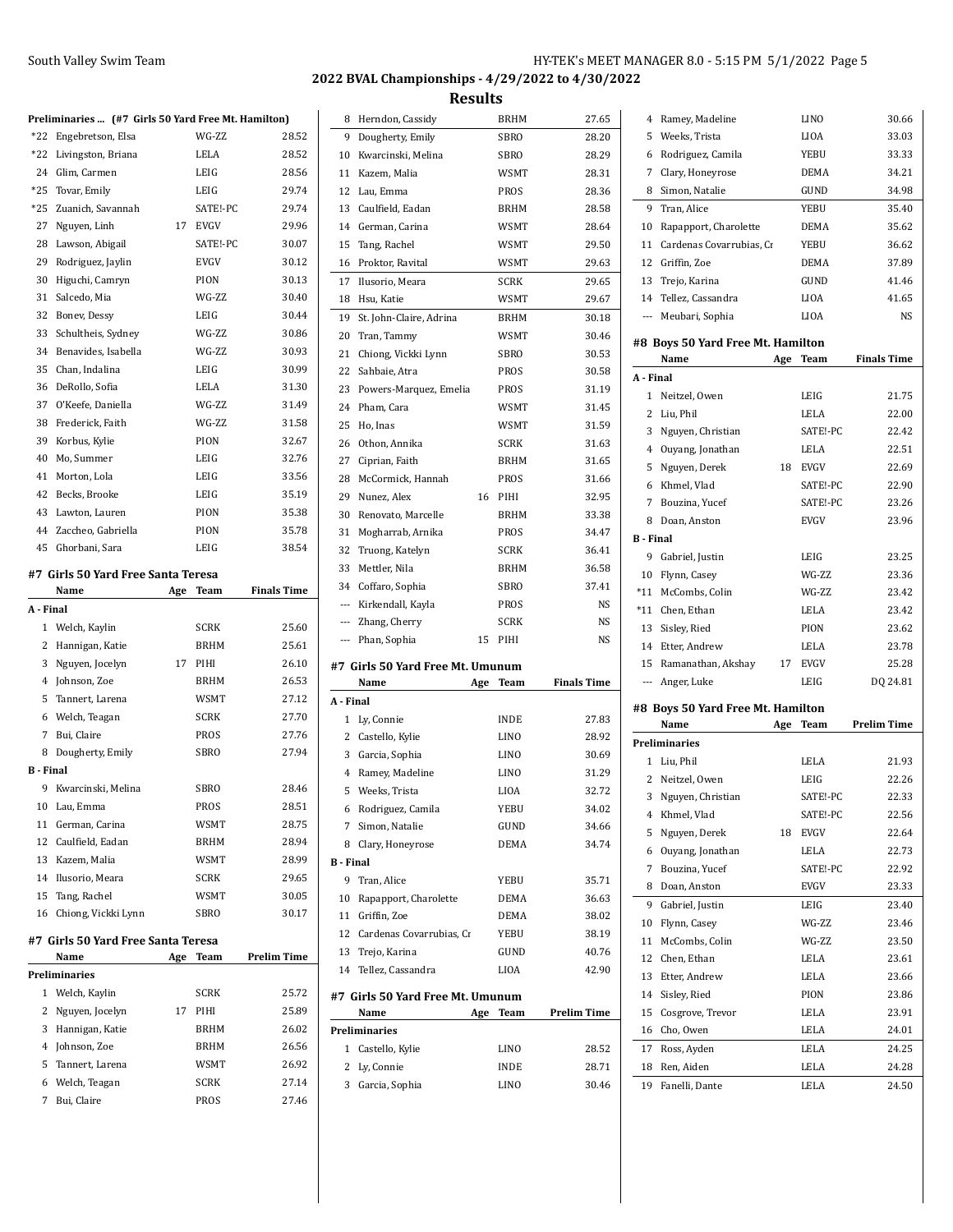**Results**

| Preliminaries  (#8 Boys 50 Yard Free Mt. Hamilton) |  |  |  |  |  |
|----------------------------------------------------|--|--|--|--|--|
|----------------------------------------------------|--|--|--|--|--|

|           | Preliminaries  (#8 Boys 50 Yard Free Mt. Hamilton) |     |             |                    |
|-----------|----------------------------------------------------|-----|-------------|--------------------|
| 20        | Anger, Luke                                        |     | LEIG        | 24.64              |
|           | 21 Ramanathan, Akshay 17                           |     | <b>EVGV</b> | 25.08              |
|           | 22 Clayton, Price                                  |     | PION        | 25.09              |
|           | 23 Lyles, Hudson                                   |     | WG-ZZ       | 25.12              |
|           | 24 Evans, Parker                                   |     | WG-ZZ       | 25.25              |
| 25        | Dinh, Andrew                                       | 17  | <b>EVGV</b> | 25.29              |
| 26        | Brockbank, Kian                                    |     | PION        | 25.43              |
|           | 27 Quesada, Justin                                 |     | WG-ZZ       | 25.53              |
| 28        | Wiseth, Kaiden                                     |     | PION        | 25.58              |
| 29        | Le, Nathan                                         |     | <b>EVGV</b> | 26.16              |
| 30        | Hennessey, Thomas                                  |     | WG-ZZ       | 26.64              |
|           | 31 Venegas, Noah                                   |     | WG-ZZ       | 26.70              |
| 32        | Tran-Longtin, Aidan                                |     | LELA        | 26.81              |
| 33        | Sammel, Jesse                                      |     | LEIG        | 26.86              |
|           | 34 Le, Long                                        |     | SATE!-PC    | 26.90              |
| 35        | Carrasquilla, Alexander                            |     | LELA        | 27.06              |
| 36        | Ciciarelli, Andy                                   |     | LELA        | 27.92              |
|           | 37 Jordan, Nathaniel                               |     | LEIG        | 27.98              |
| 38        | Houghton, Aidan                                    |     | LEIG        | 28.14              |
| 39        | Sherman, Caden                                     |     | LEIG        | 29.06              |
|           | 40 Ulrich, Jack                                    |     | WG-ZZ       | 29.24              |
|           | 41 Hodge, Luke                                     |     | WG-ZZ       | 29.84              |
| 42        | Morley, Nicolas                                    |     | LEIG        | 30.88              |
|           | #8  Boys 50 Yard Free Santa Teresa                 |     |             |                    |
|           | Name                                               | Age | Team        | <b>Finals Time</b> |
| A - Final |                                                    |     |             |                    |
|           | 1 Nguyen, Jonathan                                 | 19  | PIHI        | 21.89              |
|           | 2 Kanda, Kunal                                     |     | <b>SCRK</b> | 22.55              |
|           | 3 Adams, Ryder                                     |     | <b>WSMT</b> | 23.71              |
|           | 4 Than, Derrick                                    |     | <b>SCRK</b> | 24.44              |
|           | 5 Than, Andrian                                    |     | <b>SCRK</b> | 24.52              |
|           | 6 Trang, Minh                                      |     | <b>SCRK</b> | 24.55              |
|           | 7 Newberg, Andrew                                  |     | SBRO        | 24.75              |
| 8         | Kim, Jacob                                         |     | PROS        | 24.86              |
| B - Final |                                                    |     |             |                    |
| 9         | Do, Matthew                                        | 17  | PIHI        | 24.84              |
|           | 10 Hensly, Nathaniel                               |     | <b>WSMT</b> | 25.19              |
|           | 11 Hashemi Sangari, Arshia                         |     | PROS        | 25.42              |
|           | 12 Seo, Hyeonmin                                   |     | <b>BRHM</b> | 25.82              |
|           | 13 Dang, Tyler                                     |     | PROS        | 26.07              |
| 14        | Tenner, TJ                                         |     | <b>BRHM</b> | 26.33              |
|           |                                                    |     |             |                    |

### **#8 Boys 50 Yard Free Santa Teresa Name Age Team Prelim Time Preliminaries** Nguyen, Jonathan 19 PIHI 22.44 Kanda, Kunal SCRK 22.71 Adams, Ryder WSMT 23.73 Than, Andrian SCRK 23.95 Than, Derrick SCRK 24.37 Trang, Minh SCRK 24.40 Kim, Jacob PROS 24.80 Newberg, Andrew SBRO 24.95

 Perez, Josh BRHM 26.78 Phan, Samuel 17 PIHI 27.16

| 9                        | Vu, Benjamin                     |     | <b>SCRK</b>  | 25.04              |
|--------------------------|----------------------------------|-----|--------------|--------------------|
| 10                       | Hashemi Sangari, Arshia          |     | PROS         | 25.27              |
| $*11$                    | Hensly, Nathaniel                |     | <b>WSMT</b>  | 25.34              |
| *11                      | Do, Matthew                      | 17  | PIHI         | 25.34              |
| 13                       | Dang, Tyler                      |     | <b>PROS</b>  | 26.21              |
| 14                       | Tenner, TJ                       |     | <b>BRHM</b>  | 26.29              |
| 15                       | Nguyen, Mathew                   |     | <b>SCRK</b>  | 26.35              |
| 16                       | Bettencourt, James               |     | SBRO         | 26.44              |
| 17                       | Perez, Josh                      |     | <b>BRHM</b>  | 26.72              |
| 18                       | Seo, Hyeonmin                    |     | <b>BRHM</b>  | 26.86              |
| 19                       | Wyles, Sam                       |     | WSMT         | 26.87              |
| 20                       | Phan, Samuel                     | 17  | PIHI         | 27.28              |
| 21                       | Ukigai, Allen                    |     | <b>BRHM</b>  | 27.74              |
| 22                       | Gerrity, Justin                  |     | SBRO         | 28.19              |
| 23                       | Lewis, Jayden                    |     | <b>SCRK</b>  | 28.29              |
| 24                       | Vera, Joaquin                    |     | WSMT         | 28.33              |
| 25                       | Tsai, Oscar                      |     | WSMT         | 29.10              |
| 26                       | Le, Lamson                       |     | <b>SCRK</b>  | 29.20              |
| 27                       | Do, Deric                        |     | <b>SCRK</b>  | 29.26              |
| 28                       | Van Tassell, Aidan               |     | <b>BRHM</b>  | 29.67              |
| 29                       | Bock, Philipp                    |     | PROS         | 29.85              |
| 30                       | Bansai, Yeshasv                  |     | <b>SCRK</b>  | 30.19              |
| 31                       | Gherghescu, Alexandru            |     | <b>WSMT</b>  | 30.78              |
| 32                       | Raczkowski, Colin                |     | SBRO         | 31.43              |
| 33                       | Bobde, Tanish                    |     | <b>PROS</b>  | 31.62              |
| 34                       | Duong, Ryan                      |     | <b>SCRK</b>  | 31.70              |
| $\overline{\phantom{a}}$ | Tran, Matthew                    | 17  | <b>SCRK</b>  | NS                 |
|                          | Lu, Jimmy                        |     | <b>SCRK</b>  | NS                 |
| ---                      |                                  |     |              |                    |
|                          |                                  |     |              |                    |
|                          | #8  Boys 50 Yard Free Mt. Umunum |     |              |                    |
|                          | Name                             | Age | Team         | <b>Finals Time</b> |
| A - Final                |                                  |     |              |                    |
| 1                        | Pornel, Dylan                    |     | LINO         | 23.48              |
| 2                        | Raja, Aadhavan                   |     | LIOA         | 25.05              |
| 3                        | Ngo, Thompson                    |     | YEBU         | 25.13              |
|                          | 4 Ong, Patrick                   |     | <b>INDE</b>  | 25.29              |
| 5                        | Tieu, Adam                       |     | DEMA         | 25.31              |
| 6                        | Sheldon, Darrien                 |     | GUND         | 25.60              |
| 7                        | Pham, Chris                      |     | YEBU         | 25.75              |
|                          | 8 Xian, Ivan                     |     | INDE         | 25.95              |
|                          |                                  |     |              |                    |
| B - Final<br>9           | Kitzerow, Spencer                |     | YEBU         | 27.00              |
| 10                       | Hoang, Quinlan                   |     | INDE         | 27.35              |
| 11                       | Howard, Tristan                  |     | LINO         | 27.42              |
| 12                       | Chen, Jonathan                   |     | <b>INDE</b>  | 28.27              |
| 13                       | Delamore, Joey                   |     | <b>LINO</b>  | 29.89              |
| 14                       | Nguyen, Anthony                  |     | <b>YEBU</b>  | 30.75              |
| 15                       | Karkidoli, Raz                   |     | DEMA         | 31.91              |
| 16                       | Hail, Alex                       |     | LIOA         | 34.49              |
|                          | #8  Boys 50 Yard Free Mt. Umunum |     |              |                    |
|                          | Name                             | Age | Team         | <b>Prelim Time</b> |
|                          | Preliminaries                    |     |              |                    |
| 1                        | Pornel, Dylan                    |     | LINO         | 23.31              |
| 2                        | Tieu, Adam<br>*3 Raja, Aadhavan  |     | DEMA<br>LIOA | 24.87<br>25.10     |

| *3             | Ngo, Thompson                              |     | YEBU        | 25.10               |
|----------------|--------------------------------------------|-----|-------------|---------------------|
| 5              | Ong, Patrick                               |     | <b>INDE</b> | 25.11               |
| 6              | Xian, Ivan                                 |     | <b>INDE</b> | 25.32               |
| 7              | Sheldon, Darrien                           |     | GUND        | 25.64               |
| 8              | Pham, Chris                                |     | YEBU        | 26.11               |
| 9              | Hoang, Quinlan                             |     | <b>INDE</b> | 26.75               |
| 10             | Howard, Tristan                            |     | LINO        | 26.93               |
| 11             | Kitzerow, Spencer                          |     | YEBU        | 27.49               |
| 12             | Chen, Jonathan                             |     | <b>INDE</b> | 28.14               |
| 13             | Delamore, Joev                             |     | <b>LINO</b> | 28.82               |
| 14             | Nguyen, Anthony                            |     | YEBU        | 30.42               |
| 15             | Hail, Alex                                 |     | LIOA        | 31.05               |
| 16             | Karkidoli, Raz                             |     | DEMA        | 31.50               |
|                | 17 Phan, Brian                             |     | GUND        | 33.18               |
| 18             | Lengauer, Ben                              |     | GUND        | 39.14               |
|                |                                            |     |             |                     |
|                | #9 Girls 1 mtr Diving Mt. Hamilton<br>Name |     | Team        | <b>Finals Score</b> |
| 1              | Beratahani, Fiora                          | Age | LELA        | 459.95              |
|                | 2 Desai, Amelie                            |     | LEIG        | 370.90              |
| 3              | Gravink, Ansley                            |     | WG-7.7.     | 301.90              |
| $\overline{4}$ | Miller, Kate                               |     | LEIG        | 295.70              |
| 5              | Cederholm, Morgan                          |     | WG-ZZ       | 270.45              |
| 6              |                                            |     | LEIG        | 239.05              |
| 7              | Mullins, Saoirse                           |     | SATE!-PC    | 235.85              |
| 8              | Jacinto, Nathalia                          |     | SATE!-PC    | 233.30              |
| 9              | Kim, Joyce                                 |     | LEIG        | 230.95              |
| 10             | Ricupero, Bella<br>Sick, Sophia            |     | LELA        | 230.50              |
| 11             | Robbins, Emma                              |     | WG-ZZ       | 222.50              |
| 12             | Roever, Savannah                           |     | LEIG        | x217.20             |
| 13             | O'Neill, Ela                               |     | SATE!-PC    | 215.25              |
| 14             | Young, Megan                               |     | SATE!-PC    | 212.55              |
| 15             |                                            | 16  | <b>EVGV</b> | 205.40              |
| 16             | Duong, Nicole L<br>Siruno, Ella            |     | <b>EVGV</b> | 163.15              |
| 17             | Naik, Riya                                 |     | <b>EVGV</b> | 137.05              |
|                | --- Pho, B'Elanna                          | 17  | <b>EVGV</b> | DQ 65.85            |
|                | --- Aggarwal, Siya                         |     | <b>EVGV</b> | DQ 91.30            |
|                | --- Tran, Lana                             |     | <b>EVGV</b> | DQ 116.25           |
| $\overline{a}$ | Pho, Jadzia                                | 17  | EVGV        | DQ 182.70           |
|                |                                            |     |             |                     |
|                | #9 Girls 1 mtr Diving Santa Teresa         |     |             |                     |
|                | Name                                       | Age | Team        | <b>Finals Score</b> |
| 1              | Lee, Joey                                  |     | PROS        | 483.50              |
| 2              | Lim, Katherine Nicole                      |     | SBRO        | 436.45              |
| ---            | Benjamin, Allison                          |     | SBRO        | DQ 143.10           |
|                | #10 Boys 1 mtr Diving Mt. Hamilton         |     |             |                     |
|                | Name                                       | Age | Team        | <b>Finals Score</b> |
|                | 1 Halteh, Nickolas                         |     | <b>EVGV</b> | 249.75              |
| 2              | Wise, Soof                                 |     | LEIG        | 248.20              |
| 3              | Wang, Anthony                              |     | <b>EVGV</b> | 232.75              |
| 4              | Varnell, Ben                               |     | LEIG        | 228.95              |
|                | $H_0$ $H_0$ $h_0$ $h_1$                    |     | EVICVI      | 221.00              |

| 3 Wang, Anthony     | <b>EVGV</b> | 232.75   |
|---------------------|-------------|----------|
| 4 Varnell, Ben      | LEIG        | 228.95   |
| 5 Halteh, Christian | <b>EVGV</b> | 221.00   |
| 6 Luna, Joshua      | LELA        | 194.00   |
| --- Ryder, Grant    | LEIG        | DO 44.25 |
| --- Jump, Matthew   | LELA        | DO 65.40 |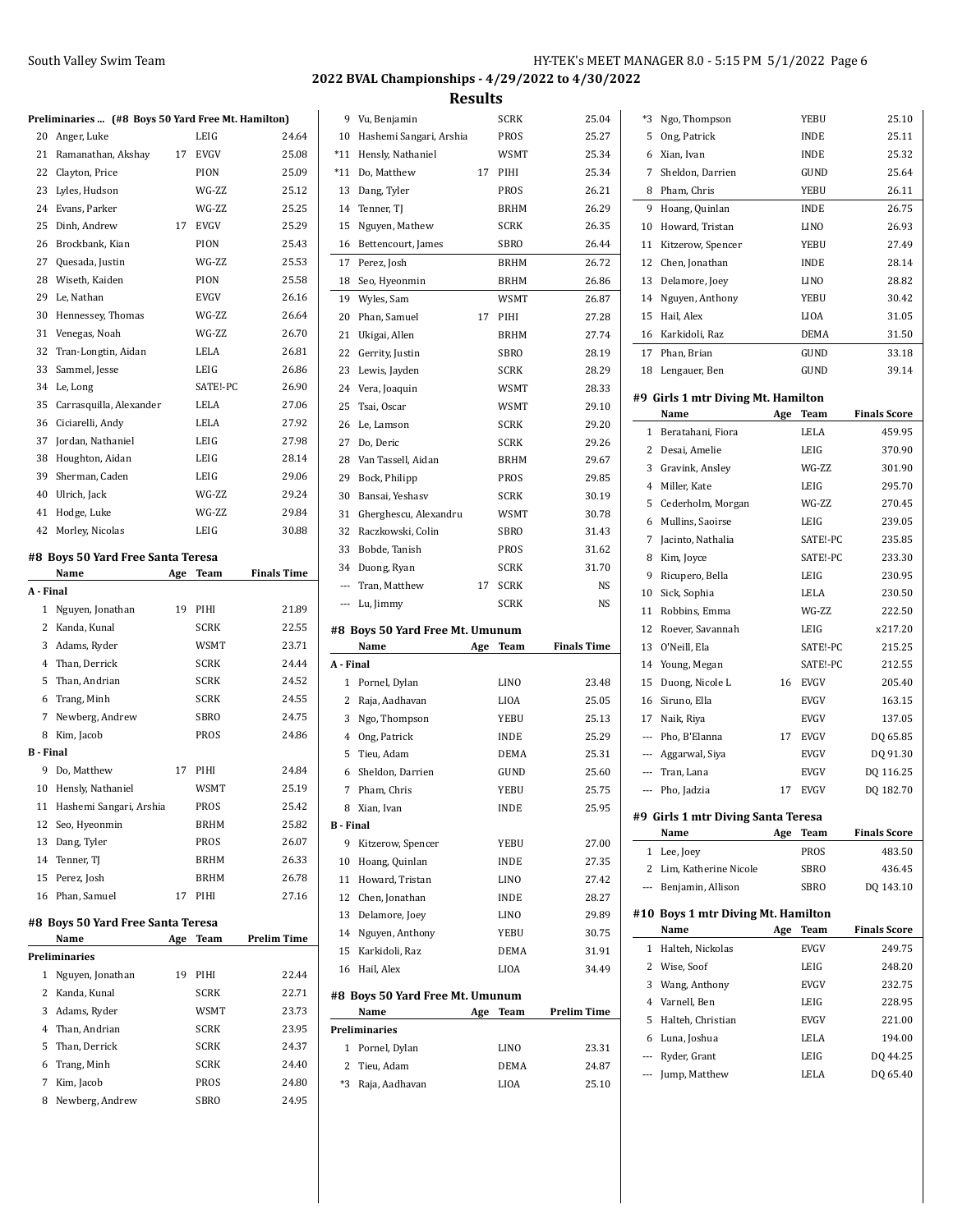|                  | #10 Boys 1 mtr Diving Santa Teresa          |     |              |                               |
|------------------|---------------------------------------------|-----|--------------|-------------------------------|
|                  | Name                                        | Age | Team         | <b>Finals Score</b>           |
| $\mathbf{1}$     | Darwish, Zain                               |     | PROS         | 242.95                        |
|                  | #10 Boys 1 mtr Diving Mt. Umunum            |     |              |                               |
| 1                | Name                                        | Age | Team<br>YEBU | <b>Finals Score</b><br>172.65 |
|                  | Truong, Virgil                              |     |              |                               |
|                  | #11 Girls 100 Yard Fly Mt. Hamilton<br>Name | Age | Team         | <b>Finals Time</b>            |
| A - Final        |                                             |     |              |                               |
| 1                | Guo, Satina                                 |     | <b>EVGV</b>  | 1:00.45                       |
| 2                | Sousa, Samantha                             |     | PION         | 1:01.47                       |
| 3                | Little, Emma                                |     | LEIG         | 1:04.17                       |
| 4                | Hathaway, Camila                            |     | PION         | 1:04.96                       |
| 5                | Stull, Zoe                                  |     | SATE!-PC     | 1:06.56                       |
| 6                | Frey, Olivia                                |     | LELA         | 1:08.94                       |
| 7                | Livingston, Briana                          |     | LELA         | 1:09.46                       |
| 8                | Fong, Sydney                                |     | PION         | 1:13.06                       |
| <b>B</b> - Final |                                             |     |              |                               |
| 9                | Roper, Caroline                             |     | WG-ZZ        | 1:10.37                       |
| 10               | Nguyen, Adrianne                            |     | PION         | 1:14.13                       |
| 11               | Doushgounian, Ruby                          |     | SATE!-PC     | 1:14.42                       |
| 12               | Huynh, Vy                                   | 16  | <b>EVGV</b>  | 1:19.17                       |
| 13               | Lee, Joyce                                  |     | LEIG         | 1:24.25                       |
| ---              | Plateau, Zoe                                |     | LEIG         | DQ 1:27.29                    |
|                  |                                             |     |              |                               |
|                  | #11  Girls 100 Yard Fly Mt. Hamilton        |     |              |                               |
|                  | Name                                        | Age | Team         | <b>Prelim Time</b>            |
|                  | <b>Preliminaries</b>                        |     |              |                               |
| $\mathbf{1}$     | Guo, Satina                                 |     | <b>EVGV</b>  | 1:01.25                       |
| 2                | Sousa, Samantha                             |     | PION         | 1:01.69                       |
| 3                | Hathaway, Camila                            |     | PION         | 1:04.68                       |
| 4                | Little, Emma                                |     | LEIG         | 1:04.71                       |
| 5                | Stull, Zoe                                  |     | SATE!-PC     | 1:07.87                       |
| 6                | Frey, Olivia                                |     | LELA         | 1:08.67                       |
| 7                | Livingston, Briana                          |     | LELA         | 1:10.30                       |
| 8                | Fong, Sydney                                |     | PION         | 1:10.78                       |
| 9                |                                             |     |              |                               |
|                  | Roper, Caroline                             |     | WG-ZZ        | 1:11.36                       |
| 10               | Nguyen, Adrianne                            |     | PION         | 1:12.66                       |
| 11               | Doushgounian, Ruby                          |     | SATE!-PC     | 1:13.01                       |
| 12               | Huynh, Vy                                   | 16  | <b>EVGV</b>  | 1:15.67                       |
| 13               | Lee, Joyce                                  |     | LEIG         | 1:22.78                       |
| 14               | Plateau, Zoe                                |     | LEIG         | 1:28.25                       |
|                  | #11 Girls 100 Yard Fly Santa Teresa         |     |              |                               |
|                  | Name                                        | Age | Team         | <b>Finals Time</b>            |
| A - Final        |                                             |     |              |                               |
| 1                | Barnes, Lindsay                             |     | PROS         | 57.41                         |
| 2                | Childers, Zoe                               |     | SBRO         | 57.78                         |
| 3                | Correa, Erika                               |     | <b>WSMT</b>  | 57.96                         |
| 4                | Tran, Katelyn                               | 15  | PIHI         | 1:03.38                       |
| 5                | Tannert, Larena                             |     | WSMT         | 1:03.40                       |
| 6                | Nguyen, Kaylyn                              |     | SBRO         | 1:04.29                       |
| 7                | Hoge, Rachel                                |     | SBRO         | 1:05.35                       |

|                  |                                      | <b>Results</b> |             |                    |
|------------------|--------------------------------------|----------------|-------------|--------------------|
| <b>B</b> - Final |                                      |                |             |                    |
| 9                | Dong, Kayla                          | 17             | PIHI        | 1:15.16            |
|                  | 10 Takaki, Carissa                   |                | BRHM        | 1:15.51            |
|                  | 11 Doan, Chau                        | 16             | PIHI        | 1:27.22            |
|                  | --- Morifusa, Kate                   |                | <b>BRHM</b> | DQ 1:23.24         |
|                  |                                      |                |             |                    |
|                  | #11  Girls 100 Yard Fly Santa Teresa |                |             |                    |
|                  | Name                                 | Age            | Team        | Prelim Time        |
|                  | <b>Preliminaries</b>                 |                |             |                    |
| 1                | Correa. Erika                        |                | <b>WSMT</b> | 58.70              |
| 2                | Barnes, Lindsay                      |                | PROS        | 59.57              |
| 3                | Childers, Zoe                        |                | <b>SBRO</b> | 1:00.06            |
| 4                | Tran, Katelyn                        | 15             | PIHI        | 1:02.71            |
| 5                | Hoge, Rachel                         |                | <b>SBRO</b> | 1:06.08            |
| 6                | Tannert, Larena                      |                | <b>WSMT</b> | 1:06.22            |
| 7                | Nguyen, Kaylyn                       |                | SBRO        | 1:07.67            |
| 8                | Lau, Emma                            |                | PROS        | 1:08.47            |
| 9                | Dong, Kayla                          | 17             | PIHI        | 1:12.71            |
| 10               | Takaki, Carissa                      |                | <b>BRHM</b> | 1:17.15            |
| 11               | Sun, Ellys                           | 15             | <b>SCRK</b> | 1:21.41            |
| 12               | Morifusa, Kate                       |                | BRHM        | 1:23.34            |
| 13               | Doan, Chau                           | 16             | PIHI        | 1:25.27            |
| $---$            | Kirkendall, Kayla                    |                | PROS        | DQ DQ              |
| $---$            | Truong, Maylinh                      |                | SCRK        | DQ 1:26.57         |
| $---$            | Fitzgerald-Lindsay, Helen            |                | PROS        | <b>NS</b>          |
|                  |                                      |                |             |                    |
|                  |                                      |                |             |                    |
|                  | #11 Girls 100 Yard Fly Mt. Umunum    |                |             |                    |
|                  | Name                                 | Age            | Team        | <b>Finals Time</b> |
| A - Final        |                                      |                |             |                    |
| 1                | Leong, Kaysie                        |                | LIOA        | 1:03.04            |
| 2                | Mai, Maddie                          |                | YEBU        | 1:08.96            |
| 3                | Benitez, Gabby                       |                | LIOA        | 1:09.72            |
| 4                | Wang, Rebecca                        |                | GUND        | 1:10.71            |
| 5                | Fountain, Natalia                    |                | DEMA        | 1:40.42            |
| 6                | Mota, Mariana                        |                | DEMA        | 2:03.21            |
|                  | #11 Girls 100 Yard Fly Mt. Umunum    |                |             |                    |
|                  | Name                                 | Age            | Team        | <b>Prelim Time</b> |
|                  | <b>Preliminaries</b>                 |                |             |                    |
|                  | 1 Leong, Kaysie                      |                | LIOA        | 1:00.56            |
| 2                | Mai, Maddie                          |                | YEBU        | 1:08.87            |
| 3                | Benitez, Gabby                       |                | LIOA        | 1:10.47            |
| 4                | Wang, Rebecca                        |                | GUND        | 1:10.93            |
| 5                | Reyna, Jaden                         |                | GUND        | 1:27.67            |
| 6                | Fountain, Natalia                    |                | <b>DEMA</b> |                    |
| 7                |                                      |                | DEMA        | 1:39.53<br>1:52.77 |
| $---$            | Mota, Mariana                        |                | <b>DEMA</b> |                    |
|                  | Griffin, Zoe                         |                |             | DQ 1:43.90         |
|                  | #12 Boys 100 Yard Fly Mt. Hamilton   |                |             |                    |
|                  | Name                                 | Age            | Team        | <b>Finals Time</b> |
| A - Final        |                                      |                |             |                    |
| $\mathbf{1}$     | Xue, Nathan                          |                | LEIG        | 52.52              |
| 2                | Nguyen, Ethan                        | 17             | EVGV        | 53.83              |

 Ye, Lawrence LELA 54.34 Hsiao, Karsten 16 EVGV 54.83 Ciciarelli, Maxwell LELA 56.57

#### South Valley Swim Team HY-TEK's MEET MANAGER 8.0 - 5:15 PM 5/1/2022 Page 7 **2022 BVAL Championships - 4/29/2022 to 4/30/2022**

| 7                | Sisley, Ried                               |     | PION        | 57.67              |
|------------------|--------------------------------------------|-----|-------------|--------------------|
| 8                | Yang, Minjune                              |     | LELA        | 57.80              |
| <b>B</b> - Final |                                            |     |             |                    |
| 9                | Carl, Ostin                                |     | <b>LELA</b> | 59.26              |
| 10               | Le, Jacob                                  | 17  | <b>EVGV</b> | 59.71              |
| 11               | Bonhagen, Ron                              |     | <b>EVGV</b> | 59.82              |
| 12               | Ingalla, Kyle                              |     | WG-7.7.     | 1:02.24            |
| 13               | Evans, Parker                              |     | WG-ZZ       | 1:04.58            |
| 14               | Park, Vince                                |     | SATE!-PC    | 1:07.49            |
| 15               | Yoo, Danwoo                                |     | SATE!-PC    | 1:08.09            |
| 16               | Turner, Kieran                             |     | WG-ZZ       | 1:15.86            |
|                  |                                            |     |             |                    |
|                  | #12 Boys 100 Yard Fly Mt. Hamilton<br>Name |     | Team        | <b>Prelim Time</b> |
|                  | <b>Preliminaries</b>                       | Age |             |                    |
|                  |                                            |     |             |                    |
| 1<br>2           | Nguyen, Christian                          |     | SATE!-PC    | 53.20              |
|                  | Xue, Nathan                                |     | LEIG        | 54.57              |
| 3                | Nguyen, Ethan                              | 17  | <b>EVGV</b> | 54.78              |
| 4                | Ye, Lawrence                               |     | LELA        | 54.85              |
| 5                | Hsiao, Karsten                             | 16  | <b>EVGV</b> | 55.91              |
| 6                | Ciciarelli, Maxwell                        |     | <b>LELA</b> | 56.39              |
| 7                | Yang, Minjune                              |     | LELA        | 56.72              |
| 8                | Sisley, Ried                               |     | PION        | 57.26              |
| 9                | Bonhagen, Ron                              |     | <b>EVGV</b> | 58.49              |
| 10               | Peres, Evan                                |     | PION        | 58.53              |
| 11               | Carl. Ostin                                |     | LELA        | 59.83              |
| 12               | Le, Jacob                                  | 17  | <b>EVGV</b> | 1:00.68            |
| 13               | Wiseth, Kaiden                             |     | PION        | 1:02.40            |
| 14               | Ingalla, Kyle                              |     | WG-ZZ       | 1:02.56            |
| 15               | Pham, Tristan                              |     | <b>EVGV</b> | 1:02.67            |
| 16               | Evans, Parker                              |     | WG-ZZ       | 1:05.57            |
| 17               | Le, Ethan                                  |     | EVGV        | 1:05.99            |
| 18               | Yoo, Danwoo                                |     | SATE!-PC    | 1:06.32            |
| 19               | Park, Vince                                |     | SATE!-PC    | 1:06.95            |
| 20               | Turner, Kieran                             |     | WG-ZZ       | 1:08.71            |
| 21               | Mcauley, Devin                             |     | LEIG        | 1:12.88            |

# **#12 Boys 100 Yard Fly Santa Teresa**

22 Demmin, Asher WG-ZZ 1:22.58 --- Ostrowski, Ben LEIG DQ 1:11.34

|           | Name             | Age | Team        | <b>Finals Time</b> |
|-----------|------------------|-----|-------------|--------------------|
| A Final   |                  |     |             |                    |
| 1         | Ly, Kaiden       | 18  | PIHI        | 55.91              |
| 2         | Langley, Brian   |     | <b>SCRK</b> | 58.08              |
| 3         | Huber, Aidan     |     | <b>WSMT</b> | 1:00.88            |
| 4         | Than, Andrian    |     | <b>SCRK</b> | 1:01.49            |
| 5         | Tran, Ethan      | 17  | PIHI        | 1:02.48            |
| 6         | Bensoussan, Amit |     | <b>WSMT</b> | 1:02.69            |
| 7         | Gaither, Aidan   |     | PROS        | 1:05.22            |
| $---$     | Knudsen, Matthew |     | <b>BRHM</b> | DQ 1:07.87         |
| C - Final |                  |     |             |                    |
| 17        | Huber, Cuinn     |     | <b>WSMT</b> | 1:07.90            |
| 18        | Perez, Josh      |     | <b>BRHM</b> | 1:17.99            |
| 21        | Janich, Marty    |     | <b>BRHM</b> | 1:24.80            |
| $---$     | Le, Nicholas     |     | <b>SCRK</b> | NS                 |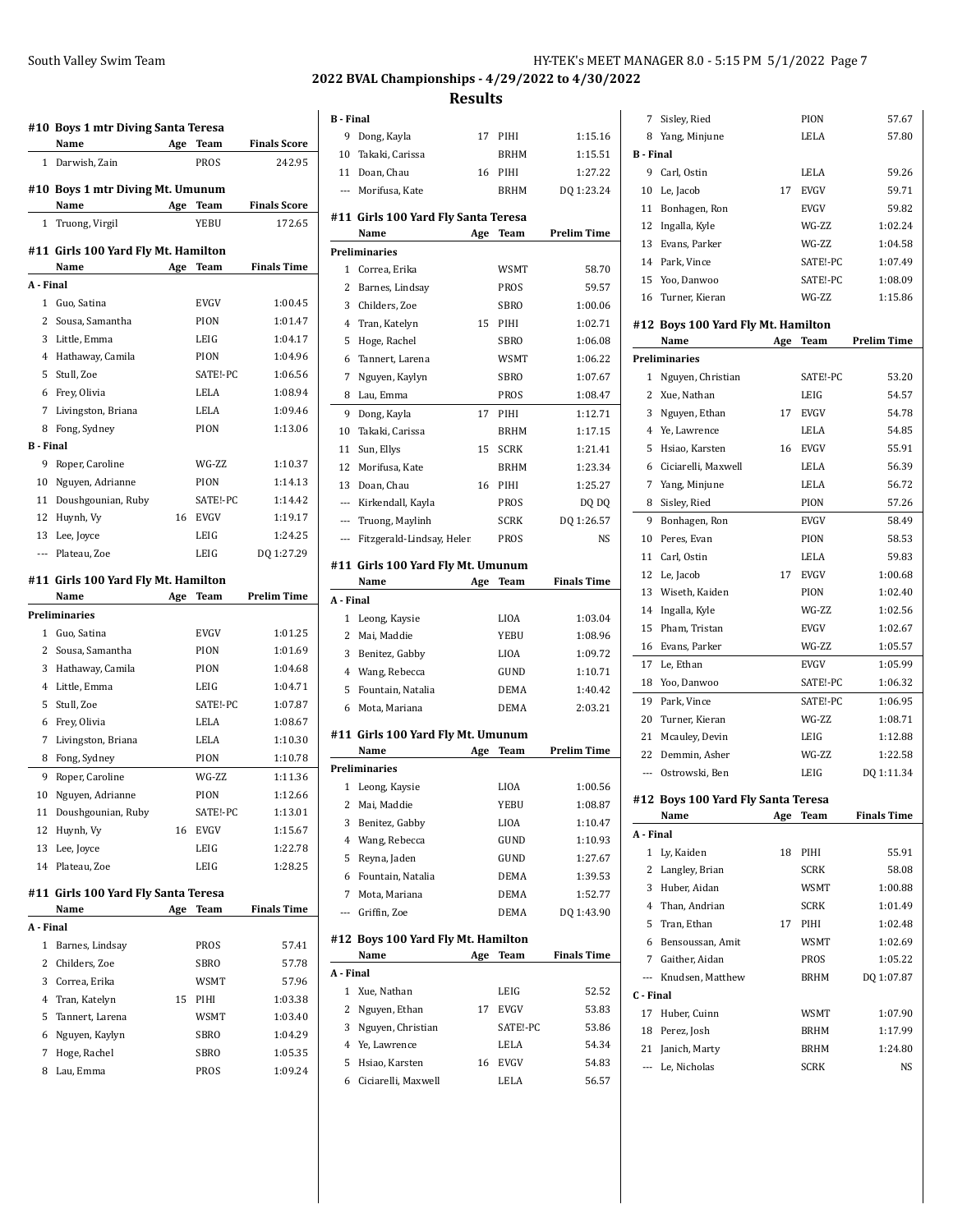# **2022 BVAL Championships - 4/29/2022 to 4/30/2022**

|                  | #12 Boys 100 Yard Fly Santa Teresa<br>Name | Age | Team         | <b>Prelim Time</b>                  |
|------------------|--------------------------------------------|-----|--------------|-------------------------------------|
|                  | Preliminaries                              |     |              |                                     |
| 1                | Ly, Kaiden                                 | 18  | PIHI         | 54.77                               |
|                  | 2 Langley, Brian                           |     | <b>SCRK</b>  | 59.61                               |
| 3                | Than. Andrian                              |     | <b>SCRK</b>  | 1:00.12                             |
|                  | 4 Huber, Aidan                             |     | <b>WSMT</b>  | 1:00.48                             |
|                  | 5 Gaither, Aidan                           |     | PROS         | 1:01.81                             |
|                  | 6 Bensoussan, Amit                         |     | <b>WSMT</b>  | 1:03.26                             |
| 7                | Tran, Ethan                                | 17  | PIHI         | 1:03.41                             |
|                  | 8 Knudsen, Matthew                         |     | <b>BRHM</b>  | 1:07.26                             |
| 9                | Le, Nicholas                               |     | <b>SCRK</b>  | 1:10.02                             |
| 10               | Huber, Cuinn                               |     | WSMT         | 1:12.15                             |
| 11               | Perez, Josh                                |     | <b>BRHM</b>  | 1:15.20                             |
|                  | 12 Janich, Marty                           |     | <b>BRHM</b>  | 1:24.08                             |
|                  | --- Chaube, Amartya                        |     | <b>SBRO</b>  | DQ DQ                               |
|                  | --- Sheet, Justin                          |     | <b>PROS</b>  | DQ DQ                               |
|                  | --- Phan, Rylan                            | 17  | PIHI         | DQ 1:06.56                          |
|                  |                                            |     | <b>SCRK</b>  | NS                                  |
|                  | --- Nguyen, Mathew                         |     |              |                                     |
|                  | #12 Boys 100 Yard Fly Mt. Umunum           |     |              |                                     |
|                  | Name                                       | Age | Team         | <b>Finals Time</b>                  |
| A - Final        |                                            |     |              |                                     |
|                  | 1 Pham, Brian                              |     | LIOA         | 59.44                               |
|                  | 2 Kusa, Jackson                            |     | GUND         | 1:02.84                             |
|                  | 3 Tare, Divy                               |     | LINO         | 1:03.01                             |
|                  | 4 Scheere, Ashton                          |     | <b>DEMA</b>  | 1:05.55                             |
|                  | 5 Hoang, Quinlan                           |     | INDE         | 1:10.09                             |
|                  | 6 Tai, Christopher                         |     | <b>INDE</b>  | 1:11.00                             |
| 7                | Nguyen, Ken                                |     | YEBU         | 1:11.48                             |
| 8                | Tran, Anderson                             |     | YEBU         | 1:12.01                             |
| <b>B</b> - Final |                                            |     |              |                                     |
| 11               | Phanguyen, Long                            |     | YEBU         | 1:20.73                             |
|                  | 12 Chavez. Gio                             |     | YEBU         | 1:23.99                             |
|                  | 14 Murdock, Scott                          |     | DEMA         | 1:55.16                             |
|                  | #12 Boys 100 Yard Fly Mt. Umunum           |     |              |                                     |
|                  | Name                                       | Age | Team         | <b>Prelim Time</b>                  |
|                  | Preliminaries                              |     |              |                                     |
| 1                | Pham, Brian                                |     | LIOA         | 58.74                               |
| 2                | Kusa, Jackson                              |     | GUND         | 1:02.53                             |
| 3                | Tare, Divy                                 |     | LINO         | 1:03.84                             |
| 4                | Scheere, Ashton                            |     | DEMA         | 1:04.62                             |
| 5                | Nguyen, Ken                                |     | YEBU         | 1:08.78                             |
| 6                | Hoang, Quinlan                             |     | <b>INDE</b>  | 1:10.39                             |
| 7                | Tran, Anderson                             |     | YEBU         | 1:12.90                             |
| 8                | Tai, Christopher                           |     | INDE         | 1:14.62                             |
| 9                |                                            |     |              |                                     |
|                  | Phanguyen, Long                            |     | YEBU         | 1:19.85                             |
|                  | Chavez, Gio                                |     | YEBU         | 1:23.18                             |
| 10               |                                            |     |              |                                     |
| 11               | Murdock, Scott                             |     | DEMA         |                                     |
| ---<br>---       | Yeung, Jason<br>Nguyen, Christopher        |     | INDE<br>INDE | 1:55.03<br>DQ 1:14.23<br>DQ 1:34.77 |

|                  | #13  Girls 100 Yard Free Mt. Hamilton<br>Name | Age | Team        | <b>Finals Time</b> |
|------------------|-----------------------------------------------|-----|-------------|--------------------|
| A - Final        |                                               |     |             |                    |
| 1                | Valenta, McKenna                              |     | SATE!-PC    | 53.13              |
| 2                | Flynn, Jenna                                  |     | LELA        | 55.55              |
| 3                | Lipscomb, Claire                              |     | LEIG        | 56.28              |
| 4                | Nguyen, Anh Elise                             | 16  | EVGV        | 56.48              |
| 5                | Iversen, McKenna                              |     | LELA        | 58.49              |
| 6                | McCarroll, Natalie                            |     | LEIG        | 58.60              |
| 7                | Gabel, Abby                                   |     | LEIG        | 58.65              |
| 8                |                                               |     | LEIG        | 58.66              |
| <b>B</b> - Final | Hyodo, Lisa                                   |     |             |                    |
| 9                | Llabres, Sofia                                |     | WG-ZZ       | 58.31              |
|                  |                                               |     | WG-ZZ       | 59.43              |
| 11               | 10 Raffin, Taty                               |     | WG-ZZ       |                    |
| 12               | Calhoun, Caitlin                              |     | LELA        | 1:01.98<br>1:02.45 |
|                  | Wildt, Elizabeth                              |     |             |                    |
| 13               | Haddad, Ashley                                |     | PION        | 1:02.85            |
| 14               | Kerudi, Nikitha                               |     | EVGV        | 1:04.01            |
| 15               | Rodriguez, Jaylin                             |     | <b>EVGV</b> | 1:05.97            |
|                  | #13 Girls 100 Yard Free Mt. Hamilton          |     |             |                    |
|                  | Name                                          | Age | Team        | Prelim Time        |
|                  | Preliminaries                                 |     |             |                    |
| 1                | Valenta, McKenna                              |     | SATE!-PC    | 52.89              |
|                  | 2 Bump, Aileen                                |     | LELA        | 54.24              |
| 3                | Flynn, Jenna                                  |     | LELA        | 55.38              |
| 4                | Nguyen, Anh Elise                             | 16  | <b>EVGV</b> | 56.37              |
| 5                | Lipscomb, Claire                              |     | LEIG        | 57.50              |
| 6                | Gabel, Abby                                   |     | LEIG        | 57.63              |
| 7                | Hyodo, Lisa                                   |     | LEIG        | 58.41              |
| 8                | Iversen, McKenna                              |     | LELA        | 58.54              |
| 9                | McCarroll, Natalie                            |     | LEIG        | 59.69              |
| 10               | Llabres, Sofia                                |     | WG-ZZ       | 1:00.20            |
| 11               | Raffin, Taty                                  |     | WG-ZZ       | 1:00.32            |
| 12               | Le, YenThi                                    |     | LEIG        | 1:01.56            |
| 13               | Becks, Alyssa                                 |     | LEIG        | 1:01.86            |
| 14               | Calhoun, Caitlin                              |     | WG-ZZ       | 1:02.02            |
| 15               | Borges, Madison                               |     | PION        | 1:02.36            |
| 16               | Haddad, Ashley                                |     | PION        | 1:02.71            |
| 17               | Wildt, Elizabeth                              |     | LELA        | 1:02.74            |
| 18               | Michaelsen, Abby                              |     | LEIG        | 1:03.37            |
| 19               | Pham, Madeline                                |     | PION        | 1:04.06            |
| 20               | Kerudi, Nikitha                               |     | EVGV        | 1:04.48            |
| 21               | Rodriguez, Jaylin                             |     | <b>EVGV</b> | 1:06.67            |
| 22               | Nguyen, Adrianne                              |     | PION        | 1:06.84            |
| 23               | Tovar, Emily                                  |     | LEIG        | 1:06.85            |
| 24               | DeRollo, Sofia                                |     | LELA        | 1:07.56            |
| 25               | Liong, Astrid                                 |     | SATE!-PC    | 1:08.11            |
| 26               | Frederick, Faith                              |     | WG-ZZ       | 1:09.02            |
| 27               | Salcedo, Mia                                  |     | WG-ZZ       | 1:09.29            |
| 28               | Schultheis, Sydney                            |     | WG-ZZ       | 1:09.54            |
| 29               | Badami, Sukriti                               | 18  | EVGV        | 1:09.97            |
| 30               | Bradley, Tegan                                |     | WG-ZZ       | 1:10.08            |
| 31               | O'Keefe, Daniella                             |     | WG-ZZ       | 1:12.82            |
| 32               | Mo, Summer                                    |     | LEIG        | 1:13.94            |
|                  |                                               |     |             |                    |

| 33               | Khedim, Malika                        |     | LEIG         | 1:14.01            |
|------------------|---------------------------------------|-----|--------------|--------------------|
| 34               | Korbus, Kylie                         |     | PION         | 1:15.05            |
| 35               | Morton, Lola                          |     | LEIG         | 1:15.24            |
| 36               | Becks, Brooke                         |     | LEIG         | 1:16.54            |
| 37               | Zaccheo, Gabriella                    |     | PION         | 1:20.94            |
| 38               | Lawton, Lauren                        |     | PION         | 1:22.29            |
| 39               | Ghorbani, Sara                        |     | LEIG         | 1:24.13            |
|                  | #13  Girls 100 Yard Free Santa Teresa |     |              |                    |
|                  | Name                                  | Age | <b>Team</b>  | <b>Finals Time</b> |
| A - Final        |                                       |     |              |                    |
| 1                | Humphrey, Abby                        |     | SBRO         | 55.98              |
| 2                | Hannigan, Katie                       |     | <b>BRHM</b>  | 56.00              |
| 3                | Welch, Kaylin                         |     | <b>SCRK</b>  | 58.75              |
| 4                | Johnson, Zoe                          |     | <b>BRHM</b>  | 59.09              |
| 5                | Nguyen, Ashley                        |     | SBRO         | 1:00.23            |
|                  | 6 Wall, Ashleigh                      |     | PROS         | 1:02.86            |
| 7                | Proktor, Ravital                      |     | WSMT         | 1:03.12            |
| 8                | Ryan, Maile                           |     | SBRO         | 1:05.36            |
| <b>B</b> - Final |                                       |     |              |                    |
|                  | 9 German, Carina                      |     | WSMT         | 1:06.16            |
| 10               | Hsu, Kelly                            |     | WSMT         | 1:09.03            |
| 11               | Chappers, Sofia                       |     | WSMT         | 1:09.32            |
| 12               | Kowalski, Savanna                     |     | <b>SCRK</b>  | 1:10.34            |
| 13               | Wilkinson, Natalie                    |     | PROS         | 1:11.86            |
| 14               | Mai, Crystal                          |     | <b>BRHM</b>  | 1:12.91            |
| 15               | Tran, Eileen                          |     | SBRO         | 1:13.67            |
|                  | #13  Girls 100 Yard Free Santa Teresa |     |              |                    |
|                  |                                       |     |              |                    |
|                  | Name                                  | Age | <b>Team</b>  | <b>Prelim Time</b> |
|                  | Preliminaries                         |     |              |                    |
| 1                | Humphrey, Abby                        |     | SBRO         | 55.79              |
| 2                | Hannigan, Katie                       |     | <b>BRHM</b>  | 56.87              |
| 3                | Welch, Kaylin                         |     | <b>SCRK</b>  | 57.05              |
| 4                | Johnson, Zoe                          |     | <b>BRHM</b>  | 57.99              |
| 5                | Nguyen, Ashley                        |     | SBRO         | 59.66              |
| 6                | Wall, Ashleigh                        |     | PROS         | 1:03.09            |
| 7                | Ryan, Maile                           |     | <b>SBRO</b>  | 1:04.69            |
| 8                | Pham, Kimberly                        | 18  | PIHI         | 1:05.29            |
| 9                | Proktor, Ravital                      |     | <b>WSMT</b>  | 1:05.44            |
| 10               | German, Carina                        |     | WSMT         | 1:05.95            |
| 11               | Chappers, Sofia                       |     | WSMT         | 1:07.99            |
| 12               | Hsu, Kelly                            |     | <b>WSMT</b>  | 1:08.06            |
| 13               | Kowalski, Savanna                     |     | <b>SCRK</b>  | 1:08.89            |
| 14               | Tran, Tammy                           |     | <b>WSMT</b>  | 1:09.12            |
| 15               | Wilkinson, Natalie                    |     | <b>PROS</b>  | 1:10.85            |
| 16               | Tran, Eileen                          |     | SBRO         | 1:12.10            |
| 17               | Lopez, Ximena                         |     | SCRK         | 1:13.08            |
| 18               | Nguyen, Deanna                        |     | SCRK         | 1:13.35            |
| 19               | Mai, Crystal                          |     | BRHM         | 1:13.41            |
| 20               | Mogharrab, Arnika                     |     | PROS         | 1:14.90            |
| 21               | Galpaz, Ziv                           |     | BRHM         | 1:16.23            |
| 22               | Renovato, Marcelle                    |     | BRHM         | 1:16.26            |
| 23               | Du, Kelly                             | 17  | PIHI         | 1:23.31            |
| 24<br>---        | Heitmann, Sara<br>Zhang, Cherry       |     | BRHM<br>SCRK | 1:24.40<br>DQ DQ   |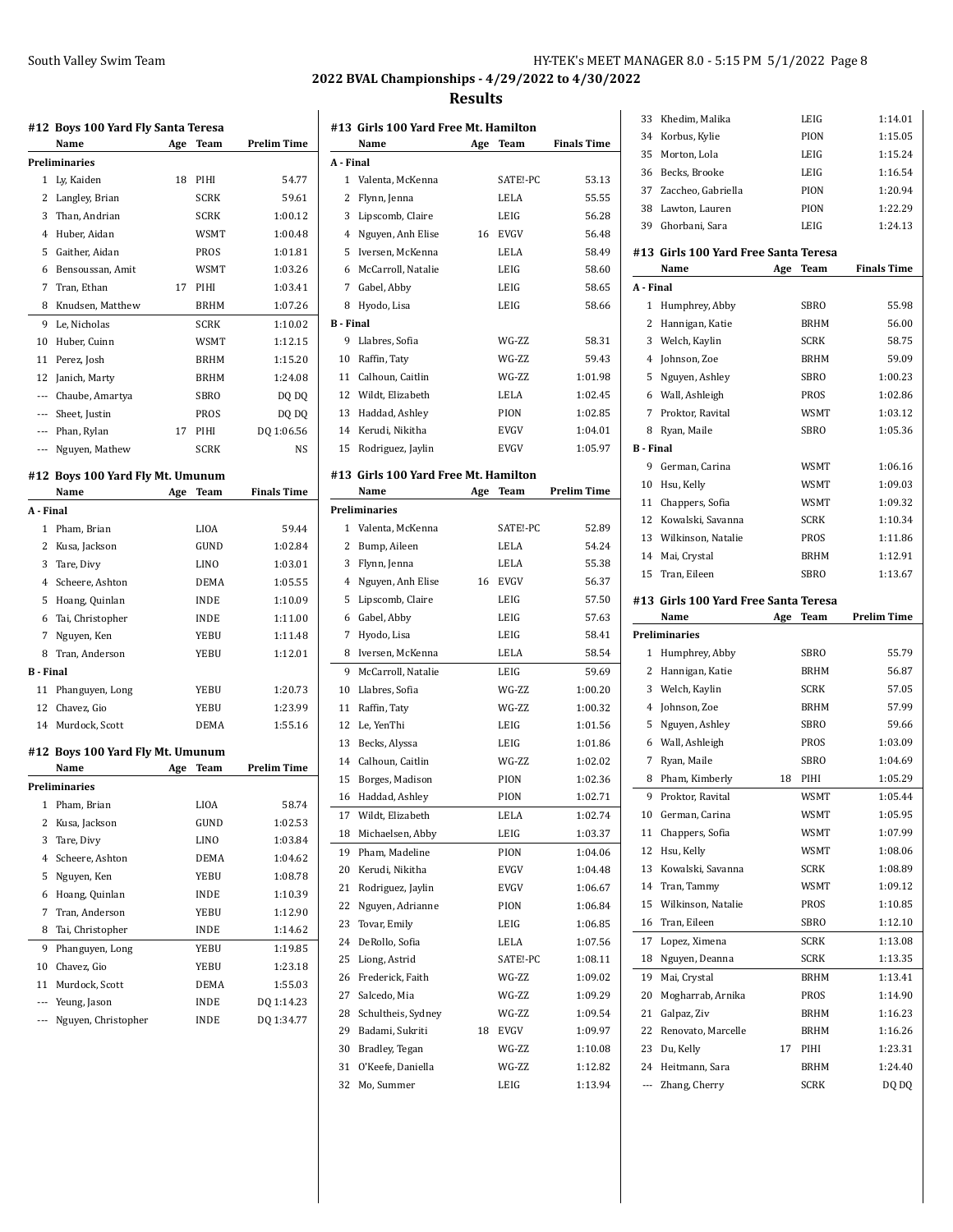## **2022 BVAL Championships - 4/29/2022 to 4/30/2022**

**Results**

| <b>Finals Time</b><br>Name<br>Age<br>Team<br>A - Final<br>1<br>Ly, Connie<br>INDE<br>1:01.38<br>2<br>Castello, Kylie<br>LINO<br>1:03.83<br>3<br>Ramey, Madeline<br>LINO<br>1:08.54<br>Garcia, Alex<br>4<br>YEBU<br>1:13.92<br>Weeks, Trista<br>5<br>LIOA<br>1:15.48<br>6<br>Simon, Natalie<br>GUND<br>1:17.53<br>7<br>Herrera, Adriana<br><b>LINO</b><br>1:20.79<br><b>B</b> - Final<br>9<br>Rapapport, Charolette<br>DEMA<br>1:23.46<br>10<br>Perez, Valeria<br>1:25.52<br>YEBU<br>11<br>Tran, Alice<br>YEBU<br>1:29.14<br>12<br>Trieu, Jenny<br><b>INDE</b><br>1:29.82<br>13<br>Huynh, Lina<br>INDE<br>1:35.70<br>14<br>Tellez, Cassandra<br>LIOA<br>1:36.12<br>#13 Girls 100 Yard Free Mt. Umunum<br><b>Prelim Time</b><br>Name<br>Age<br>Team<br><b>Preliminaries</b><br>Ly, Connie<br><b>INDE</b><br>1:03.15<br>1<br>2<br>Castello, Kylie<br>1:04.32<br>LINO<br>3<br>Ramey, Madeline<br>LINO<br>1:08.01<br>4<br>Dahlke, Lily<br>LIOA<br>1:08.15<br>5<br>Reyna, Jaden<br>GUND<br>1:13.24<br>6<br>Garcia, Alex<br>YEBU<br>1:14.61<br>7<br>Weeks, Trista<br>LIOA<br>1:15.77<br>Simon, Natalie<br>8<br>GUND<br>1:20.00<br>9<br>Herrera, Adriana<br>1:20.90<br>LINO<br>10<br>Rapapport, Charolette<br>DEMA<br>1:23.45<br>11<br>Tran, Alice<br>YEBU<br>1:24.99<br>12<br>Perez, Valeria<br>YEBU<br>1:27.17<br>13<br>Trieu, Jenny<br>INDE<br>1:30.08<br>14<br>Huynh, Lina<br><b>INDE</b><br>1:36.76<br>15<br>Tellez, Cassandra<br>LIOA<br>1:36.80<br>#14 Boys 100 Yard Free Mt. Hamilton<br>Age<br>Finals Time<br>Name<br>Team<br>A - Final<br>Neitzel, Owen<br>LEIG<br>1<br>47.38<br>2<br>Vu, Dan<br>18<br>EVGV<br>48.68<br>3<br>Liu, Phil<br>LELA<br>48.74<br>Ouyang, Jonathan<br>4<br>LELA<br>49.09<br>WG-ZZ<br>5<br>Flynn, Casey<br>50.83<br>6<br>Bouzina, Yucef<br>SATE!-PC<br>51.65<br>7<br>Khmel, Vlad<br>SATE!-PC<br>52.06<br>Tran, Carter<br><b>EVGV</b><br>8<br>17<br>52.24<br><b>B</b> - Final<br>9<br>Farhang, Kamran<br>PION<br>51.16<br>10<br>Etter, Andrew<br>LELA<br>52.93<br>LELA<br>11<br>Ross, Ayden<br>53.46<br>Tran, Eric<br>53.72<br>12<br>18<br>EVGV<br>13<br>Gabriel, Justin<br>LEIG<br>53.95<br>14<br>Bonhagen, Ron<br>EVGV<br>54.04<br>15<br>Eagleton, Luke<br>LEIG<br>54.45 | #13  Girls 100 Yard Free Mt. Umunum |  |  |
|-----------------------------------------------------------------------------------------------------------------------------------------------------------------------------------------------------------------------------------------------------------------------------------------------------------------------------------------------------------------------------------------------------------------------------------------------------------------------------------------------------------------------------------------------------------------------------------------------------------------------------------------------------------------------------------------------------------------------------------------------------------------------------------------------------------------------------------------------------------------------------------------------------------------------------------------------------------------------------------------------------------------------------------------------------------------------------------------------------------------------------------------------------------------------------------------------------------------------------------------------------------------------------------------------------------------------------------------------------------------------------------------------------------------------------------------------------------------------------------------------------------------------------------------------------------------------------------------------------------------------------------------------------------------------------------------------------------------------------------------------------------------------------------------------------------------------------------------------------------------------------------------------------------------------------------------------------------------------------------------------------------------------------------------------------------------------------------------------------------------------------------------------------------------------------------------------------|-------------------------------------|--|--|
|                                                                                                                                                                                                                                                                                                                                                                                                                                                                                                                                                                                                                                                                                                                                                                                                                                                                                                                                                                                                                                                                                                                                                                                                                                                                                                                                                                                                                                                                                                                                                                                                                                                                                                                                                                                                                                                                                                                                                                                                                                                                                                                                                                                                     |                                     |  |  |
|                                                                                                                                                                                                                                                                                                                                                                                                                                                                                                                                                                                                                                                                                                                                                                                                                                                                                                                                                                                                                                                                                                                                                                                                                                                                                                                                                                                                                                                                                                                                                                                                                                                                                                                                                                                                                                                                                                                                                                                                                                                                                                                                                                                                     |                                     |  |  |
|                                                                                                                                                                                                                                                                                                                                                                                                                                                                                                                                                                                                                                                                                                                                                                                                                                                                                                                                                                                                                                                                                                                                                                                                                                                                                                                                                                                                                                                                                                                                                                                                                                                                                                                                                                                                                                                                                                                                                                                                                                                                                                                                                                                                     |                                     |  |  |
|                                                                                                                                                                                                                                                                                                                                                                                                                                                                                                                                                                                                                                                                                                                                                                                                                                                                                                                                                                                                                                                                                                                                                                                                                                                                                                                                                                                                                                                                                                                                                                                                                                                                                                                                                                                                                                                                                                                                                                                                                                                                                                                                                                                                     |                                     |  |  |
|                                                                                                                                                                                                                                                                                                                                                                                                                                                                                                                                                                                                                                                                                                                                                                                                                                                                                                                                                                                                                                                                                                                                                                                                                                                                                                                                                                                                                                                                                                                                                                                                                                                                                                                                                                                                                                                                                                                                                                                                                                                                                                                                                                                                     |                                     |  |  |
|                                                                                                                                                                                                                                                                                                                                                                                                                                                                                                                                                                                                                                                                                                                                                                                                                                                                                                                                                                                                                                                                                                                                                                                                                                                                                                                                                                                                                                                                                                                                                                                                                                                                                                                                                                                                                                                                                                                                                                                                                                                                                                                                                                                                     |                                     |  |  |
|                                                                                                                                                                                                                                                                                                                                                                                                                                                                                                                                                                                                                                                                                                                                                                                                                                                                                                                                                                                                                                                                                                                                                                                                                                                                                                                                                                                                                                                                                                                                                                                                                                                                                                                                                                                                                                                                                                                                                                                                                                                                                                                                                                                                     |                                     |  |  |
|                                                                                                                                                                                                                                                                                                                                                                                                                                                                                                                                                                                                                                                                                                                                                                                                                                                                                                                                                                                                                                                                                                                                                                                                                                                                                                                                                                                                                                                                                                                                                                                                                                                                                                                                                                                                                                                                                                                                                                                                                                                                                                                                                                                                     |                                     |  |  |
|                                                                                                                                                                                                                                                                                                                                                                                                                                                                                                                                                                                                                                                                                                                                                                                                                                                                                                                                                                                                                                                                                                                                                                                                                                                                                                                                                                                                                                                                                                                                                                                                                                                                                                                                                                                                                                                                                                                                                                                                                                                                                                                                                                                                     |                                     |  |  |
|                                                                                                                                                                                                                                                                                                                                                                                                                                                                                                                                                                                                                                                                                                                                                                                                                                                                                                                                                                                                                                                                                                                                                                                                                                                                                                                                                                                                                                                                                                                                                                                                                                                                                                                                                                                                                                                                                                                                                                                                                                                                                                                                                                                                     |                                     |  |  |
|                                                                                                                                                                                                                                                                                                                                                                                                                                                                                                                                                                                                                                                                                                                                                                                                                                                                                                                                                                                                                                                                                                                                                                                                                                                                                                                                                                                                                                                                                                                                                                                                                                                                                                                                                                                                                                                                                                                                                                                                                                                                                                                                                                                                     |                                     |  |  |
|                                                                                                                                                                                                                                                                                                                                                                                                                                                                                                                                                                                                                                                                                                                                                                                                                                                                                                                                                                                                                                                                                                                                                                                                                                                                                                                                                                                                                                                                                                                                                                                                                                                                                                                                                                                                                                                                                                                                                                                                                                                                                                                                                                                                     |                                     |  |  |
|                                                                                                                                                                                                                                                                                                                                                                                                                                                                                                                                                                                                                                                                                                                                                                                                                                                                                                                                                                                                                                                                                                                                                                                                                                                                                                                                                                                                                                                                                                                                                                                                                                                                                                                                                                                                                                                                                                                                                                                                                                                                                                                                                                                                     |                                     |  |  |
|                                                                                                                                                                                                                                                                                                                                                                                                                                                                                                                                                                                                                                                                                                                                                                                                                                                                                                                                                                                                                                                                                                                                                                                                                                                                                                                                                                                                                                                                                                                                                                                                                                                                                                                                                                                                                                                                                                                                                                                                                                                                                                                                                                                                     |                                     |  |  |
|                                                                                                                                                                                                                                                                                                                                                                                                                                                                                                                                                                                                                                                                                                                                                                                                                                                                                                                                                                                                                                                                                                                                                                                                                                                                                                                                                                                                                                                                                                                                                                                                                                                                                                                                                                                                                                                                                                                                                                                                                                                                                                                                                                                                     |                                     |  |  |
|                                                                                                                                                                                                                                                                                                                                                                                                                                                                                                                                                                                                                                                                                                                                                                                                                                                                                                                                                                                                                                                                                                                                                                                                                                                                                                                                                                                                                                                                                                                                                                                                                                                                                                                                                                                                                                                                                                                                                                                                                                                                                                                                                                                                     |                                     |  |  |
|                                                                                                                                                                                                                                                                                                                                                                                                                                                                                                                                                                                                                                                                                                                                                                                                                                                                                                                                                                                                                                                                                                                                                                                                                                                                                                                                                                                                                                                                                                                                                                                                                                                                                                                                                                                                                                                                                                                                                                                                                                                                                                                                                                                                     |                                     |  |  |
|                                                                                                                                                                                                                                                                                                                                                                                                                                                                                                                                                                                                                                                                                                                                                                                                                                                                                                                                                                                                                                                                                                                                                                                                                                                                                                                                                                                                                                                                                                                                                                                                                                                                                                                                                                                                                                                                                                                                                                                                                                                                                                                                                                                                     |                                     |  |  |
|                                                                                                                                                                                                                                                                                                                                                                                                                                                                                                                                                                                                                                                                                                                                                                                                                                                                                                                                                                                                                                                                                                                                                                                                                                                                                                                                                                                                                                                                                                                                                                                                                                                                                                                                                                                                                                                                                                                                                                                                                                                                                                                                                                                                     |                                     |  |  |
|                                                                                                                                                                                                                                                                                                                                                                                                                                                                                                                                                                                                                                                                                                                                                                                                                                                                                                                                                                                                                                                                                                                                                                                                                                                                                                                                                                                                                                                                                                                                                                                                                                                                                                                                                                                                                                                                                                                                                                                                                                                                                                                                                                                                     |                                     |  |  |
|                                                                                                                                                                                                                                                                                                                                                                                                                                                                                                                                                                                                                                                                                                                                                                                                                                                                                                                                                                                                                                                                                                                                                                                                                                                                                                                                                                                                                                                                                                                                                                                                                                                                                                                                                                                                                                                                                                                                                                                                                                                                                                                                                                                                     |                                     |  |  |
|                                                                                                                                                                                                                                                                                                                                                                                                                                                                                                                                                                                                                                                                                                                                                                                                                                                                                                                                                                                                                                                                                                                                                                                                                                                                                                                                                                                                                                                                                                                                                                                                                                                                                                                                                                                                                                                                                                                                                                                                                                                                                                                                                                                                     |                                     |  |  |
|                                                                                                                                                                                                                                                                                                                                                                                                                                                                                                                                                                                                                                                                                                                                                                                                                                                                                                                                                                                                                                                                                                                                                                                                                                                                                                                                                                                                                                                                                                                                                                                                                                                                                                                                                                                                                                                                                                                                                                                                                                                                                                                                                                                                     |                                     |  |  |
|                                                                                                                                                                                                                                                                                                                                                                                                                                                                                                                                                                                                                                                                                                                                                                                                                                                                                                                                                                                                                                                                                                                                                                                                                                                                                                                                                                                                                                                                                                                                                                                                                                                                                                                                                                                                                                                                                                                                                                                                                                                                                                                                                                                                     |                                     |  |  |
|                                                                                                                                                                                                                                                                                                                                                                                                                                                                                                                                                                                                                                                                                                                                                                                                                                                                                                                                                                                                                                                                                                                                                                                                                                                                                                                                                                                                                                                                                                                                                                                                                                                                                                                                                                                                                                                                                                                                                                                                                                                                                                                                                                                                     |                                     |  |  |
|                                                                                                                                                                                                                                                                                                                                                                                                                                                                                                                                                                                                                                                                                                                                                                                                                                                                                                                                                                                                                                                                                                                                                                                                                                                                                                                                                                                                                                                                                                                                                                                                                                                                                                                                                                                                                                                                                                                                                                                                                                                                                                                                                                                                     |                                     |  |  |
|                                                                                                                                                                                                                                                                                                                                                                                                                                                                                                                                                                                                                                                                                                                                                                                                                                                                                                                                                                                                                                                                                                                                                                                                                                                                                                                                                                                                                                                                                                                                                                                                                                                                                                                                                                                                                                                                                                                                                                                                                                                                                                                                                                                                     |                                     |  |  |
|                                                                                                                                                                                                                                                                                                                                                                                                                                                                                                                                                                                                                                                                                                                                                                                                                                                                                                                                                                                                                                                                                                                                                                                                                                                                                                                                                                                                                                                                                                                                                                                                                                                                                                                                                                                                                                                                                                                                                                                                                                                                                                                                                                                                     |                                     |  |  |
|                                                                                                                                                                                                                                                                                                                                                                                                                                                                                                                                                                                                                                                                                                                                                                                                                                                                                                                                                                                                                                                                                                                                                                                                                                                                                                                                                                                                                                                                                                                                                                                                                                                                                                                                                                                                                                                                                                                                                                                                                                                                                                                                                                                                     |                                     |  |  |
|                                                                                                                                                                                                                                                                                                                                                                                                                                                                                                                                                                                                                                                                                                                                                                                                                                                                                                                                                                                                                                                                                                                                                                                                                                                                                                                                                                                                                                                                                                                                                                                                                                                                                                                                                                                                                                                                                                                                                                                                                                                                                                                                                                                                     |                                     |  |  |
|                                                                                                                                                                                                                                                                                                                                                                                                                                                                                                                                                                                                                                                                                                                                                                                                                                                                                                                                                                                                                                                                                                                                                                                                                                                                                                                                                                                                                                                                                                                                                                                                                                                                                                                                                                                                                                                                                                                                                                                                                                                                                                                                                                                                     |                                     |  |  |
|                                                                                                                                                                                                                                                                                                                                                                                                                                                                                                                                                                                                                                                                                                                                                                                                                                                                                                                                                                                                                                                                                                                                                                                                                                                                                                                                                                                                                                                                                                                                                                                                                                                                                                                                                                                                                                                                                                                                                                                                                                                                                                                                                                                                     |                                     |  |  |
|                                                                                                                                                                                                                                                                                                                                                                                                                                                                                                                                                                                                                                                                                                                                                                                                                                                                                                                                                                                                                                                                                                                                                                                                                                                                                                                                                                                                                                                                                                                                                                                                                                                                                                                                                                                                                                                                                                                                                                                                                                                                                                                                                                                                     |                                     |  |  |
|                                                                                                                                                                                                                                                                                                                                                                                                                                                                                                                                                                                                                                                                                                                                                                                                                                                                                                                                                                                                                                                                                                                                                                                                                                                                                                                                                                                                                                                                                                                                                                                                                                                                                                                                                                                                                                                                                                                                                                                                                                                                                                                                                                                                     |                                     |  |  |
|                                                                                                                                                                                                                                                                                                                                                                                                                                                                                                                                                                                                                                                                                                                                                                                                                                                                                                                                                                                                                                                                                                                                                                                                                                                                                                                                                                                                                                                                                                                                                                                                                                                                                                                                                                                                                                                                                                                                                                                                                                                                                                                                                                                                     |                                     |  |  |
|                                                                                                                                                                                                                                                                                                                                                                                                                                                                                                                                                                                                                                                                                                                                                                                                                                                                                                                                                                                                                                                                                                                                                                                                                                                                                                                                                                                                                                                                                                                                                                                                                                                                                                                                                                                                                                                                                                                                                                                                                                                                                                                                                                                                     |                                     |  |  |
|                                                                                                                                                                                                                                                                                                                                                                                                                                                                                                                                                                                                                                                                                                                                                                                                                                                                                                                                                                                                                                                                                                                                                                                                                                                                                                                                                                                                                                                                                                                                                                                                                                                                                                                                                                                                                                                                                                                                                                                                                                                                                                                                                                                                     |                                     |  |  |
|                                                                                                                                                                                                                                                                                                                                                                                                                                                                                                                                                                                                                                                                                                                                                                                                                                                                                                                                                                                                                                                                                                                                                                                                                                                                                                                                                                                                                                                                                                                                                                                                                                                                                                                                                                                                                                                                                                                                                                                                                                                                                                                                                                                                     |                                     |  |  |
|                                                                                                                                                                                                                                                                                                                                                                                                                                                                                                                                                                                                                                                                                                                                                                                                                                                                                                                                                                                                                                                                                                                                                                                                                                                                                                                                                                                                                                                                                                                                                                                                                                                                                                                                                                                                                                                                                                                                                                                                                                                                                                                                                                                                     |                                     |  |  |
|                                                                                                                                                                                                                                                                                                                                                                                                                                                                                                                                                                                                                                                                                                                                                                                                                                                                                                                                                                                                                                                                                                                                                                                                                                                                                                                                                                                                                                                                                                                                                                                                                                                                                                                                                                                                                                                                                                                                                                                                                                                                                                                                                                                                     |                                     |  |  |
|                                                                                                                                                                                                                                                                                                                                                                                                                                                                                                                                                                                                                                                                                                                                                                                                                                                                                                                                                                                                                                                                                                                                                                                                                                                                                                                                                                                                                                                                                                                                                                                                                                                                                                                                                                                                                                                                                                                                                                                                                                                                                                                                                                                                     |                                     |  |  |
|                                                                                                                                                                                                                                                                                                                                                                                                                                                                                                                                                                                                                                                                                                                                                                                                                                                                                                                                                                                                                                                                                                                                                                                                                                                                                                                                                                                                                                                                                                                                                                                                                                                                                                                                                                                                                                                                                                                                                                                                                                                                                                                                                                                                     |                                     |  |  |
|                                                                                                                                                                                                                                                                                                                                                                                                                                                                                                                                                                                                                                                                                                                                                                                                                                                                                                                                                                                                                                                                                                                                                                                                                                                                                                                                                                                                                                                                                                                                                                                                                                                                                                                                                                                                                                                                                                                                                                                                                                                                                                                                                                                                     |                                     |  |  |
|                                                                                                                                                                                                                                                                                                                                                                                                                                                                                                                                                                                                                                                                                                                                                                                                                                                                                                                                                                                                                                                                                                                                                                                                                                                                                                                                                                                                                                                                                                                                                                                                                                                                                                                                                                                                                                                                                                                                                                                                                                                                                                                                                                                                     |                                     |  |  |
|                                                                                                                                                                                                                                                                                                                                                                                                                                                                                                                                                                                                                                                                                                                                                                                                                                                                                                                                                                                                                                                                                                                                                                                                                                                                                                                                                                                                                                                                                                                                                                                                                                                                                                                                                                                                                                                                                                                                                                                                                                                                                                                                                                                                     |                                     |  |  |
|                                                                                                                                                                                                                                                                                                                                                                                                                                                                                                                                                                                                                                                                                                                                                                                                                                                                                                                                                                                                                                                                                                                                                                                                                                                                                                                                                                                                                                                                                                                                                                                                                                                                                                                                                                                                                                                                                                                                                                                                                                                                                                                                                                                                     |                                     |  |  |
|                                                                                                                                                                                                                                                                                                                                                                                                                                                                                                                                                                                                                                                                                                                                                                                                                                                                                                                                                                                                                                                                                                                                                                                                                                                                                                                                                                                                                                                                                                                                                                                                                                                                                                                                                                                                                                                                                                                                                                                                                                                                                                                                                                                                     |                                     |  |  |
|                                                                                                                                                                                                                                                                                                                                                                                                                                                                                                                                                                                                                                                                                                                                                                                                                                                                                                                                                                                                                                                                                                                                                                                                                                                                                                                                                                                                                                                                                                                                                                                                                                                                                                                                                                                                                                                                                                                                                                                                                                                                                                                                                                                                     |                                     |  |  |
|                                                                                                                                                                                                                                                                                                                                                                                                                                                                                                                                                                                                                                                                                                                                                                                                                                                                                                                                                                                                                                                                                                                                                                                                                                                                                                                                                                                                                                                                                                                                                                                                                                                                                                                                                                                                                                                                                                                                                                                                                                                                                                                                                                                                     |                                     |  |  |
|                                                                                                                                                                                                                                                                                                                                                                                                                                                                                                                                                                                                                                                                                                                                                                                                                                                                                                                                                                                                                                                                                                                                                                                                                                                                                                                                                                                                                                                                                                                                                                                                                                                                                                                                                                                                                                                                                                                                                                                                                                                                                                                                                                                                     |                                     |  |  |
|                                                                                                                                                                                                                                                                                                                                                                                                                                                                                                                                                                                                                                                                                                                                                                                                                                                                                                                                                                                                                                                                                                                                                                                                                                                                                                                                                                                                                                                                                                                                                                                                                                                                                                                                                                                                                                                                                                                                                                                                                                                                                                                                                                                                     |                                     |  |  |

| 16               | Anger, Luke                         |     | LEIG        | 54.79              |
|------------------|-------------------------------------|-----|-------------|--------------------|
|                  | #14 Bovs 100 Yard Free Mt. Hamilton |     |             |                    |
|                  | Name                                | Age | Team        | <b>Prelim Time</b> |
|                  | <b>Preliminaries</b>                |     |             |                    |
| 1                | Neitzel. Owen                       |     | LEIG        | 48.81              |
| 2                | Liu, Phil                           |     | LELA        | 49.26              |
| 3                | Vu, Dan                             | 18  | <b>EVGV</b> | 49.56              |
| 4                | Ouyang, Jonathan                    |     | LELA        | 49.84              |
| 5                | Bouzina, Yucef                      |     | SATE!-PC    | 50.33              |
| 6                | Flynn, Casey                        |     | WG-ZZ       | 51.06              |
| 7                | Khmel, Vlad                         |     | SATE!-PC    | 51.19              |
| 8                | Tran, Carter                        | 17  | <b>EVGV</b> | 51.62              |
| 9                | Farhang, Kamran                     |     | PION        | 51.79              |
| 10               | Ross, Ayden                         |     | LELA        | 52.65              |
| 11               | Etter, Andrew                       |     | LELA        | 52.89              |
| 12               | Bonhagen, Ron                       |     | <b>EVGV</b> | 54.13              |
| 13               | Gabriel, Justin                     |     | LEIG        | 54.14              |
| 14               | Tran, Eric                          | 18  | <b>EVGV</b> | 54.33              |
| 15               | Fanelli, Dante                      |     | LELA        | 54.77              |
| 16               | Anger, Luke                         |     | LEIG        | 54.87              |
| 17               | Eagleton, Luke                      |     | LEIG        | 54.98              |
| 18               | Rodrigues, Matthew                  |     | LELA        | 54.99              |
| 19               | Brodrick, Jake                      |     | PION        | 55.01              |
| 20               | von Brzeski, Vidan                  |     | PION        | 56.02              |
| 21               | Ryan, Jackson                       |     | PION        | 56.19              |
| 22               | Brockbank, Kian                     |     | PION        | 58.25              |
| 23               | Carrasquilla, Alexander             |     | LELA        | 58.93              |
| 24               | Le, Liem                            |     | LEIG        | 58.99              |
| 25               | Hennessey, Thomas                   |     | WG-ZZ       | 59.35              |
| 26               | Le, Nathan                          |     | <b>EVGV</b> | 59.97              |
| 27               | Sammel, Jesse                       |     | LEIG        | 1:00.00            |
| 28               | Hoffman, Sam                        |     | WG-ZZ       | 1:01.26            |
| 29               | Clowser, Jeffrey                    |     | LEIG        | 1:01.90            |
| 30               | Santos, Hayden                      |     | WG-ZZ       | 1:02.08            |
| 31               | Houghton, Aidan                     |     | LEIG        | 1:03.50            |
| 32               | Jordan, Nathaniel                   |     | LEIG        | 1:04.11            |
| 33               | Lavoie, Marc                        |     | PION        | 1:04.27            |
| 34               | Morley, Nicolas                     |     | LEIG        | 1:10.77            |
|                  |                                     |     |             |                    |
|                  | #14 Boys 100 Yard Free Santa Teresa |     |             |                    |
|                  | Name                                | Age | <b>Team</b> | <b>Finals Time</b> |
| A - Final        |                                     |     |             |                    |
| 1                | Muolic, Aaron                       | 16  | PIHI        | 50.20              |
| 2                | Nguyen, Jonathan                    | 19  | PIHI        | 50.24              |
| 3                | Adams, Ryder                        |     | <b>WSMT</b> | 53.39              |
| $\overline{4}$   | Kim, Jacob                          |     | PROS        | 54.14              |
| 5                | Trang, Minh                         |     | <b>SCRK</b> | 54.49              |
| 6                | Hashemi Sangari, Arshia             |     | PROS        | 57.36              |
| 7                | Pollace, Tyler                      |     | PROS        | 58.66              |
| 8                | George, Daniel                      | 15  | PIHI        | 59.69              |
| <b>B</b> - Final |                                     |     |             |                    |
| 9                | Malin, Kai                          |     | <b>BRHM</b> | 57.88              |
| 10               | Mintz, Jeffrey                      |     | <b>BRHM</b> | 58.27              |
| 11               | Hensly, Nathaniel                   |     | WSMT        | 58.36              |
| 12               | Gomes, Jon                          |     | WSMT        | 1:00.25            |
|                  |                                     |     |             |                    |

| 13                       | Kao, Alfred                               |     | PROS        | 1:00.37            |
|--------------------------|-------------------------------------------|-----|-------------|--------------------|
| 14                       | Ukigai, Allen                             |     | BRHM        | 1:00.79            |
| 15                       | Wares, Alex                               |     | <b>BRHM</b> | 1:01.64            |
| $\overline{\phantom{a}}$ | Bettencourt, James                        |     | <b>SBRO</b> | <b>NS</b>          |
|                          |                                           |     |             |                    |
|                          | #14 Boys 100 Yard Free Santa Teresa       |     |             |                    |
|                          | Name                                      | Age | Team        | <b>Prelim Time</b> |
|                          | <b>Preliminaries</b>                      |     |             |                    |
| 1                        | Nguyen, Jonathan                          | 19  | PIHI        | 49.39              |
| 2                        | Muolic, Aaron                             | 16  | PIHI        | 50.73              |
| 3                        | Patell, Parth                             |     | <b>SCRK</b> | 54.02              |
| 4                        | Adams, Ryder                              |     | WSMT        | 54.08              |
| 5                        | Trang, Minh                               |     | <b>SCRK</b> | 54.45              |
| 6                        | Kim, Jacob                                |     | PROS        | 54.93              |
| 7                        | Hashemi Sangari, Arshia                   |     | PROS        | 55.18              |
| 8                        | Pollace, Tyler                            |     | PROS        | 58.59              |
| 9                        | George, Daniel                            | 15  | PIHI        | 59.21              |
| 10                       | Malin, Kai                                |     | <b>BRHM</b> | 59.24              |
| 11                       | Hensly, Nathaniel                         |     | WSMT        | 59.25              |
| 12                       | Mintz, Jeffrey                            |     | <b>BRHM</b> | 59.61              |
| 13                       | Kao, Alfred                               |     | PROS        | 59.63              |
| 14                       | Gomes, Jon                                |     | <b>WSMT</b> | 59.71              |
| 15                       | Wares, Alex                               |     | <b>BRHM</b> | 1:00.45            |
| 16                       | Ukigai, Allen                             |     | BRHM        | 1:00.90            |
| 17                       | Briceno, Diego                            |     | BRHM        | 1:01.21            |
| 18                       | Wyles, Sam                                |     | WSMT        | 1:02.50            |
| 19                       | Bettencourt, James                        |     | SBRO        | 1:02.98            |
| 20                       | Nishiura, Bradley                         |     | PROS        | 1:03.31            |
| 21                       | Bissell, Ethan                            |     | WSMT        | 1:03.51            |
| 22                       | Guerrero, Romeo                           |     | <b>SCRK</b> | 1:03.57            |
| 23                       | Vera, Joaquin                             |     | WSMT        | 1:03.84            |
| 24                       | Renovato, Luigi                           |     | BRHM        | 1:07.82            |
| 25                       | Do, Deric                                 |     | <b>SCRK</b> | 1:10.37            |
| 26                       | Bock, Philipp                             |     | PROS        | 1:10.52            |
| 27                       | Bobde, Tanish                             |     | PROS        | 1:10.86            |
| 28                       | Fang, Ethan                               |     | SBRO        | 1:11.70            |
| 29                       | Coffaro, Thomas                           |     | <b>SBRO</b> | 1:13.61            |
| 30                       | Raczkowski, Colin                         |     | SBRO        | 1:14.78            |
|                          |                                           |     |             |                    |
|                          | #14 Boys 100 Yard Free Mt. Umunum<br>Name | Age | Team        | <b>Finals Time</b> |
| A - Final                |                                           |     |             |                    |
| 1                        | Pornel, Dylan                             |     | LINO        | 50.76              |
| 2                        | Tchoi, Preston                            |     | GUND        | 53.58              |
| 3                        | Ngo, Thompson                             |     | YEBU        | 55.97              |
| $^{4}$                   | Phan, Dustin                              |     | YEBU        | 56.44              |
| 5                        | Raja, Aadhavan                            |     | <b>LIOA</b> | 56.66              |
| 6                        | Tieu, Adam                                |     | DEMA        | 56.96              |
| 7                        | Kusa, Jackson                             |     | GUND        | 58.46              |
| 8                        | Xian, Ivan                                |     | INDE        | 1:00.91            |
| <b>B</b> - Final         |                                           |     |             |                    |
| 9                        | Carrico, Noah                             |     | LINO        | 59.76              |
| 10                       | Tran, Evan                                |     | YEBU        | 1:02.12            |
| 11                       | Ha, Evan                                  |     | YEBU        | 1:02.22            |
| 12                       | Howard, Tristan                           |     | LINO        | 1:03.55            |
|                          |                                           |     |             |                    |
| 13                       | Tran, Liam                                |     | INDE        | 1:05.02            |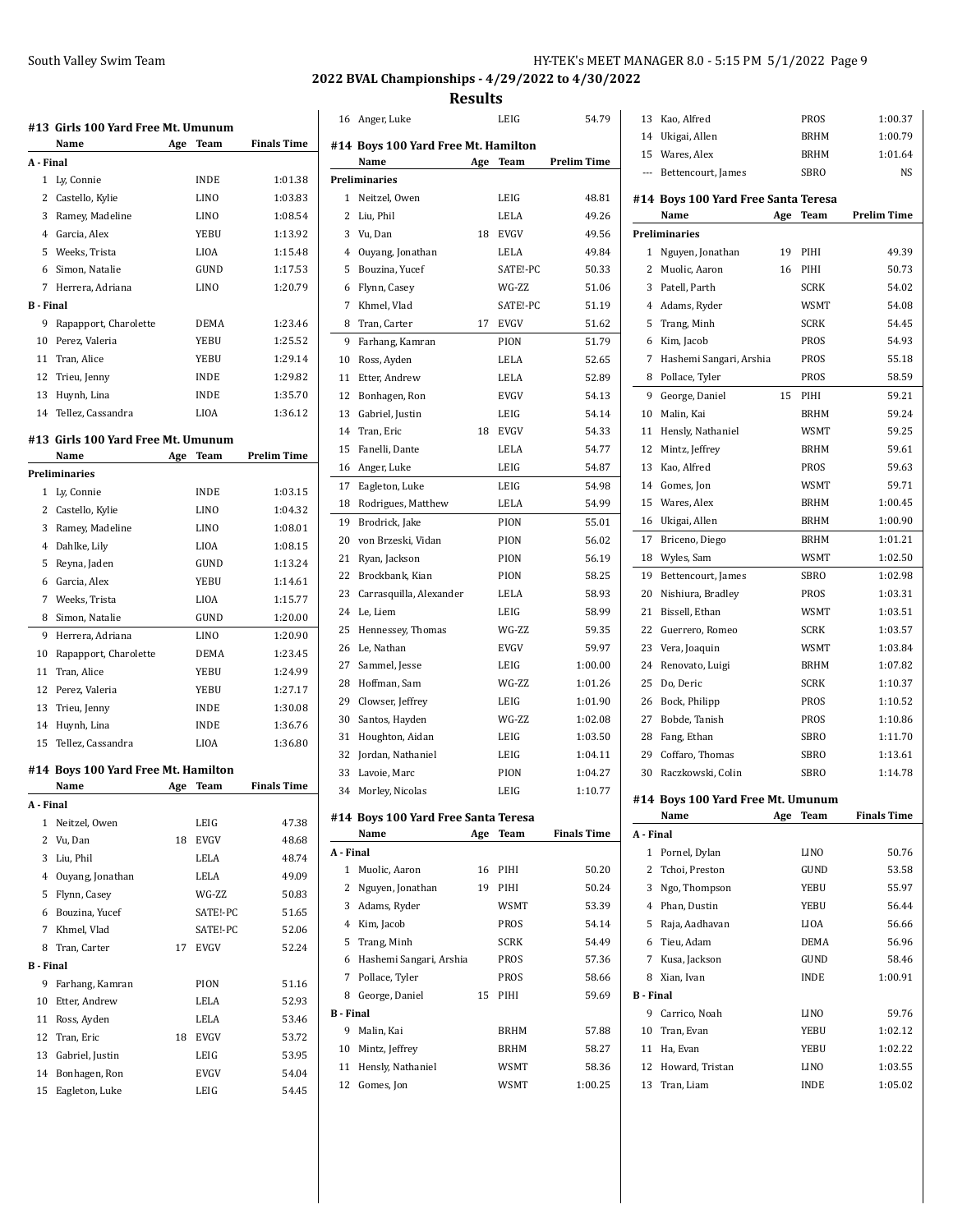### South Valley Swim Team

| HY-TEK's MEET MANAGER 8.0 - 5:15 PM 5/1/2022 Page 10 |
|------------------------------------------------------|
|------------------------------------------------------|

# **2022 BVAL Championships - 4/29/2022 to 4/30/2022**

|                  | B - Final  (#14 Boys 100 Yard Free Mt. Umunum) |     |                     |                    |
|------------------|------------------------------------------------|-----|---------------------|--------------------|
| 14               | Yeung, Jason                                   |     | INDE                | 1:05.16            |
| 15               | Pham, Jayden                                   |     | INDE                | 1:10.65            |
|                  | --- Delamore, Joey                             |     | LINO                | DQ 1:09.35         |
|                  |                                                |     |                     |                    |
|                  | #14 Boys 100 Yard Free Mt. Umunum<br>Name      | Age | Team                | <b>Prelim Time</b> |
|                  | <b>Preliminaries</b>                           |     |                     |                    |
| 1                | Pornel, Dylan                                  |     | LINO                | 51.38              |
| 2                | Tchoi, Preston                                 |     | GUND                | 53.96              |
| 3                | Ngo, Thompson                                  |     | YEBU                | 56.07              |
| 4                | Tieu, Adam                                     |     | <b>DEMA</b>         | 57.51              |
| 5                | Raja, Aadhavan                                 |     | <b>LIOA</b>         | 57.64              |
| 6                | Phan, Dustin                                   |     | YEBU                | 57.68              |
| 7                | Kusa, Jackson                                  |     | GUND                | 58.15              |
| 8                | Xian, Ivan                                     |     | INDE                | 58.82              |
| 9                | Carrico, Noah                                  |     | LINO                | 59.38              |
| 10               | Tran, Evan                                     |     | <b>YEBU</b>         | 1:02.18            |
| 11               | Ha. Evan                                       |     | YEBU                | 1:02.36            |
| 12               | Howard, Tristan                                |     | LINO                | 1:02.99            |
| 13               | Tran, Liam                                     |     | <b>INDE</b>         | 1:05.60            |
| 14               | Machado, Justin                                |     | GUND                | 1:06.14            |
|                  |                                                |     |                     | 1:06.61            |
| 15               | Yeung, Jason                                   |     | INDE<br><b>LINO</b> |                    |
| 16               | Delamore, Joey                                 |     |                     | 1:08.59            |
| 17               | Pham, Jayden                                   |     | <b>INDE</b>         | 1:12.69            |
| 18               | Karkidoli, Raz                                 |     | DEMA                | 1:16.46            |
| 19               | Hail, Alex                                     |     | LIOA                | 1:17.59            |
| 20               | Nguyen, Christopher                            |     | GUND                | 1:18.97            |
| 21               | Lengauer, Ben                                  |     | GUND                | 1:31.75            |
|                  |                                                |     |                     |                    |
|                  | #15 Girls 500 Yard Free Mt. Hamilton           |     |                     |                    |
|                  | Name                                           | Age | Team                | <b>Finals Time</b> |
| A - Final        |                                                |     |                     |                    |
| $\mathbf{1}$     | Schomberg, Ellie                               |     | WG-ZZ               | 5:13.37            |
| 2                | Lipscomb, Emily                                |     | LEIG                | 5:22.60            |
| 3                | Carvajal, Marissa                              |     | PION                | 5:33.96            |
| 4                | Just Milender, Ariella                         |     | PION                | 5:40.30            |
| 5                | Kilpatrick, Tasaria                            |     | LELA                | 5:42.50            |
| 6                | Raimondi, Mia                                  |     | LELA                | 5:42.70            |
| 7                | Hayatgheyb, Roksana                            |     | LELA                | 6:03.52            |
|                  | 8 Young, Isabel                                |     | WG-ZZ               | 6:06.87            |
| <b>B</b> - Final |                                                |     |                     |                    |
| 9                | Brengard, Haley                                | 17  | EVGV                | 6:04.46            |
| 10               | Lawson, Abigail                                |     | SATE!-PC            | 6:31.88            |
| 11               | Duong, Maegan                                  | 18  | EVGV                | 6:50.38            |
| 12               | Luu, Catherine                                 |     | LEIG                | 6:53.12            |
|                  | #15 Girls 500 Yard Free Mt. Hamilton           |     |                     |                    |
|                  | Name                                           | Age | Team                | <b>Prelim Time</b> |
|                  | Preliminaries                                  |     |                     |                    |
| 1                | Schomberg, Ellie                               |     | WG-ZZ               | 5:10.99            |
| 2                | Lipscomb, Emily                                |     | LEIG                | 5:26.83            |
| 3                | Carvajal, Marissa                              |     | PION                | 5:33.83            |
| 4                | Kilpatrick, Tasaria                            |     | LELA                | 5:39.46            |
| 5                | Raimondi, Mia                                  |     | LELA                | 5:44.72            |
| 6                | Just Milender, Ariella                         |     | PION                | 5:44.87            |

| 7                | Abel, Quinlyn                              |     | LEIG        | 6:00.28            |
|------------------|--------------------------------------------|-----|-------------|--------------------|
| 8                | Hayatgheyb, Roksana                        |     | LELA        | 6:00.32            |
| 9                | Young, Isabel                              |     | WG-ZZ       | 6:02.14            |
| 10               | Brengard, Haley                            | 17  | EVGV        | 6:19.00            |
| 11               | Lawson, Abigail                            |     | SATE!-PC    | 6:33.02            |
| 12               | Duong, Maegan                              | 18  | <b>EVGV</b> | 6:38.39            |
| 13               | Luu, Catherine                             |     | LEIG        | 6:58.78            |
| $\overline{a}$   | Davie, Emily                               |     | LEIG        | NS                 |
|                  |                                            |     |             |                    |
|                  | #15 Girls 500 Yard Free Santa Teresa       |     |             |                    |
|                  | Name                                       | Age | <b>Team</b> | <b>Finals Time</b> |
| A - Final        |                                            |     |             |                    |
| $\mathbf{1}$     | Guillerm, Camille                          |     | <b>WSMT</b> | 5:28.23            |
| $\overline{c}$   | Kurotori, Annika                           |     | PROS        | 5:37.38            |
| 3                | Matsuoka, Keelin                           |     | <b>SCRK</b> | 5:47.27            |
| 4                | Welch, Teagan                              |     | <b>SCRK</b> | 5:59.01            |
| 5                | Shepherd, Jocelyn                          |     | <b>BRHM</b> | 6:01.17            |
| 6                | Stout, Caitlin                             |     | <b>SBRO</b> | 6:14.72            |
| 7                | Dougherty, Emily                           |     | SBRO        | 6:15.52            |
| 8                | Caulfield, Eadan                           |     | <b>BRHM</b> | 6:16.28            |
| <b>B</b> - Final |                                            |     |             |                    |
| 9                | Wall, Ashleigh                             |     | <b>PROS</b> | 6:30.06            |
| 10               | Tang, Rachel                               |     | WSMT        | 6.58.90            |
| 11               | Moorthy, Rishika                           |     | BRHM        | 6.59.73            |
| 12               | Idehala, Kiyoko                            |     | WSMT        | 7:04.21            |
| 13               | Hsu, Kelly                                 |     | WSMT        | 7:04.23            |
| 14               | Powers-Marquez, Emelia                     |     | PROS        | 7:04.54            |
| 15               | Howell, Sophia                             | 16  | PIHI        | 8:10.74            |
|                  |                                            |     |             |                    |
|                  | #15 Girls 500 Yard Free Santa Teresa       |     |             |                    |
|                  | Name                                       | Age | <b>Team</b> | <b>Prelim Time</b> |
|                  | Preliminaries                              |     |             |                    |
| $\mathbf{1}$     | Kurotori, Annika                           |     | PROS        | 5:35.92            |
| 2                | Guillerm, Camille                          |     | WSMT        | 5:41.55            |
| 3                | Welch, Teagan                              |     | <b>SCRK</b> | 5:55.66            |
| 4                | Matsuoka, Keelin                           |     | <b>SCRK</b> | 5:56.20            |
| 5                | Shepherd, Jocelyn                          |     | BRHM        | 6:04.00            |
| 6                | Caulfield, Eadan                           |     | <b>BRHM</b> | 6:11.52            |
| 7                | Dougherty, Emily                           |     | <b>SBRO</b> | 6:21.51            |
| 8                | Stout, Caitlin                             |     | SBRO        | 6:21.78            |
| 9                | Wall, Ashleigh                             |     | PROS        | 6:30.21            |
| 10               | Pham, Kassandra                            | 14  | PIHI        | 6:37.31            |
| 11               | Tang, Rachel                               |     | WSMT        | 6:38.62            |
| 12               | Moorthy, Rishika                           |     | BRHM        | 6:59.83            |
| 13               | Powers-Marquez, Emelia                     |     | PROS        | 7:02.23            |
| 14               | Hsu, Kelly                                 |     | WSMT        | 7:02.76            |
| 15               | Idehala, Kiyoko                            |     | <b>WSMT</b> | 7:04.79            |
| 16               | Chase, Etta                                |     | <b>WSMT</b> | 7:07.44            |
| 17               | Howell, Sophia                             | 16  | PIHI        | 8:20.07            |
|                  |                                            |     |             |                    |
|                  | #15 Girls 500 Yard Free Mt. Umunum<br>Name | Age | Team        | <b>Finals Time</b> |
| A - Final        |                                            |     |             |                    |
| 1                | Call, Ella                                 |     | LIOA        | 5:25.23            |
| 2                | Ragone, Jenessa                            |     | DEMA        | 6:23.44            |
| 3                | Ho, Nugene                                 |     | INDE        | 6:59.25            |

| 5                       | Rodriguez, Camila                   |      | YEBU        | 7:55.15            |  |  |
|-------------------------|-------------------------------------|------|-------------|--------------------|--|--|
|                         | 6 Fountain, Natalia                 | DEMA | 8:28.87     |                    |  |  |
|                         | 7 Cardenas Covarrubias, Cr          |      | YEBU        | 8:39.00            |  |  |
|                         | #15 Girls 500 Yard Free Mt. Umunum  |      |             |                    |  |  |
|                         | Name                                |      |             | <b>Prelim Time</b> |  |  |
|                         |                                     | Age  | Team        |                    |  |  |
| 1                       | Preliminaries<br>Call, Ella         |      | <b>LIOA</b> | 5:27.74            |  |  |
| 2                       | Ragone, Jenessa                     |      | DEMA        | 6:18.20            |  |  |
| 3                       | Ho, Nugene                          |      | <b>INDE</b> | 7:01.77            |  |  |
| 4                       | Pearson, Grace                      |      | LIOA        | 7:39.24            |  |  |
| 5                       | Rodriguez, Camila                   |      | YEBU        | 8:07.72            |  |  |
| 6                       | Fountain, Natalia                   |      | <b>DEMA</b> | 8:30.20            |  |  |
| $7^{\circ}$             | Cardenas Covarrubias, Cr            |      | YEBU        | 8:32.51            |  |  |
|                         |                                     |      |             |                    |  |  |
|                         | #16 Boys 500 Yard Free Mt. Hamilton |      |             |                    |  |  |
|                         | Name                                | Age  | Team        | <b>Finals Time</b> |  |  |
| A - Final               |                                     |      |             |                    |  |  |
| 1                       | Sosnowski, Benjamin                 |      | LELA        | 4:43.49            |  |  |
| 2                       | Allison, Rhys                       |      | PION        | 4:57.19            |  |  |
| 3                       | Taylor, Zachary                     |      | SATE!-PC    | 5:03.90            |  |  |
| 4                       | Ciciarelli, Calvin                  |      | LELA        | 5:15.63            |  |  |
| 5                       | Raimondi, Lucas                     |      | <b>LELA</b> | 5:19.58            |  |  |
| 6                       | Phipps, Ben                         |      | SATE!-PC    | 5:22.41            |  |  |
| 7                       | Shaffer, Dylan                      |      | LEIG        | 5:29.08            |  |  |
| 8                       | Wiseth, Loghan                      |      | PION        | 5:42.24            |  |  |
| <b>B</b> - Final        |                                     |      |             |                    |  |  |
| 9                       | Ostrowski, Ben                      |      | LEIG        | 5:41.22            |  |  |
| 10                      | Resende, Felipe                     | 17   | <b>EVGV</b> | 5:41.48            |  |  |
| 11                      | Ciciarelli, Andy                    |      | LELA        | 5:43.36            |  |  |
| 12                      | Khmel, Raman                        |      | SATE!-PC    | 5:49.58            |  |  |
| 13                      | Zimbauer, Owen                      |      | PION        | 6:05.01            |  |  |
|                         | 14 Gwin, Sean                       |      | PION        | 6:17.18            |  |  |
| 15                      | Hernandez, Izek                     |      | SATE!-PC    | 6:27.60            |  |  |
| 16                      | Ngo, Huy                            | 17   | EVGV        | 6:33.81            |  |  |
|                         | #16 Boys 500 Yard Free Mt. Hamilton |      |             |                    |  |  |
|                         | Name                                | Age  | Team        | <b>Prelim Time</b> |  |  |
|                         | Preliminaries                       |      |             |                    |  |  |
| 1                       | Sosnowski, Benjamin                 |      | LELA        | 4:53.13            |  |  |
| $\overline{\mathbf{c}}$ | Taylor, Zachary                     |      | SATE!-PC    | 5:03.85            |  |  |
| 3                       | Allison, Rhys                       |      | PION        | 5:05.78            |  |  |
| $\overline{4}$          | Raimondi, Lucas                     |      | LELA        | 5:12.75            |  |  |
| 5                       | Ciciarelli, Calvin                  |      | LELA        | 5:16.75            |  |  |
| 6                       | Phipps, Ben                         |      | SATE!-PC    | 5:27.73            |  |  |
| 7                       | Shaffer, Dylan                      |      | LEIG        | 5:35.36            |  |  |
| 8                       | Wiseth, Loghan                      |      | PION        | 5:40.12            |  |  |
| 9                       | Resende, Felipe                     | 17   | EVGV        | 5:44.68            |  |  |
| 10                      | Ciciarelli, Andy                    |      | LELA        | 5:49.27            |  |  |
| 11                      | Khmel, Raman                        |      | SATE!-PC    | 5:53.21            |  |  |
| 12                      | Ostrowski, Ben                      |      | LEIG        | 6:05.80            |  |  |
| 13                      | Zimbauer, Owen                      |      | PION        | 6:08.01            |  |  |
| 14                      | Gwin, Sean                          |      | PION        | 6:18.21            |  |  |
| 15                      | Hernandez, Izek                     |      | SATE!-PC    | 6:27.51            |  |  |
| 16                      | Ngo, Huy                            | 17   | EVGV        | 6:35.51            |  |  |
| 17                      | Steffes, Ben                        |      | WG-ZZ       | 6:41.11            |  |  |
| 18                      | Ramesh, Pranav                      | 17   | EVGV        | 6:54.98            |  |  |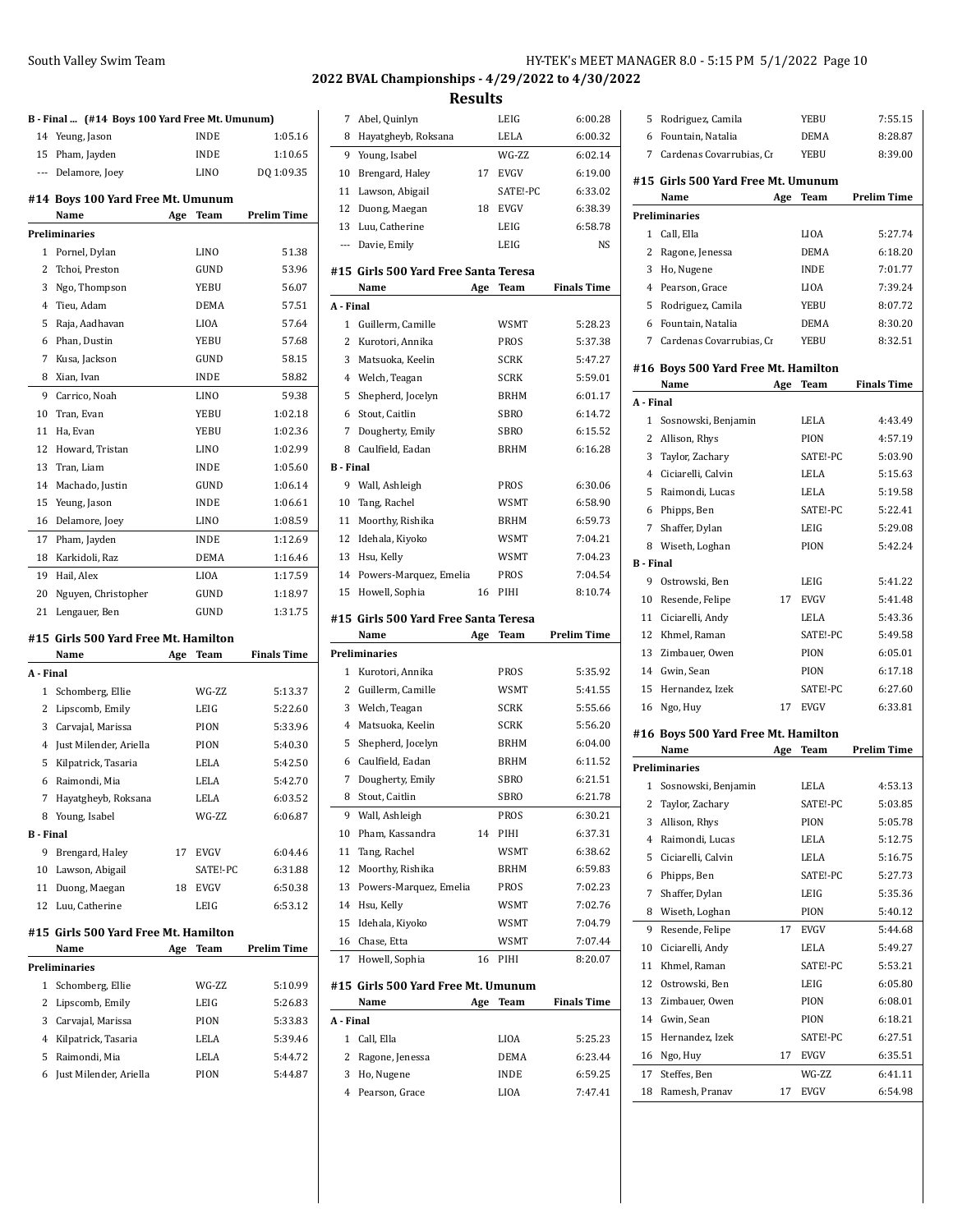# **2022 BVAL Championships - 4/29/2022 to 4/30/2022**

#### **Results**

|                | Preliminaries  (#16 Boys 500 Yard Free Mt. Hamilton) |     |             |                    |
|----------------|------------------------------------------------------|-----|-------------|--------------------|
|                | 19 Hodge, Luke                                       |     | WG-ZZ       | 7:02.06            |
|                | #16 Boys 500 Yard Free Santa Teresa                  |     |             |                    |
|                | Name                                                 | Age | Team        | <b>Finals Time</b> |
| A - Final      |                                                      |     |             |                    |
|                | 1 Zimine, Ivan                                       |     | <b>WSMT</b> | 5:13.05            |
|                | 2 Knudsen, Matthew                                   |     | BRHM        | 5:24.72            |
|                | 3 Castro, Lucas                                      |     | SBRO        | 5:34.18            |
|                | 4 Newberg, Andrew                                    |     | SBRO        | 5:51.89            |
|                | 6 Nguyen, Kevin                                      | 18  | PIHI        | 6:14.17            |
|                | 7 Hernandez, Santiago                                |     | BRHM        | 6:30.74            |
|                | 8 Phan, Alex                                         |     | <b>BRHM</b> | 6:37.78            |
| C - Final      |                                                      |     |             |                    |
| 17             | Cusmano, Giuseppe                                    |     | WSMT        | 6:43.09            |
| 18             | Le, Ryan                                             | 14  | PIHI        | 6:49.89            |
|                | 19 Dang, Alvin                                       | 17  | PIHI        | 7:02.34            |
|                | 20 Chase, Gibson                                     |     | WSMT        | 7:08.76            |
|                | 21 Janich, Marty                                     |     | BRHM        | 7:47.76            |
|                |                                                      |     |             |                    |
|                | #16 Boys 500 Yard Free Santa Teresa                  |     |             |                    |
|                | Name                                                 | Age | Team        | <b>Prelim Time</b> |
|                | Preliminaries                                        |     |             |                    |
| $\mathbf{1}$   | Zimine, Ivan                                         |     | <b>WSMT</b> | 5:26.36            |
|                | 2 Castro, Lucas                                      |     | SBRO        | 5:37.80            |
| 3              | Knudsen, Matthew                                     |     | BRHM        | 5:59.69            |
|                | 4 Newberg, Andrew                                    |     | SBRO        | 6:00.85            |
|                | 5 Nguyen, Kevin                                      | 18  | PIHI        | 6:11.46            |
|                | 6 Hernandez, Santiago                                |     | BRHM        | 6:26.39            |
| 7              | Phan, Alex                                           |     | BRHM        | 6:45.25            |
| 8              | Bansai, Yeshasv                                      |     | SCRK        | 6:51.73            |
| 9              | Cusmano, Giuseppe                                    |     | WSMT        | 6:55.03            |
| 10             | Dang, Alvin                                          | 17  | PIHI        | 6:55.71            |
| 11             | Le, Ryan                                             | 14  | PIHI        | 6:57.81            |
|                | 12 Chase, Gibson                                     |     | WSMT        | 7:00.84            |
|                | 13 Janich, Marty                                     |     | BRHM        | 7:46.77            |
|                | --- Chowlur, Dhruva                                  |     | SCRK        | <b>NS</b>          |
|                | #16 Boys 500 Yard Free Mt. Umunum                    |     |             |                    |
|                | Name                                                 | Age | Team        | <b>Finals Time</b> |
| A - Final      |                                                      |     |             |                    |
|                | 5 Kitzerow, Monty                                    |     | YEBU        | 5:59.90            |
| <b>B</b> Final |                                                      |     |             |                    |
|                | 9 Cheng, Jason                                       |     | INDE        | 6:15.09            |
| 10             | Miguel, Edwin                                        |     | LIOA        | 6:31.76            |
|                | 11 Robles, Joshua                                    |     | GUND        | 6:44.23            |
|                | 12 Mendoza, Omar                                     |     | YEBU        | 6:47.68            |
|                | 13 Tran, Owen                                        |     | YEBU        | 6:47.89            |
|                | 14 Chavez, Gio                                       |     | YEBU        | 7:05.94            |
| $\overline{a}$ | Weber, Sean                                          |     | INDE        | NS                 |
| C - Final      |                                                      |     |             |                    |
| 22             | Patel, Sheel                                         |     | INDE        | 8:07.93            |
|                |                                                      |     |             |                    |

|                | #16 Boys 500 Yard Free Mt. Umunum                  |       |             |                    |
|----------------|----------------------------------------------------|-------|-------------|--------------------|
|                | Name                                               | Age   | <b>Team</b> | <b>Prelim Time</b> |
|                | <b>Preliminaries</b>                               |       |             |                    |
| 1              | Kitzerow, Monty                                    |       | YEBU        | 6:08.07            |
| 2              | Cheng, Jason                                       |       | <b>INDE</b> | 6:15.00            |
| 3              | Weber, Sean                                        |       | <b>INDE</b> | 6:30.06            |
|                | 4 Miguel, Edwin                                    |       | <b>LIOA</b> | 6:30.44            |
| 5              | Tran, Owen                                         |       | YEBU        | 6:34.59            |
| 6              | Robles, Joshua                                     |       | GUND        | 6:44.33            |
| 7              | Mendoza, Omar                                      |       | YEBU        | 6:46.57            |
|                | 8 Chavez, Gio                                      |       | YEBU        | 7:11.70            |
| 9              | Patel, Sheel                                       |       | <b>INDE</b> | 7:53.29            |
|                | #17  Girls 200 Yard Free Relay Mt. Hamilton        |       |             |                    |
|                | Team                                               | Relay |             | <b>Finals Time</b> |
| A - Final      |                                                    |       |             |                    |
| 1              | PION                                               |       | A           | 1:42.59            |
| 2              | WG-ZZ                                              |       | A           | 1:42.82            |
| 3              | LEIG                                               |       | A           | 1:42.89            |
|                | 4 EVGV                                             |       | A           | 1:44.45            |
| 5              | <b>LELA</b>                                        |       | A           | 1:47.86            |
| 6              | <b>LELA</b>                                        |       | B           | 1:51.10            |
| 7              | LEIG                                               |       | B           | 1:51.46            |
| 8              | <b>EVGV</b>                                        |       | B           | 1:54.38            |
| C - Final      |                                                    |       |             |                    |
| 17             | SATE!-PC                                           |       | A           | 1:55.47            |
|                | 18 WG-ZZ                                           |       | B           | 1:56.23            |
|                | #17 Girls 200 Yard Free Relay Mt. Hamilton<br>Team | Relay |             | <b>Prelim Time</b> |
|                | Preliminaries                                      |       |             |                    |
| 1              | PION                                               |       | A           | 1:41.83            |
| $\overline{2}$ | WG-ZZ                                              |       | A           | 1:43.75            |
| 3              | LEIG                                               |       | A           | 1:44.07            |
| 4              | <b>EVGV</b>                                        |       | A           | 1:44.26            |
| 5              | LELA                                               |       | A           | 1:46.39            |
|                |                                                    |       |             | 1:52.73            |
| 6              | LELA                                               |       | B           |                    |
| 7              | LEIG                                               |       | B           | 1:55.14            |
| 8              | <b>EVGV</b>                                        |       | B           | 1:55.51            |
|                | 9 SATE!-PC                                         |       | A           | 1:55.68            |
|                | 10 LEIG                                            |       | C           | 1:56.50            |
| 11             | <b>EVGV</b>                                        |       | C           | 1:58.66            |
|                | 12 WG-ZZ                                           |       | B           | 2:04.29            |
|                | 13 PION                                            |       | B           | 2:04.58            |
|                | 14 LEIG                                            |       | D           | 2:11.22            |
| 15             | LEIG                                               |       | E           | 2:17.33            |
| ---            | LELA                                               |       | C           | DQ 1:58.70         |
|                | #17 Girls 200 Yard Free Relay Santa Teresa<br>Team | Relay |             | <b>Finals Time</b> |
| A - Final      |                                                    |       |             |                    |
| 1              | <b>SBRO</b>                                        |       | Α           | 1:45.15            |
| $\overline{2}$ | <b>SCRK</b>                                        |       | Α           | 1:46.30            |
| 3              | <b>BRHM</b>                                        |       | A           | 1:50.89            |
| $\overline{4}$ | PROS                                               |       | A           | 1:56.16            |
|                |                                                    |       |             |                    |

WSMT B 2:00.15

|                | --- WSMT                     | Α                                                  | DQ 1:52.36         |
|----------------|------------------------------|----------------------------------------------------|--------------------|
| $---$          | <b>BRHM</b>                  | B                                                  | DQ 2:08.57         |
| <b>B</b> Final |                              |                                                    |                    |
| 11             | <b>SCRK</b>                  | C                                                  | 2:03.08            |
| 12             | PROS                         | B                                                  | 2:08.40            |
|                |                              |                                                    |                    |
|                | Team                         | #17 Girls 200 Yard Free Relay Santa Teresa         | <b>Prelim Time</b> |
|                |                              | Relay                                              |                    |
| $\mathbf{1}$   | Preliminaries<br><b>SBRO</b> | Α                                                  | 1:46.41            |
| 2              | <b>SCRK</b>                  | Α                                                  | 1:46.60            |
| 3              |                              | Α                                                  | 1:50.59            |
| $\overline{4}$ | BRHM                         | A                                                  |                    |
| 5              | <b>WSMT</b>                  | Α                                                  | 1:53.47<br>1:53.93 |
|                | PIHI                         |                                                    |                    |
| 6              | PROS                         | Α                                                  | 1:58.17            |
| 7              | <b>WSMT</b>                  | B                                                  | 2:01.72            |
| 8              | BRHM                         | B                                                  | 2:03.97            |
| 9              | PROS                         | B                                                  | 2:04.83            |
| 10             | SCRK                         | C                                                  | 2:07.79            |
| 11             | <b>BRHM</b>                  | C                                                  | 2:08.19            |
| 12             | PIHI                         | B                                                  | 2:15.33            |
|                | --- SBRO                     | B                                                  | DQ 1:58.31         |
| $\overline{a}$ | <b>SCRK</b>                  | B                                                  | DQ 1:58.56         |
|                |                              | #17  Girls 200 Yard Free Relay Mt. Umunum          |                    |
|                | Team                         | Relay                                              | <b>Finals Time</b> |
| A - Final      |                              |                                                    |                    |
| 1              | <b>INDE</b>                  | A                                                  | 1:54.32            |
| 2              | LINO                         | A                                                  | 1:57.11            |
| 3              | YEBU                         | A                                                  | 2:05.93            |
| $\overline{4}$ | DEMA                         | A                                                  | 2:09.01            |
| 5              | LIOA                         | Α                                                  | 2:26.63            |
| 6              | YEBU                         |                                                    | 2:26.98            |
|                |                              | B                                                  |                    |
|                |                              |                                                    |                    |
|                |                              | #17 Girls 200 Yard Free Relay Mt. Umunum           |                    |
|                | Team                         | Relay                                              | <b>Prelim Time</b> |
|                | Preliminaries                |                                                    |                    |
| 1              | <b>INDE</b>                  | Α                                                  | 1:55.28            |
| 2              | LINO                         | A                                                  | 1:56.71            |
| 3              | YEBU                         | A                                                  | 2:05.23            |
| 4              | DEMA                         | A                                                  | 2:10.54            |
| 5              | LIOA                         | A                                                  | 2:22.87            |
| 6              | YEBU                         | B                                                  | 2:29.44            |
|                | --- GUND                     | A                                                  | DQ 2:14.70         |
|                | --- DEMA                     | B                                                  | DFS                |
| $---$          | <b>INDE</b>                  | B                                                  | NS                 |
|                |                              |                                                    |                    |
|                | Team                         | #18 Boys 200 Yard Free Relay Mt. Hamilton<br>Relay | <b>Finals Time</b> |
| A - Final      |                              |                                                    |                    |
| 1              | LELA                         | Α                                                  | 1:32.35            |
| 2              | <b>EVGV</b>                  | A                                                  | 1:32.64            |
| 3              | WG-ZZ                        | A                                                  | 1:34.92            |
| 4              | LELA                         | B                                                  | 1:35.33            |
| 5              | SATE!-PC                     | A                                                  | 1:37.18            |
| 6              | LEIG                         | A                                                  |                    |
| 7              | <b>EVGV</b>                  | B                                                  | 1:38.66<br>1:39.17 |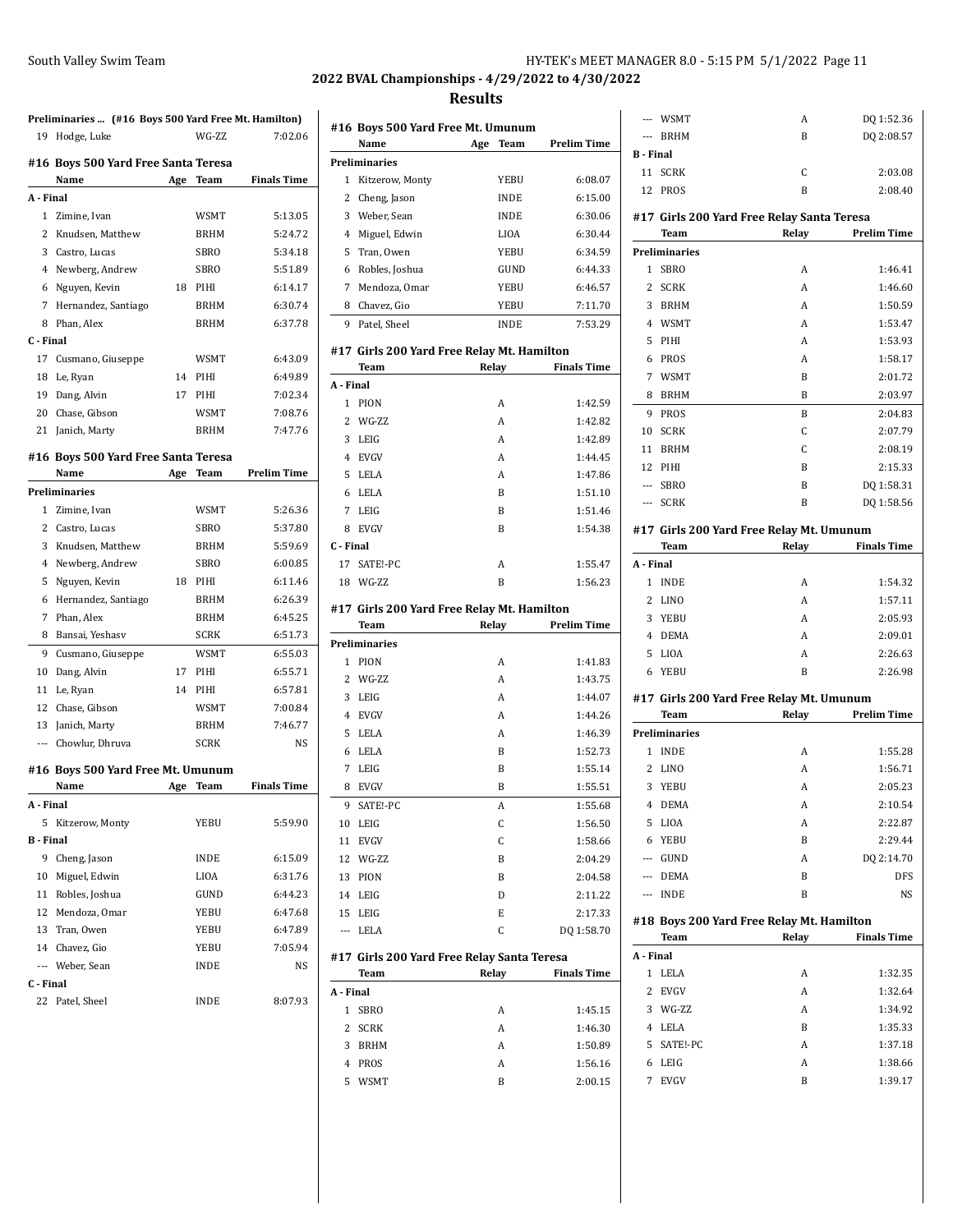#### **2022 BVAL Championships - 4/29/2022 to 4/30/2022**

**Results** SBRO A 1:54.05

|                                           |             | A - Final  (#18 Boys 200 Yard Free Relay Mt. Hamilton) |                    |  |
|-------------------------------------------|-------------|--------------------------------------------------------|--------------------|--|
| 8                                         | <b>PION</b> | A                                                      | 1:40.85            |  |
| C - Final                                 |             |                                                        |                    |  |
|                                           | 17 LEIG     | B                                                      | 1:45.15            |  |
| 18                                        | <b>PION</b> | B                                                      | 1:45.48            |  |
| 19                                        | WG-ZZ       | B                                                      | 1:47.14            |  |
|                                           | 20 SATE!-PC | B                                                      | 1:48.16            |  |
| #18 Boys 200 Yard Free Relay Mt. Hamilton |             |                                                        |                    |  |
|                                           | Team        | Relay                                                  | <b>Prelim Time</b> |  |
|                                           |             |                                                        |                    |  |

|       | Preliminaries |   |            |
|-------|---------------|---|------------|
| 1     | <b>EVGV</b>   | A | 1:32.66    |
| 2     | <b>LELA</b>   | A | 1:32.91    |
| 3     | WG-ZZ         | A | 1:35.35    |
| 4     | LELA          | B | 1:36.22    |
| 5     | LEIG          | A | 1:37.80    |
| 6     | SATE!-PC      | A | 1:38.03    |
| 7     | <b>LELA</b>   | C | 1:38.99    |
| 8     | <b>EVGV</b>   | B | 1:39.50    |
| 9     | PION          | A | 1:41.32    |
| 10    | PION          | B | 1:42.92    |
| 11    | LEIG          | B | 1:48.16    |
| 12    | SATE!-PC      | B | 1:48.62    |
| 13    | WG-ZZ         | B | 1:49.32    |
| $---$ | <b>EVGV</b>   | C | DQ 1:43.38 |
| ---   | LEIG          | C | DQ 1:55.39 |
| ---   | LELA          | D | NS         |

#### **#18 Boys 200 Yard Free Relay Santa Teresa**

|                | Team        | Relay | <b>Finals Time</b> |
|----------------|-------------|-------|--------------------|
| A Final        |             |       |                    |
| 1              | <b>WSMT</b> | A     | 1:36.86            |
| 2              | <b>PROS</b> | A     | 1:37.15            |
| 3              | <b>SCRK</b> | A     | 1:40.36            |
| 4              | PIHI        | B     | 1:42.70            |
| 5              | <b>BRHM</b> | A     | 1:43.77            |
| 6              | <b>PROS</b> | B     | 1:49.70            |
| 7              | <b>BRHM</b> | B     | 1:50.13            |
| $---$          | PIHI        | A     | DQ DQ              |
| <b>B</b> Final |             |       |                    |
|                | 13 WSMT     | B     | 1:54.05            |
| $---$          | <b>SBRO</b> | A     | <b>NS</b>          |

#### **#18 Boys 200 Yard Free Relay Santa Teresa**

|              | <b>Team</b>          | Relay | <b>Prelim Time</b> |
|--------------|----------------------|-------|--------------------|
|              | <b>Preliminaries</b> |       |                    |
| 1            | PIHI                 | A     | 1:28.90            |
| $\mathbf{2}$ | <b>SCRK</b>          | A     | 1:35.16            |
| 3            | PROS                 | A     | 1:37.61            |
| 4            | <b>WSMT</b>          | A     | 1:38.06            |
| 5.           | PIHI                 | B     | 1:42.51            |
| 6            | <b>BRHM</b>          | A     | 1:44.81            |
| 7            | <b>PROS</b>          | B     | 1:46.71            |
| 8            | <b>BRHM</b>          | B     | 1:47.53            |
| 9            | <b>BRHM</b>          | C     | 1:51.33            |
| 10           | <b>WSMT</b>          | B     | 1:53.34            |
|              |                      |       |                    |

| $---$         | <b>SCRK</b>                             | B            | DQ 1:52.47         |
|---------------|-----------------------------------------|--------------|--------------------|
| $---$         | <b>SCRK</b>                             | C            | NS                 |
|               | #18 Boys 200 Yard Free Relay Mt. Umunum |              |                    |
|               | Team                                    | Relay        | <b>Finals Time</b> |
| A - Final     |                                         |              |                    |
| 1             | YEBU                                    | A            | 1:41.16            |
| $\mathcal{L}$ | <b>DEMA</b>                             | A            | 1:43.09            |
| 3             | LINO                                    | A            | 1:43.47            |
| 4             | <b>INDE</b>                             | A            | 1:44.13            |
|               | 5 YEBU                                  | B            | 1:48.99            |
| 6             | <b>INDE</b>                             | B            | 1:55.47            |
|               | #18 Boys 200 Yard Free Relay Mt. Umunum |              |                    |
|               | Toam                                    | <b>Dalay</b> | Drolim Timo        |

|   | тсаш                 | лсын | ттении типе |
|---|----------------------|------|-------------|
|   | <b>Preliminaries</b> |      |             |
|   | 1 YEBU               | А    | 1:41.80     |
| 2 | <b>DEMA</b>          | A    | 1:42.51     |
| 3 | LINO                 | A    | 1:44.56     |
| 4 | <b>INDE</b>          | A    | 1:44.94     |
|   | 5 YEBU               | B    | 1:50.13     |
| 6 | <b>INDE</b>          | B    | 1:56.95     |
| 7 | YEBU                 | C    | 2:07.27     |
|   | GUND                 | А    | DQ 2:17.65  |

#### **#19 Girls 100 Yard Back Mt. Hamilton**

|                | Name                                 | Age | Team        | <b>Finals Time</b> |
|----------------|--------------------------------------|-----|-------------|--------------------|
| A - Final      |                                      |     |             |                    |
| 1              | Toy, Danielle                        |     | PION        | 59.62              |
| 2              | Nguyen, Mia                          |     | LELA        | 1:01.04            |
| 3              | Tran, Yvonne                         | 16  | <b>EVGV</b> | 1:02.69            |
| 4              | Farhang, Anya                        |     | <b>PION</b> | 1:02.78            |
| 5              | Sousa, Samantha                      |     | PION        | 1:04.38            |
| 6              | Hathaway, Camila                     |     | PION        | 1:04.73            |
| 7              | Kaminski, Annika                     |     | WG-ZZ       | 1:04.98            |
| 8              | Gu. Iris                             |     | LELA        | 1:06.01            |
| <b>B</b> Final |                                      |     |             |                    |
| 9              | Chang, Alexis                        |     | EVGV        | 1:07.19            |
| 10             | Glim, Carmen                         |     | LEIG        | 1:08.31            |
| 11             | Partsch, Jennah                      |     | SATE!-PC    | 1:11.38            |
| 12             | Michels, Elisa                       |     | LELA        | 1:13.56            |
| 13             | Huynh, Vy                            | 16  | <b>EVGV</b> | 1:14.78            |
| 14             | Sicat, Mia                           |     | WG-7.7.     | 1:16.19            |
| 15             | Goldin, Elizabeth                    |     | LEIG        | 1:19.49            |
| 16             | Kwan, Ally                           |     | <b>EVGV</b> | 1:20.96            |
|                | #19 Girls 100 Yard Back Mt. Hamilton |     |             |                    |
|                | Name                                 | Age | Team        | <b>Prelim Time</b> |
|                | <b>Preliminaries</b>                 |     |             |                    |
| 1              | Toy, Danielle                        |     | PION        | 59.21              |
| 2              | Farhang, Anya                        |     | PION        | 1:02.59            |
| 3              | Nguyen, Mia                          |     | LELA        | 1:02.84            |
| 4              | Tran, Yvonne                         | 16  | <b>EVGV</b> | 1:03.02            |
| 5              | Kaminski, Annika                     |     | WG-ZZ       | 1:03.17            |
| 6              | Sousa, Samantha                      |     | PION        | 1:03.85            |
| 7              | Hathaway, Camila                     |     | PION        | 1:04.90            |
| 8              | Gu, Iris                             |     | LELA        | 1:05.11            |

| 9              | Chang, Alexis                                |     | EVGV         | 1:07.75            |
|----------------|----------------------------------------------|-----|--------------|--------------------|
| 10             | Kwan, Ally                                   |     | EVGV         | 1:09.22            |
| 11             | Glim, Carmen                                 |     | LEIG         | 1:11.38            |
| 12             | Huynh, Vy                                    | 16  | <b>EVGV</b>  | 1:11.47            |
| 13             | Just Milender, Hannah                        |     | PION         | 1:12.86            |
| 14             | Michels, Elisa                               |     | LELA         | 1:13.98            |
| 15             | Partsch, Jennah                              |     | SATE!-PC     | 1:14.11            |
| 16             | Fong, Sydney                                 |     | PION         | 1:14.34            |
| 17             | Pham, Madeline                               |     | PION         | 1:15.19            |
| 18             | Michaelsen, Abby                             |     | LEIG         | 1:15.94            |
| 19             | Sicat, Mia                                   |     | WG-ZZ        | 1:18.19            |
|                | 20 Goldin, Elizabeth                         |     | LEIG         | 1:19.41            |
| 21             | Appler, Grace                                |     | SATE!-PC     | 1:21.07            |
|                | 22 Benavides, Isabella                       |     | WG-ZZ        | 1:22.68            |
|                | 23 Plateau, Zoe                              |     | LEIG         | 1:28.29            |
|                | --- Nguyen, Aivy                             |     | <b>EVGV</b>  | DQ DQ              |
|                | --- Burns, Evelyn                            |     | LELA         | NS                 |
|                | --- Tran-Longtin, Kayla                      |     | <b>LELA</b>  | NS                 |
|                |                                              |     |              |                    |
|                | #19 Girls 100 Yard Back Santa Teresa         |     |              |                    |
|                | Name                                         | Age | <b>Team</b>  | <b>Finals Time</b> |
| A - Final      |                                              |     |              |                    |
| 1              | Barnes, Lindsay                              |     | PROS         | 57.39              |
|                | 2 Nguyen, Jocelyn                            | 17  | PIHI         | 1:02.22            |
|                | 3 Scott, Emily                               |     | <b>SBRO</b>  | 1:08.73            |
|                | 4 Kwarcinski, Melina                         |     | SBRO         | 1:11.31            |
|                | 5 St. John-Claire, Adrina                    |     | <b>BRHM</b>  | 1:11.62            |
|                | 6 Larnerd, Audrey                            |     | <b>SCRK</b>  | 1:12.25            |
|                | 7 Dockin, Isabella                           |     | WSMT         |                    |
|                |                                              |     |              | 1:19.09            |
| 8              | Sahbaie, Atra                                |     | PROS         | 1:21.70            |
| B - Final      |                                              |     |              |                    |
| 9              | Joshi, Shanta                                |     | <b>SCRK</b>  | 1:18.99            |
| 10             | Ho, Inas                                     |     | WSMT         | 1:21.53            |
| 11             | Agrawal, Shirina                             |     | WSMT         | 1:25.95            |
|                | 12 Idehala, Kiyoko                           |     | <b>WSMT</b>  | 1:26.32            |
| 13             | Bommaji, Varsha                              |     | SCRK         | 1:27.45            |
|                | --- Mai, Crystal                             |     | BRHM         | <b>NS</b>          |
|                |                                              |     |              |                    |
|                | #19 Girls 100 Yard Back Santa Teresa<br>Name | Age | Team         | <b>Prelim Time</b> |
|                |                                              |     |              |                    |
| 1              | Preliminaries<br>Barnes, Lindsay             |     | PROS         | 57.33              |
| $\overline{c}$ | Nguyen, Jocelyn                              | 17  | PIHI         | 1:02.57            |
| 3              |                                              |     | <b>SBRO</b>  | 1:08.80            |
| 4              | Scott, Emily                                 |     | <b>SCRK</b>  | 1:09.99            |
|                | Nguyen, Phivan                               |     |              |                    |
| 5              | Larnerd, Audrey                              |     | <b>SCRK</b>  | 1:11.70            |
| 6              | Kwarcinski, Melina                           |     | SBRO         | 1:12.47<br>1:13.44 |
| 7<br>8         | St. John-Claire, Adrina                      | 14  | BRHM<br>PIHI |                    |
|                | Pham, Kassandra                              |     |              | 1:13.64            |
| 9              | Sahbaie, Atra                                |     | PROS         | 1:19.96            |
| 10             | Dockin, Isabella                             |     | WSMT         | 1:20.19            |
| 11             | Ho, Inas                                     |     | WSMT         | 1:20.92            |
| 12             | Joshi, Shanta                                |     | <b>SCRK</b>  | 1:21.32            |
| 13             | Agrawal, Shirina                             |     | WSMT         | 1:25.49            |
| 14<br>15       | Idehala, Kiyoko<br>Mai, Crystal              |     | WSMT<br>BRHM | 1:26.24<br>1:27.25 |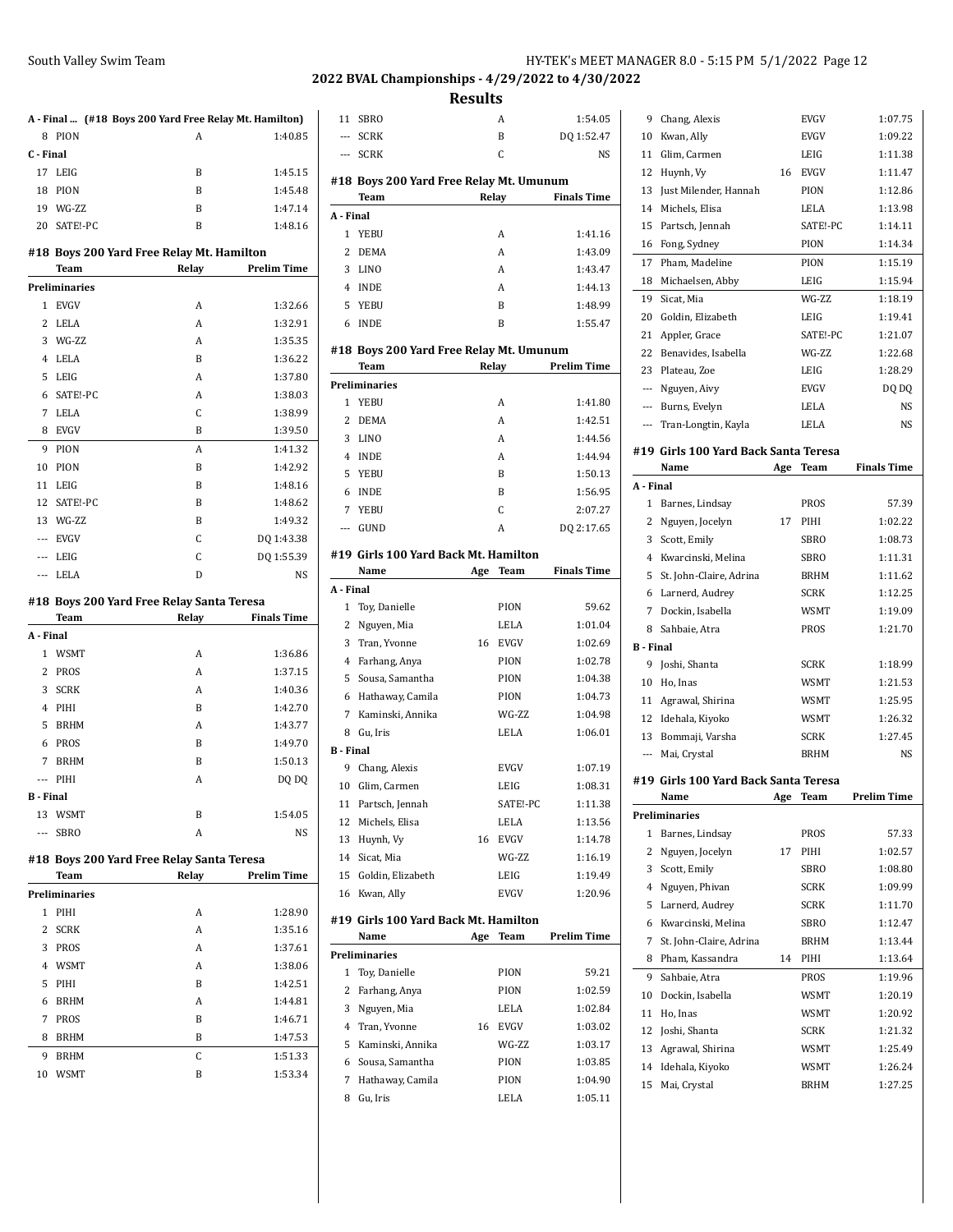## **2022 BVAL Championships - 4/29/2022 to 4/30/2022**

#### **Results**

|                  | Preliminaries  (#19 Girls 100 Yard Back Santa Teresa) |     |             |                    |
|------------------|-------------------------------------------------------|-----|-------------|--------------------|
| 16               | Bommaji, Varsha                                       |     | <b>SCRK</b> | 1:29.51            |
| 17               | McCormick. Hannah                                     |     | PROS        | 1:29.60            |
|                  | 18 Truong, Katelyn                                    |     | <b>SCRK</b> | 1:39.98            |
| 19               | Fernandez, Jia                                        | 15  | PIHI        | 1:45.61            |
| $\cdots$         | Coffaro, Sophia                                       |     | <b>SBRO</b> | DQ 1:47.29         |
|                  | --- Heitmann, Sara                                    |     | <b>BRHM</b> | DQ 1:48.10         |
|                  | #19 Girls 100 Yard Back Mt. Umunum                    |     |             |                    |
|                  | Name                                                  | Age | Team        | <b>Finals Time</b> |
| A - Final        |                                                       |     |             |                    |
| 1                | Ly, Cassie                                            |     | INDE        | 1:09.22            |
| 2                | Mai, Maddie                                           |     | YEBU        | 1:09.88            |
| 3                | Garcia, Sophia                                        |     | <b>LINO</b> | 1:17.38            |
| 4                | Fought, Sydney                                        |     | <b>DEMA</b> | 1:23.57            |
| 5                | Motta, Emily                                          |     | GUND        | 1:26.05            |
|                  | 6 Clary, Honeyrose                                    |     | <b>DEMA</b> | 1:26.39            |
| $\overline{7}$   | Mai. Collette                                         |     | YEBU        | 1:33.46            |
| 8                | Trejo, Karina                                         |     | GUND        | 2:00.37            |
|                  |                                                       |     |             |                    |
|                  | #19 Girls 100 Yard Back Mt. Umunum                    |     |             |                    |
|                  | Name                                                  | Age | Team        | <b>Prelim Time</b> |
|                  | <b>Preliminaries</b>                                  |     |             |                    |
| $\mathbf{1}$     | Mai. Maddie                                           |     | YEBU        | 1:09.06            |
| 2                | Ly, Cassie                                            |     | <b>INDE</b> | 1:09.81            |
| 3                | Garcia, Sophia                                        |     | <b>LINO</b> | 1:16.56            |
| 4                | Fought, Sydney                                        |     | <b>DEMA</b> | 1:23.04            |
| 5                | Motta, Emily                                          |     | GUND        | 1:23.45            |
| 6                | Clary, Honeyrose                                      |     | <b>DEMA</b> | 1:27.62            |
| 7                | Mai, Collette                                         |     | YEBU        | 1:32.46            |
| 8                | Trejo, Karina                                         |     | GUND        | 1:54.36            |
| ---              | Andaca, Breanna                                       |     | INDE        | DQ 1:34.32         |
| $\cdots$         | Huynh, Lina                                           |     | <b>INDE</b> | DQ 2:04.35         |
|                  | #20 Boys 100 Yard Back Mt. Hamilton                   |     |             |                    |
|                  | Name                                                  | Age | Team        | <b>Finals Time</b> |
| A - Final        |                                                       |     |             |                    |
| $\mathbf{1}$     | Xue, Nathan                                           |     | LEIG        | 55.25              |
| 2                | Ye, Lawrence                                          |     | LELA        | 55.97              |
| 3                | Doan, Anston                                          |     | <b>EVGV</b> | 58.60              |
| 4                | Ren, Aiden                                            |     | LELA        | 59.21              |
| 5                | Farhang, Kamran                                       |     | PION        | 59.44              |
| 6                | Ho, Adrian                                            |     | LELA        | 1:01.62            |
| 7                | Eagleton, Luke                                        |     | LEIG        | 1:02.45            |
| 8                | Bradley, Declan                                       |     | WG-ZZ       | 1:02.96            |
| <b>B</b> - Final |                                                       |     |             |                    |
| 9                | Schepman, Parker                                      |     | LEIG        | 1:02.86            |
| 10               | Pikaar, Matthijs                                      |     | LELA        | 1:03.10            |
| 11               | Ryan, Jackson                                         |     | PION        | 1:05.63            |
| 12               | Kim, James                                            |     | SATE!-PC    | 1:09.43            |
| 13               | Le, Long                                              |     | SATE!-PC    | 1:09.71            |
| 14               | Le, Liem                                              |     | LEIG        | 1:10.17            |
| 15               | Quesada, Justin                                       |     | WG-ZZ       | 1:10.18            |
| 16               | Demmin, Asher                                         |     | WG-ZZ       | 1:14.25            |
|                  |                                                       |     |             |                    |

|                          | #20 Boys 100 Yard Back Mt. Hamilton |     |             |                    |
|--------------------------|-------------------------------------|-----|-------------|--------------------|
|                          | Name<br><b>Preliminaries</b>        | Age | Team        | Prelim Time        |
| 1                        | Xue, Nathan                         |     | LEIG        | 57.37              |
| 2                        |                                     |     |             | 57.55              |
|                          | Ye, Lawrence                        |     | LELA        |                    |
| 3                        | Doan, Anston                        |     | <b>EVGV</b> | 58.66              |
| 4                        | Farhang, Kamran                     |     | PION        | 59.96              |
| 5                        | Ho, Adrian                          |     | LELA        | 1:00.96            |
| 6                        | Ren, Aiden                          |     | LELA        | 1:01.51            |
| 7                        | Eagleton, Luke                      |     | LEIG        | 1:01.72            |
| 8                        | Bradley, Declan                     |     | WG-ZZ       | 1:02.47            |
| 9                        | Schepman, Parker                    |     | LEIG        | 1:05.20            |
| 10                       | Pikaar, Matthijs                    |     | LELA        | 1:05.36            |
| 11                       | Ryan, Jackson                       |     | PION        | 1:05.55            |
| 12                       | Le, Liem                            |     | LEIG        | 1:11.16            |
| 13                       | Le, Long                            |     | SATE!-PC    | 1:11.25            |
| 14                       | Quesada, Justin                     |     | WG-ZZ       | 1:11.60            |
| 15                       | Kim, James                          |     | SATE!-PC    | 1:13.71            |
| 16                       | Demmin, Asher                       |     | WG-ZZ       | 1:15.28            |
| $\overline{a}$           | Ramesh, Pranav                      | 17  | EVGV        | DO 1:15.15         |
|                          | #20 Boys 100 Yard Back Santa Teresa |     |             |                    |
|                          | Name                                | Age | Team        | <b>Finals Time</b> |
| A - Final                |                                     |     |             |                    |
| 1                        | Than, Derrick                       |     | <b>SCRK</b> | 59.17              |
| 2                        | Muolic, Aaron                       | 16  | PIHI        | 59.62              |
| 3                        | Smith, Carson                       |     | <b>PROS</b> | 59.93              |
| 4                        | Hsieh, Dylan                        | 16  | PIHI        | 1:04.30            |
| 5                        | Gaither, Aidan                      |     | <b>PROS</b> | 1:05.52            |
| 6                        | Wares, Alex                         |     | <b>BRHM</b> | 1:08.28            |
| 7                        | Dai, Andrew                         |     | WSMT        | 1:10.40            |
| $\overline{\phantom{a}}$ | Tran, Benjamin                      | 17  | PIHI        | DQ 1:10.38         |
| <b>B</b> - Final         |                                     |     |             |                    |
| 9                        | Wyness, Cooper                      |     | SBRO        | 1:08.99            |
| 10                       | Kao, Alfred                         |     | PROS        | 1:13.14            |
| 11                       | Hernandez, Santiago                 |     | <b>BRHM</b> | 1:14.30            |
| 12                       | Huber, Cuinn                        |     | WSMT        | 1:15.53            |
| 13                       | Tsai, Oscar                         |     | WSMT        | 1:18.50            |
| 14                       | Rangel, David                       |     | <b>SBRO</b> | 1:21.28            |
| $\overline{\phantom{a}}$ | Mintz, Jeffrey                      |     | BRHM        | NS                 |
|                          |                                     |     |             |                    |
|                          | #20 Boys 100 Yard Back Santa Teresa |     |             |                    |
|                          | Name                                | Age | <b>Team</b> | Prelim Time        |
|                          | <b>Preliminaries</b>                |     |             |                    |
| 1                        | Than. Derrick                       |     | <b>SCRK</b> | 1:00.65            |
| 2                        | Smith, Carson                       |     | PROS        | 1:00.80            |
| 3                        | Muolic, Aaron                       | 16  | PIHI        | 1:00.84            |
| 4                        | Gaither, Aidan                      |     | <b>PROS</b> | 1:04.41            |
| 5                        | Hsieh, Dylan                        | 16  | PIHI        | 1:04.50            |
| 6                        | Tran, Benjamin                      | 17  | PIHI        | 1:07.68            |
| 7                        | Wares, Alex                         |     | <b>BRHM</b> | 1:08.63            |
| 8                        | Dai, Andrew                         |     | <b>WSMT</b> | 1:09.56            |
| 9                        | Mintz, Jeffrey                      |     | <b>BRHM</b> | 1:11.04            |
| 10                       | Wyness, Cooper                      |     | <b>SBRO</b> | 1:11.24            |
| 11                       | Kao, Alfred                         |     | PROS        | 1:14.59            |
| 12                       | Hernandez, Santiago                 |     | BRHM        | 1:15.69            |
|                          |                                     |     |             |                    |

|                          | Tsai, Oscar                                    |     | WSMT                    | 1:19.06            |
|--------------------------|------------------------------------------------|-----|-------------------------|--------------------|
| 14                       | Rangel, David                                  |     | SBRO                    | 1:19.67            |
| 15                       | Huber, Cuinn                                   |     | WSMT                    | 1:22.37            |
| $---$                    | Lu, Jimmy                                      |     | <b>SCRK</b>             | DQ DQ              |
| $---$                    | Nicoli, Aiden                                  |     | PROS                    | NS                 |
|                          | #20 Boys 100 Yard Back Mt. Umunum              |     |                         |                    |
|                          | Name                                           | Age | Team                    | <b>Finals Time</b> |
| A - Final                |                                                |     |                         |                    |
| 1                        | Tare, Divy                                     |     | <b>LINO</b>             | 1:01.82            |
| 2                        | Pham, Chris                                    |     | YEBU                    | 1:10.47            |
| 3                        | Oliver, Henry                                  |     | <b>DEMA</b>             | 1:10.78            |
| 4                        | Tran, Tyler                                    |     | <b>INDE</b>             | 1:16.79            |
| 5                        | Robles, Joshua                                 |     | GUND                    | 1:19.69            |
| 6                        | Ranin, Aiden                                   |     | YEBU                    | 1:19.88            |
| 7                        | Vasquez, Adrian                                |     | YEBU                    | 1:19.98            |
| $\overline{\phantom{a}}$ | Kitzerow, Spencer                              |     | YEBU                    | DQ 1:09.41         |
|                          |                                                |     |                         |                    |
|                          | #20 Boys 100 Yard Back Mt. Umunum              |     |                         |                    |
|                          | Name                                           | Age | Team                    | <b>Prelim Time</b> |
|                          | <b>Preliminaries</b>                           |     |                         |                    |
| 1                        | Tare, Divy                                     |     | LINO                    | 1:04.87            |
| 2                        | Pham, Chris                                    |     | YEBU                    | 1:10.06            |
| 3                        | Oliver, Henry                                  |     | <b>DEMA</b>             | 1:13.29            |
| 4                        | Robles, Joshua                                 |     | GUND                    | 1:13.99            |
| 5                        | Kitzerow, Spencer                              |     | YEBU                    | 1:14.43            |
| 6                        | Tran, Tyler                                    |     | <b>INDE</b>             | 1:17.52            |
| 7                        | Vasquez, Adrian                                |     | YEBU                    | 1:19.76            |
| 8                        | Ranin, Aiden                                   |     | YEBU                    | 1:21.03            |
| 9                        | Nguyen, Christopher                            |     | GUND                    | 1:48.02            |
|                          |                                                |     |                         |                    |
|                          |                                                |     |                         |                    |
|                          | #21 Girls 100 Yard Breast Mt. Hamilton<br>Name | Age | Team                    | <b>Finals Time</b> |
| A - Final                |                                                |     |                         |                    |
| 1                        | Nguyen, Gabrielle                              |     | SATE!-PC                | 1:08.29            |
| 2                        | Sullivan, Erin                                 |     | PION                    | 1:09.99            |
| 3                        | Nguyen, Anh Elise                              | 16  | <b>EVGV</b>             | 1:10.52            |
| 4                        | Gabel, Abby                                    |     | LEIG                    | 1:11.12            |
| 5                        | Devlin, Avery                                  |     | LEIG                    | 1:12.16            |
| 6                        | Iversen, McKenna                               |     | LELA                    | 1:13.00            |
| 7                        | Pham, Kayla                                    |     | SATE!-PC                | 1:15.09            |
|                          | 8 Yip, Melissa M                               | 16  | <b>EVGV</b>             | 1:16.41            |
| <b>B</b> - Final         |                                                |     |                         |                    |
| 9                        | Vu. Kim                                        |     | EVGV                    | 1:18.65            |
| 10                       | Peres, Katherine                               |     | PION                    | 1:19.49            |
| 11                       | Luu, Catherine                                 |     | LEIG                    | 1:22.09            |
| 12                       | Young, Isabel                                  |     | WG-ZZ                   | 1:22.96            |
| 13                       | Li, Emma                                       |     | LELA                    | 1:24.10            |
|                          | 14 Bradley, Tegan                              |     | WG-ZZ                   | 1:24.12            |
| 15                       | Chan, Indalina                                 |     | LEIG                    | 1:25.38            |
| 16                       | Zuanich, Savannah                              |     | SATE!-PC                | 1:26.89            |
|                          |                                                |     |                         |                    |
|                          | #21 Girls 100 Yard Breast Mt. Hamilton         |     |                         |                    |
|                          | Name                                           | Age | Team                    | <b>Prelim Time</b> |
| 1                        | <b>Preliminaries</b>                           |     |                         |                    |
| 2                        | Nguyen, Gabrielle                              | 16  | SATE!-PC<br><b>EVGV</b> | 1:07.94<br>1:10.40 |
|                          | Nguyen, Anh Elise                              |     |                         |                    |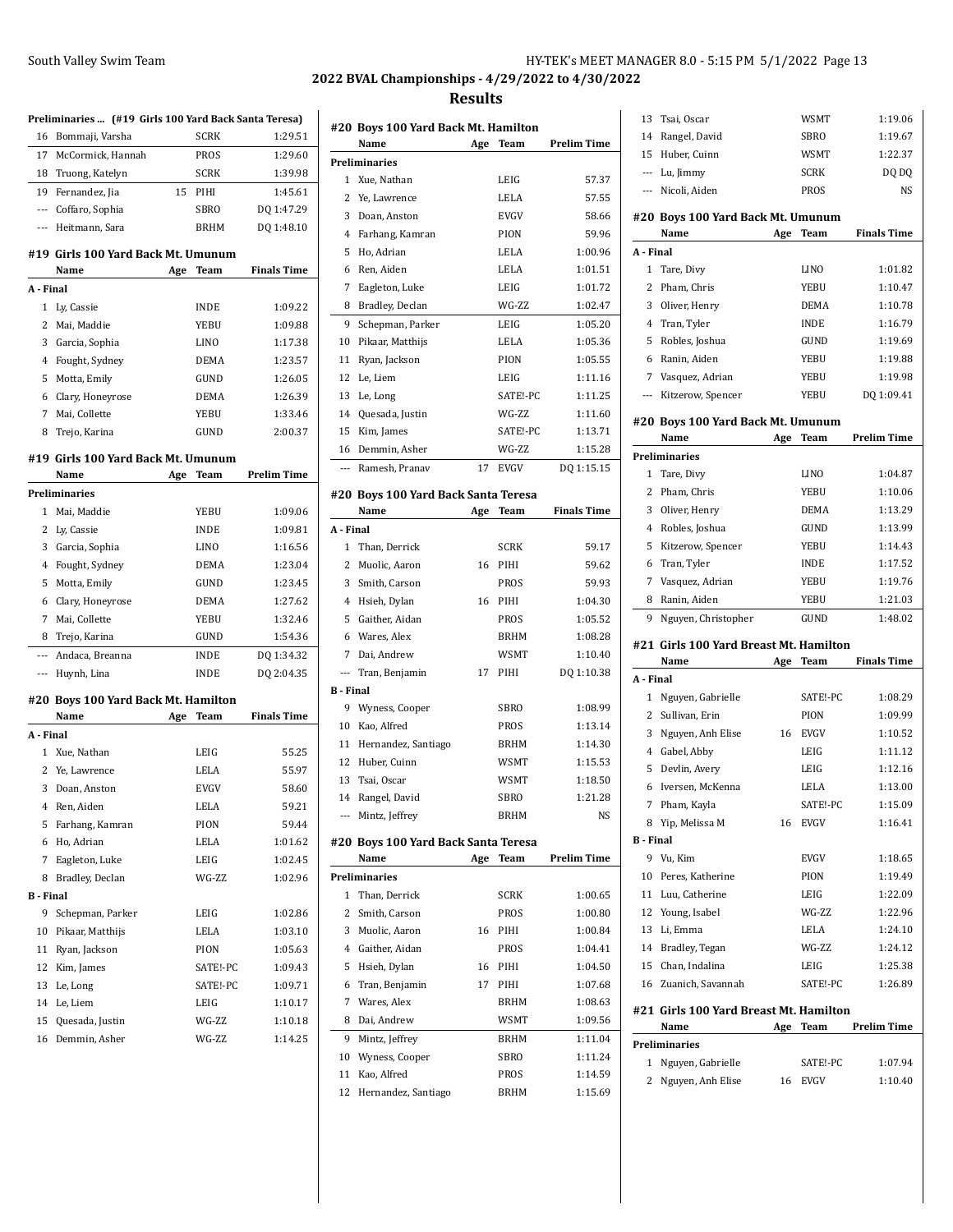## **2022 BVAL Championships - 4/29/2022 to 4/30/2022**

|                  | Preliminaries  (#21 Girls 100 Yard Breast Mt. Hamilton) |     |             |                      |   |
|------------------|---------------------------------------------------------|-----|-------------|----------------------|---|
| 3                | Gabel, Abby                                             |     | LEIG        | 1:11.42              |   |
|                  | 4 Devlin, Avery                                         |     | LEIG        | 1:13.28              |   |
| 5                | Sullivan, Erin                                          |     | PION        | 1:13.31              |   |
| 6                | Pham, Kayla                                             |     | SATE!-PC    | 1:14.19              |   |
| 7                | Iversen, McKenna                                        |     | LELA        | 1:14.41              |   |
| 8                | Yip, Melissa M                                          |     | 16 EVGV     | 1:16.82              |   |
| 9                | Michaelsen, Julia                                       |     | LEIG        | 1:19.93              |   |
| 10               | Peres, Katherine                                        |     | PION        | 1:19.94              |   |
| 11               | Vu, Kim                                                 |     | EVGV        | 1:21.74              |   |
| 12               | Luu, Catherine                                          |     | LEIG        | 1:22.37              |   |
| 13               | Young, Isabel                                           |     | WG-7.7.     | 1:22.60              | Ħ |
| 14               | Li, Emma                                                |     | LELA        | 1:24.89              |   |
| 15               | Bradley, Tegan                                          |     | WG-ZZ       | 1:24.95              | A |
| 16               | Chan, Indalina                                          |     | LEIG        | 1:25.75              |   |
| 17               | Zuanich, Savannah                                       |     | SATE!-PC    | 1:27.41              |   |
| 18               | Goldin, Elizabeth                                       |     | LEIG        | 1:29.22              |   |
|                  |                                                         |     |             |                      |   |
|                  | #21 Girls 100 Yard Breast Santa Teresa                  |     |             |                      |   |
|                  | Name                                                    | Age | Team        | <b>Finals Time</b>   |   |
| A - Final        |                                                         |     |             |                      |   |
|                  | 1 Childers, Zoe                                         |     | SBRO        | 1:09.22              |   |
|                  | 2 Humphrey, Abby                                        |     | SBRO        | 1:12.45              |   |
| 3                | Tran, Katelyn                                           | 15  | PIHI        | 1:12.99              | Ħ |
|                  | 4 Levin, Stacia                                         |     | PROS        | 1:15.42              |   |
| 5                | Bui, Claire                                             |     | PROS        | 1:15.90              | P |
| 6                | Dong, Kayla                                             | 17  | PIHI        | 1:18.58              |   |
| 7                | Chiong, Vickki Lynn                                     |     | SBRO        | 1:19.75              |   |
| 8                | Bucci, Marisol                                          |     | WSMT        | 1:22.06              |   |
| <b>B</b> - Final |                                                         |     |             |                      |   |
| 9                | Chiang, Iris                                            |     | SBRO        | 1:23.95              |   |
| 10               | Ilusorio, Meara                                         |     | SCRK        | 1:26.56              |   |
| 11               | Dumee, Anoushka                                         |     | BRHM        | 1:27.08              |   |
| 12               | Pham, Cara                                              |     | WSMT        | 1:27.32              |   |
|                  | 13 Hsu, Katie                                           |     | WSMT        | 1:27.39              |   |
|                  | 14 Dockin, Isabella                                     |     | WSMT        | 1:27.49              |   |
|                  | --- Lai, Gianna                                         |     | SCRK        | NS                   |   |
|                  |                                                         |     |             |                      | Ħ |
|                  | #21 Girls 100 Yard Breast Santa Teresa                  |     |             |                      |   |
|                  | Name                                                    |     |             | Age Team Prelim Time | Α |
|                  | Preliminaries                                           |     |             |                      |   |
| 1                | Humphrey, Abby                                          |     | SBRO        | 1:11.16              |   |
| 2                | Childers, Zoe                                           |     | SBRO        | 1:12.41              |   |
| 3                | Tran, Katelyn                                           | 15  | PIHI        | 1:13.47              |   |
| 4                | Levin, Stacia                                           |     | PROS        | 1:14.20              |   |
| 5                | Bui, Claire                                             |     | PROS        | 1:16.53              |   |
| 6                | Dong, Kayla                                             | 17  | PIHI        | 1:17.64              |   |
| 7                | Bucci, Marisol                                          |     | <b>WSMT</b> | 1:19.19              |   |
| 8                | Chiong, Vickki Lynn                                     |     | SBRO        | 1:20.17              | B |
| 9                | Chiang, Iris                                            |     | SBRO        | 1:24.27              |   |
| 10               | Lai, Emma                                               |     | SCRK        | 1:25.11              |   |
| 11               | Lopez, Ximena                                           |     | SCRK        | 1:25.31              |   |
| 12               | Ilusorio, Meara                                         |     | SCRK        | 1:25.72              |   |
| 13               | Moshy, Chanel                                           |     | BRHM        | 1:26.67              |   |
| 14               | Dockin, Isabella                                        |     | WSMT        | 1:27.26              |   |
|                  |                                                         |     |             |                      |   |

| 15               | Lai, Gianna                                   |     | <b>SCRK</b> | 1:27.38            |
|------------------|-----------------------------------------------|-----|-------------|--------------------|
| 16               | Hsu, Katie                                    |     | <b>WSMT</b> | 1:27.75            |
| 17               | Dumee, Anoushka                               |     | <b>BRHM</b> | 1:28.08            |
| 18               | Pham, Cara                                    |     | WSMT        | 1:28.22            |
| 19               | Tran, Eileen                                  |     | SBRO        | 1:28.83            |
| 20               | Nguyen, Carrie                                | 16  | PIHI        | 1:30.19            |
| 21               | Fitzgerald-Lindsay, Helen                     |     | PROS        | 1:33.07            |
| 22               | McElroy, Fiona                                |     | BRHM        | 1:33.21            |
| 23               | Trinh, Mia                                    |     | <b>SCRK</b> | 1:33.80            |
| 24               | Mettler, Nila                                 |     | <b>BRHM</b> | 1:35.43            |
|                  |                                               |     |             |                    |
|                  | #21 Girls 100 Yard Breast Mt. Umunum<br>Name  | Age | Team        | <b>Finals Time</b> |
| A - Final        |                                               |     |             |                    |
| $\mathbf{1}$     | Boeun, Sophie                                 | 15  | LINO        | 1:09.45            |
| 2                | Gama, Nazly                                   |     | DEMA        | 1:16.62            |
| 3                | Wang, Rebecca                                 |     | GUND        | 1:16.95            |
|                  |                                               |     |             | 1:25.41            |
| 4                | Zhang, Yanjun                                 |     | <b>YEBU</b> |                    |
| 5                | Toor, Jass                                    |     | LIOA        | 1:26.97            |
| 6                | Yen, Katherine                                |     | <b>INDE</b> | 1:28.70            |
| 7                | Bernardino, Alina                             |     | GUND        | 1:33.08            |
| 8                | Le, Phuong                                    |     | YEBU        | 1:57.18            |
|                  | #21  Girls 100 Yard Breast Mt. Umunum         |     |             |                    |
|                  | Name                                          | Age | Team        | <b>Prelim Time</b> |
|                  | Preliminaries                                 |     |             |                    |
| 1                | Boeun, Sophie                                 | 15  | LINO        | 1:08.48            |
| 2                | Wang, Rebecca                                 |     | GUND        | 1:19.58            |
| 3                | Gama, Nazly                                   |     | <b>DEMA</b> | 1:19.69            |
| 4                | Zhang, Yanjun                                 |     | YEBU        | 1:23.78            |
| 5                | Toor, Jass                                    |     | <b>LIOA</b> | 1:27.96            |
| 6                | Yen, Katherine                                |     | <b>INDE</b> | 1:28.01            |
| 7                | Bernardino, Alina                             |     | GUND        | 1:32.77            |
| 8                | Le, Phuong                                    |     | YEBU        | 1:59.42            |
| $\overline{a}$   | Meubari, Sophia                               |     | LIOA        | DQ DQ              |
| $\cdots$         | Trieu, Jenny                                  |     | <b>INDE</b> | DQ 1:50.35         |
| ---              | Tran, Vivian                                  |     | DEMA        | DFS                |
|                  |                                               |     |             |                    |
|                  | #22 Boys 100 Yard Breast Mt. Hamilton<br>Name |     |             |                    |
|                  |                                               | Age | <b>Team</b> | <b>Finals Time</b> |
| A - Final<br>1   | Vu, Dan                                       | 18  | EVGV        | 59.09              |
| 2                | Polovinkin, Maxim                             |     | LELA        | 59.32              |
|                  |                                               |     |             |                    |
| 3                | Hsiao, Karsten                                | 16  | <b>EVGV</b> | 1:00.33            |
|                  | 4 Chen, Ethan                                 |     | LELA        | 1:01.65            |
| 5                | McCombs, Colin                                |     | WG-ZZ       | 1:01.73            |
| 6                | Alvarez, Aidan                                |     | LEIG        | 1:01.74            |
| 7                | Gulvady, Jay                                  |     | LELA        | 1:01.79            |
| 8                | Rodrigues, Matthew                            |     | LELA        | 1:03.32            |
| <b>B</b> - Final |                                               |     |             |                    |
| 9                | Avadhani, Udbhav                              |     | LEIG        | 1:04.90            |
| 10               | Clayton, Price                                |     | PION        | 1:10.90            |
| 11               | Wu, William                                   |     | EVGV        | 1:12.14            |
| 12               | Nguyen, Nicholas                              | 17  | EVGV        | 1:13.52            |
| 13               | Venegas, Noah                                 |     | WG-ZZ       | 1:13.66            |
| 14               | McCelleis, Miles                              |     | PION        | 1:16.66            |
| 15               | von Brzeski, Vidan                            |     | PION        | 1:16.91            |
|                  |                                               |     |             |                    |

| 16        | Mauldwin, James                               |     | SATE!-PC    | 1:17.13            |
|-----------|-----------------------------------------------|-----|-------------|--------------------|
|           | #22 Boys 100 Yard Breast Mt. Hamilton         |     |             |                    |
|           | Name                                          | Age | <b>Team</b> | <b>Prelim Time</b> |
|           | Preliminaries                                 |     |             |                    |
| 1         | Polovinkin, Maxim                             |     | LELA        | 1:00.00            |
| 2         | Vu, Dan                                       | 18  | <b>EVGV</b> | 1:00.48            |
| 3         | Hsiao, Karsten                                | 16  | <b>EVGV</b> | 1:01.18            |
| 4         | Gulvady, Jay                                  |     | LELA        | 1:01.77            |
| 5         | Alvarez, Aidan                                |     | LEIG        | 1:02.03            |
| 6         | McCombs, Colin                                |     | WG-ZZ       | 1:02.08            |
| 7         | Chen, Ethan                                   |     | LELA        | 1:02.70            |
| 8         | Rodrigues, Matthew                            |     | LELA        | 1:04.57            |
| 9         | Avadhani, Udbhav                              |     | LEIG        | 1:05.75            |
| 10        | Peres, Evan                                   |     | PION        | 1:09.30            |
| 11        | Rodrigues, Zachary                            |     | LELA        | 1:13.05            |
| 12        | Clayton, Price                                |     | PION        | 1:13.58            |
| 13        | Nguyen, Nicholas                              | 17  | <b>EVGV</b> | 1:14.50            |
| 14        | Wu, William                                   |     | <b>EVGV</b> | 1:14.65            |
| 15        | Ngo, Huy                                      | 17  | <b>EVGV</b> | 1:14.87            |
| 16        | Venegas, Noah                                 |     | WG-ZZ       | 1:14.92            |
| 17        | McCelleis, Miles                              |     | PION        | 1:15.15            |
| 18        | von Brzeski, Vidan                            |     | PION        | 1:16.55            |
| 19        | Mauldwin, James                               |     | SATE!-PC    | 1:16.60            |
| 20        | Santos, Hayden                                |     | WG-ZZ       | 1:16.69            |
| 21        | Larsson, William                              |     | LEIG        | 1:17.07            |
| 22        | Sherman, Caden                                |     | LEIG        | 1:17.26            |
| 23        | Lavoie, Marc                                  |     | PION        | 1:22.17            |
| 24        | Hosler, Logan                                 |     | WG-ZZ       | 1:22.36            |
| 25        | Clowser, Jeffrey                              |     | LEIG        | 1:25.18            |
| 26        | Ulrich, Jack                                  |     | WG-ZZ       | 1:28.87            |
|           |                                               |     |             |                    |
|           | #22 Boys 100 Yard Breast Santa Teresa<br>Name | Age | Team        | <b>Finals Time</b> |
| A - Final |                                               |     |             |                    |
| 1         | Tran, Steven                                  | 18  | PIHI        | 56.83              |
| 2         | Hopkins, Gunner                               |     | WSMT        | 1:01.40            |
| 3         | Vu, Benjamin                                  |     | <b>SCRK</b> | 1:04.09            |
| 4         | Sheet, Justin                                 |     | <b>PROS</b> | 1:05.04            |
| 5         | Dao, Jaythan                                  |     | <b>BRHM</b> | 1:08.96            |
|           | 6 Ilusorio, Chance Viktor                     | 15  | SCRK        | 1:09.61            |
| 7         | McAllister, Alexander                         |     | BRHM        | 1:14.22            |
|           | 8 Vo. Neilson                                 | 14  | PIHI        | 1:15.64            |
| B - Final |                                               |     |             |                    |
| 9         | Olson, Alexander                              |     | SBRO        | 1:19.16            |
| 10        | Mathur, Aarav                                 |     | WSMT        | 1:20.00            |
| 11        | Bissell, Ethan                                |     | WSMT        | 1:22.61            |
|           | 12 Pollace, Tyler                             |     | PROS        | 1:22.75            |
| 13        | Nishiura, Bradley                             |     | PROS        | 1:23.69            |
|           | 14 Chase, Gibson                              |     | WSMT        | 1:24.89            |
|           | 15 Van Tassell, Aidan                         |     | BRHM        | 1:26.80            |
| $\cdots$  | Do, James                                     |     | <b>SCRK</b> | NS                 |
|           |                                               |     |             |                    |
|           | #22 Boys 100 Yard Breast Santa Teresa         |     |             |                    |
|           | Name                                          | Age | Team        | <b>Prelim Time</b> |
|           | <b>Preliminaries</b>                          |     |             |                    |
| 1         | Tran, Steven                                  | 18  | PIHI        | 57.60              |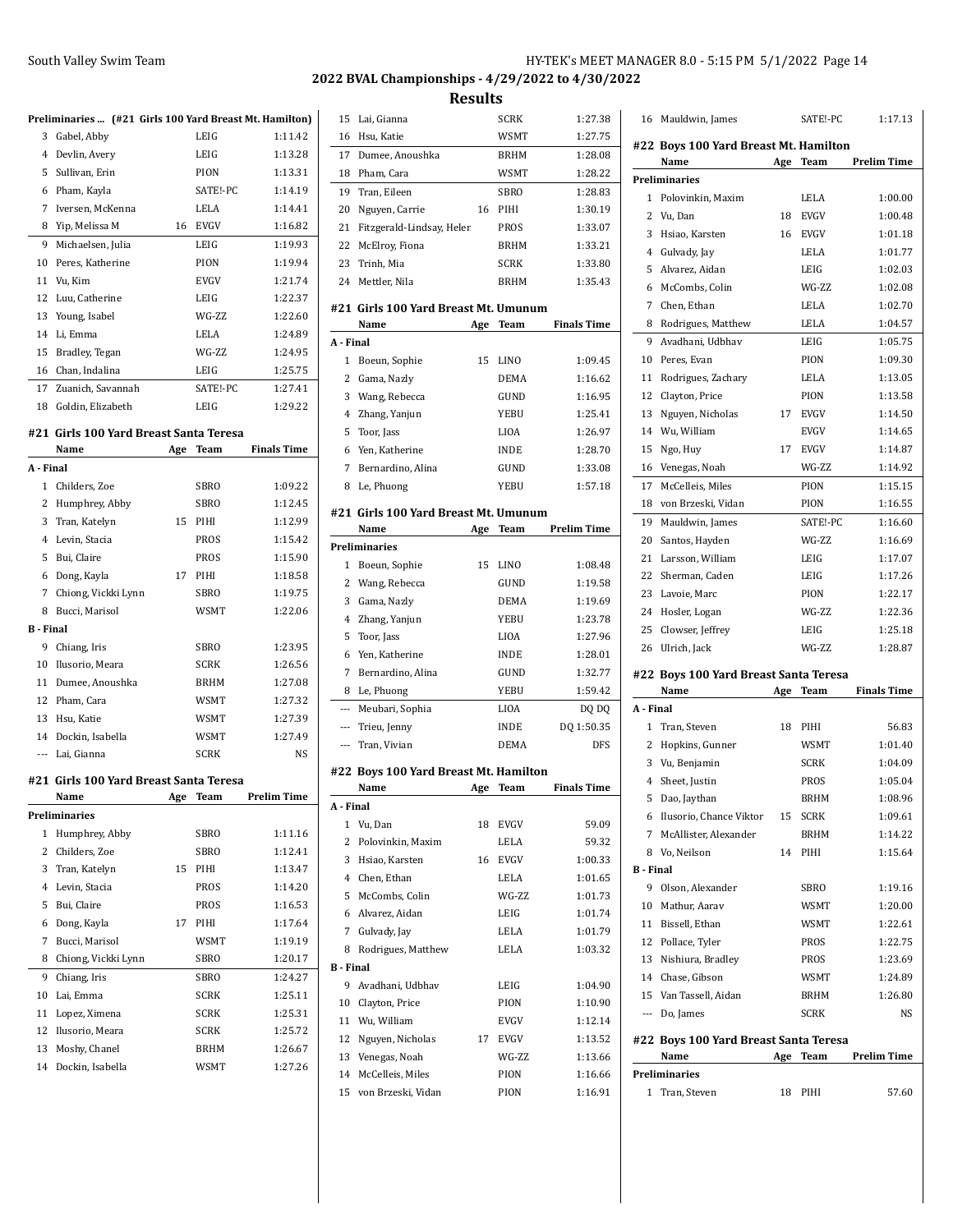| HY-TEK's MEET MANAGER 8.0 - 5:15 PM 5/1/2022 Page 15 |  |  |
|------------------------------------------------------|--|--|
|------------------------------------------------------|--|--|

|                |                                                        |     |             |                    | 2022                                                    |
|----------------|--------------------------------------------------------|-----|-------------|--------------------|---------------------------------------------------------|
|                | Preliminaries  (#22 Boys 100 Yard Breast Santa Teresa) |     |             |                    |                                                         |
| 2              | Hopkins, Gunner                                        |     | WSMT        | 1:01.60            | #2                                                      |
|                | 3 Ly, Kaiden                                           | 18  | PIHI        | 1:02.95            |                                                         |
|                | 4 Vu, Benjamin                                         |     | SCRK        | 1:04.42            | А -                                                     |
|                | 5 Sheet, Justin                                        |     | PROS        | 1:05.67            |                                                         |
|                | 6 Ilusorio, Chance Viktor                              | 15  | SCRK        | 1:08.76            |                                                         |
| 7              | Dao, Jaythan                                           |     | BRHM        | 1:12.81            |                                                         |
| 8              | McAllister, Alexander                                  |     | <b>BRHM</b> | 1:16.99            |                                                         |
|                | 9 Vo, Neilson                                          | 14  | PIHI        | 1:17.92            |                                                         |
|                | 10 Olson, Alexander                                    |     | <b>SBRO</b> | 1:18.61            |                                                         |
| 11             | Mathur, Aarav                                          |     | WSMT        | 1:19.68            |                                                         |
|                | 12 Pollace, Tyler                                      |     | PROS        | 1:20.61            |                                                         |
| 13             | Do, James                                              |     | SCRK        | 1:20.98            | $\mathsf{C}$ - $\mathsf{C}$                             |
|                | 14 Van Tassell, Aidan                                  |     | BRHM        | 1:22.01            | $1^{\circ}$                                             |
| 15             | Bissell, Ethan                                         |     | WSMT        | 1:23.52            | 2                                                       |
|                | 16 Nishiura, Bradley                                   |     | PROS        | 1:26.50            | #2                                                      |
| 17             | Chase, Gibson                                          |     | WSMT        | 1:26.52            |                                                         |
|                | 18 Lager, Ethan                                        |     | <b>BRHM</b> | 1:26.66            | Pre                                                     |
| 19             | Fang, Ethan                                            |     | <b>SBRO</b> | 1:27.32            |                                                         |
| 20             | Cusmano, Giuseppe                                      |     | WSMT        | 1:29.47            |                                                         |
| 21             | Bulusu, Shrish                                         |     | SBRO        | 1:30.38            |                                                         |
|                | 22 Gherghescu, Alexandru                               |     | <b>WSMT</b> | 1:34.01            |                                                         |
| 23             | Coffaro, Thomas                                        |     | <b>SBRO</b> | 1:37.53            |                                                         |
|                | --- Tran, Matthew                                      | 17  | SCRK        | DQ DQ              |                                                         |
|                |                                                        |     |             |                    |                                                         |
|                | #22 Boys 100 Yard Breast Mt. Umunum                    |     |             |                    |                                                         |
|                | Name                                                   | Age | Team        | <b>Finals Time</b> |                                                         |
| A - Final      |                                                        |     |             |                    |                                                         |
|                |                                                        |     |             |                    |                                                         |
|                | 1 Pham, Bryan                                          |     | DEMA        | 1:10.51            |                                                         |
|                | 2 Phan, Dustin                                         |     | YEBU        | 1:10.59            |                                                         |
| 3              | Tai, Christopher                                       |     | <b>INDE</b> | 1:15.68            |                                                         |
|                | 4 Phanguyen, Long                                      |     | YEBU        | 1:16.71            |                                                         |
| 5              | Ha, Evan                                               |     | YEBU        | 1:18.99            |                                                         |
|                | 6 Tran-Le, Daniel                                      |     | YEBU        | 1:19.04            |                                                         |
| 7              | Tran, Liam                                             |     | <b>INDE</b> | 1:21.17            |                                                         |
|                | 8 Sheldon, Darrien                                     |     | GUND        | 1:22.03            | A -                                                     |
| <b>B</b> Final |                                                        |     |             |                    |                                                         |
|                | 9 Pham, Jayden                                         |     | <b>INDE</b> | 1:33.51            |                                                         |
|                | 10 Phan, Brian                                         |     | GUND        | 1:35.29            |                                                         |
|                | #22 Boys 100 Yard Breast Mt. Umunum                    |     |             |                    | $\mathbf{1}$<br>1<br>$\mathbf{1}$<br>$\mathbf{1}$<br>#2 |
|                | Name                                                   | Age | Team        | <b>Prelim Time</b> |                                                         |
|                | Preliminaries                                          |     |             |                    |                                                         |
| 1              | Pham, Bryan                                            |     | DEMA        | 1:13.14            |                                                         |
|                | 2 Weber, Sean                                          |     | <b>INDE</b> | 1:13.25            | в.                                                      |
|                | 3 Phan, Dustin                                         |     | YEBU        | 1:14.47            |                                                         |
|                | 4 Phanguyen, Long                                      |     | YEBU        | 1:15.19            |                                                         |
| 5              | Tai, Christopher                                       |     | <b>INDE</b> | 1:17.76            | #2                                                      |
| 6              | Ha, Evan                                               |     | YEBU        | 1:19.22            |                                                         |
| 7              | Tran-Le, Daniel                                        |     | YEBU        | 1:19.25            |                                                         |
| 8              | Tran, Liam                                             |     | <b>INDE</b> | 1:21.36            |                                                         |
| 9              | Sheldon, Darrien                                       |     | GUND        | 1:21.92            |                                                         |
| 10             | Pham, Jayden                                           |     | INDE        | 1:34.13            |                                                         |
| 11             | Phan, Brian                                            |     | GUND        | 1:37.22            | Pre                                                     |
| 12             | Machado, Justin                                        |     | GUND        | 1:37.75            |                                                         |

|           |               | #23  Girls 400 Yard Free Relay Mt. Hamilton         |                    |
|-----------|---------------|-----------------------------------------------------|--------------------|
|           | Team          | Relay                                               | <b>Finals Time</b> |
| A - Final |               |                                                     |                    |
| 1         | SATE!-PC      | A                                                   | 3:44.94            |
| 2         | LEIG          | A                                                   | 3:47.08            |
| 3         | LELA          | B                                                   | 4:03.71            |
| 4         | LEIG          | B                                                   | 4:07.43            |
| 5         | WG-ZZ         | Α                                                   | 4:15.51            |
| 6         | PION          | B                                                   | 4:15.58            |
| 7         | SATE!-PC      | B                                                   | 4:28.51            |
| 8         | <b>EVGV</b>   | A                                                   | 4:32.63            |
| C - Final |               |                                                     |                    |
| 18        | WG-ZZ         | B                                                   | 4:29.77            |
| 20        | <b>EVGV</b>   | B                                                   | 4:53.07            |
|           |               | #23  Girls 400 Yard Free Relay Mt. Hamilton         |                    |
|           | <b>Team</b>   | Relay                                               | <b>Prelim Time</b> |
|           | Preliminaries |                                                     |                    |
| 1         | LELA          | A                                                   | 3:46.38            |
| 2         | SATE!-PC      | A                                                   | 3:49.94            |
| 3         | LEIG          | A                                                   | 3:54.16            |
| 4         | <b>EVGV</b>   | A                                                   | 4:07.19            |
| 5         | LELA          | B                                                   | 4:07.55            |
| 6         | LEIG          | B                                                   | 4:08.58            |
| 7         | WG-ZZ         | A                                                   | 4:22.91            |
| 8         | PION          | B                                                   | 4:23.13            |
| 9         | LELA          | C                                                   | 4:24.33            |
| 10        | SATE!-PC      | B                                                   | 4:32.32            |
| 11        | <b>EVGV</b>   | B                                                   | 4:42.20            |
| 12        | WG-ZZ         | B                                                   | 4:44.29            |
| 13        | LEIG          | C                                                   | 4:45.36            |
| ---       | PION          | Α                                                   | DQ 3:45.26         |
|           |               |                                                     |                    |
|           |               | #23  Girls 400 Yard Free Relay Santa Teresa         |                    |
|           | Team          | Relay                                               | <b>Finals Time</b> |
| A - Final |               |                                                     |                    |
| 1         | PROS          | A                                                   | 3:50.01            |
| 2         | WSMT          | A                                                   | 3:51.31            |
| 3         | <b>SBRO</b>   | A                                                   | 3:54.46            |
| 4         | SCRK          | A                                                   | 4:31.93            |
| 5         | SBRO          | B                                                   | 4:35.05            |
| 6         | BRHM          | A                                                   | 4:36.40            |
| 7         | <b>WSMT</b>   | B                                                   | 4:38.88            |
| 8         | <b>BRHM</b>   | B                                                   | 4:42.93            |
| B - Final |               |                                                     |                    |
| $\sim$    | <b>SCRK</b>   | B                                                   | NS                 |
|           | Team          | #23 Girls 400 Yard Free Relay Santa Teresa<br>Relay | <b>Prelim Time</b> |
|           | Preliminaries |                                                     |                    |
| 1         |               | Α                                                   |                    |
|           | PROS          |                                                     | 3:54.41            |
| 2         | SBRO          | A                                                   | 3:56.87            |
| 3         | WSMT          | A                                                   | 4:04.91            |
| 4         | SCRK          | A                                                   | 4:31.35            |
| 5         | SBRO          | B                                                   | 4.35.32            |
| 6         | <b>BRHM</b>   | B                                                   | 4:37.07            |

| 7              | <b>BRHM</b>   | A                                         | 4:37.16            |
|----------------|---------------|-------------------------------------------|--------------------|
| 8              | WSMT          | B                                         | 4:37.57            |
| 9              | <b>SCRK</b>   | B                                         | 5:00.31            |
| ---            | PIHI          | Α                                         | DQ 5:04.23         |
| ---            | PIHI          | B                                         | NS                 |
|                | --- SCRK      | C                                         | NS                 |
|                | --- SBRO      | C                                         | NS                 |
|                |               | #23 Girls 400 Yard Free Relay Mt. Umunum  |                    |
|                | Team          | Relay                                     | <b>Finals Time</b> |
| A - Final      |               |                                           |                    |
| $\mathbf{1}$   | LIOA          | A                                         | 4:08.78            |
| 3              | YEBU          | A                                         | 4:44.17            |
|                | 5 LIOA        | B                                         | 5:28.31            |
|                |               |                                           |                    |
|                |               | #23 Girls 400 Yard Free Relay Mt. Umunum  |                    |
|                | Team          | Relay                                     | <b>Prelim Time</b> |
|                | Preliminaries |                                           |                    |
| 1              | LIOA          | A                                         | 4:10.99            |
|                | 2 YEBU        | A                                         | 4:49.36            |
|                | 3 LIOA        | B                                         | 5:12.75            |
|                | --- GUND      | A                                         | DQ 5:19.14         |
|                |               | #24 Boys 400 Yard Free Relay Mt. Hamilton |                    |
|                | Team          | Relay                                     | <b>Finals Time</b> |
| A - Final      |               |                                           |                    |
| 1              | LELA          | Α                                         | 3:15.24            |
|                | 2 EVGV        | A                                         | 3:17.80            |
|                | 3 SATE!-PC    | Α                                         | 3:21.74            |
|                | 4 LEIG        | A                                         | 3:26.78            |
|                | 5 LELA        | B                                         | 3:30.41            |
|                | 6 PION        | Α                                         | 3:30.58            |
|                | 7 LEIG        | B                                         | 3:51.89            |
|                | 8 EVGV        | B                                         | 3:57.44            |
| C - Final      |               |                                           |                    |
|                | 17 WG-ZZ      | A                                         | 3:52.91            |
|                | 18 PION       | B                                         | 3:55.89            |
|                | 19 SATE!-PC   | B                                         | 3:59.43            |
|                | 20 WG-ZZ      | B                                         | 4:09.47            |
|                |               | #24 Boys 400 Yard Free Relay Mt. Hamilton |                    |
|                | Team          | Relay                                     | <b>Prelim Time</b> |
|                | Preliminaries |                                           |                    |
|                | 1 LELA        | A                                         | 3:21.23            |
| $\overline{2}$ | <b>EVGV</b>   | A                                         | 3:22.85            |
| 3              | PION          | A                                         | 3:25.97            |
| $\overline{4}$ | SATE!-PC      | A                                         | 3:26.16            |
| 5              | LEIG          | A                                         | 3:26.34            |
| 6              | LELA          | B                                         | 3:31.85            |
| 7              | LELA          | C                                         | 3:36.97            |
| 8              | <b>EVGV</b>   | B                                         | 3:43.27            |
| 9              | LEIG          | B                                         | 3:54.23            |
| 10             | PION          | B                                         | 3:56.99            |
| 11             | SATE!-PC      | B                                         | 4:00.86            |
|                | 12 WG-ZZ      | A                                         | 4:01.57            |
| 13             | LEIG          | C                                         | 4:13.94            |
| 14             | EVGV          | C                                         | 4:17.17            |
|                |               |                                           |                    |